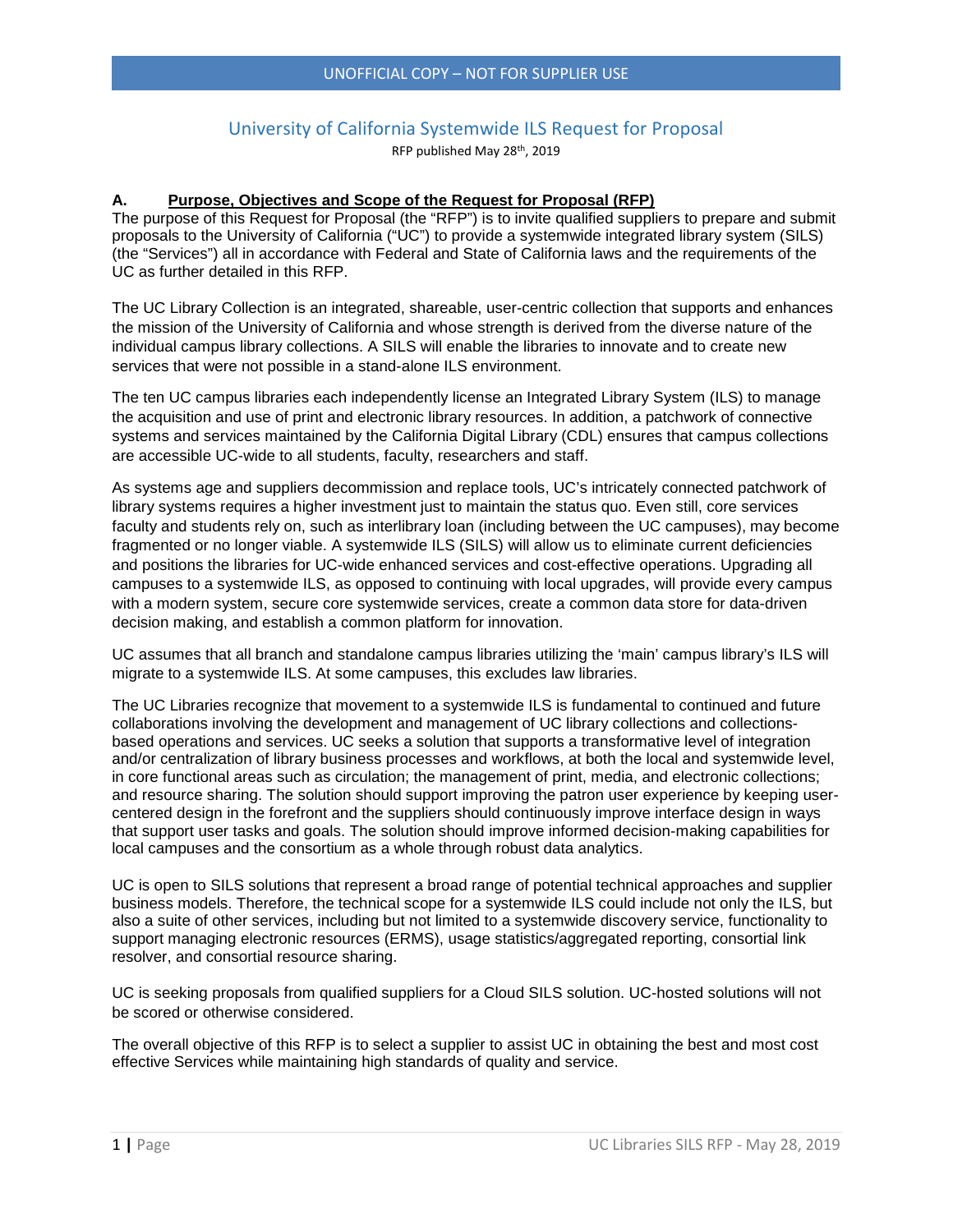Qualified suppliers are invited to submit proposals, based on the information provided in this RFP, with the intent to establish a business alliance with UC that will maximize the resources of both organizations to most effectively meet UC's needs.

#### **B. Organizational Context**

The University's fundamental mission is teaching, research and public service. Founded as the state's first and only land grant institution in 1868, the University of California (UC) has approximately 245,000 undergraduate and graduate students, a workforce of 200,000, and is comprised of the following locations and their adjacent offices and remote offices:

- Ten Campuses UC Berkeley, UC Davis, UC Irvine, UC Los Angeles, UC Merced, UC Riverside, UC San Diego, UC San Francisco, UC Santa Barbara, UC Santa Cruz
- Five Medical Centers UC Davis, UC Irvine, UC Los Angeles, UC San Diego, UC San Francisco
- The UC Office of the President A central system-wide headquarters with offices primarily located in Oakland and Sacramento, California, and teaching/administrative offices in Washington, D.C.
- The Division of Agriculture and Natural Resources Comprised of over 60 local offices and Research and Extension Centers located throughout California, and County Cooperative Extension offices.
- UC Hastings College of Law
- Lawrence Berkeley National Lab, which is owned by the Federal Government, but managed by the University of California.
- Additional centers and offices as further detailed at:
- [http://www.universityofcalifornia.edu/uc-system/parts-of-uc.](http://www.universityofcalifornia.edu/uc-system/parts-of-uc)

Any awarded Agreement(s) will be available to all current and future locations of the University of California and its Affiliates.

#### **C. Issuing Office and Communications Regarding the RFP**

This RFP, and any subsequent addenda to it, is being issued by UC Procurement Services on behalf of the University of California. UC Procurement Services is the sole point of contact regarding all procurement and contractual matters relating to the requirements described in this RFP. UC Procurement Services is also the only office authorized to change, modify, clarify, etc., the specifications, terms, and conditions of this RFP and any Agreements(s) awarded as a result of this RFP.

Proposers are not permitted to communicate with any University employee regarding this solicitation during the period between the RFP issue date and the announcement of awards, unless authorized by UC Procurement Services sole point of contact named below.

All communications, including submission of RFP response and any requests for clarification, concerning this RFP must be submitted via CalUsource (as further detailed herein).

IT Commodity Manager contact information: Bala Balakumar IT Commodity Manager E-mail: bala.balakumar@ucop.edu Phone: (310) 794-6012

If a Proposer is found to be in violation of this provision, the University reserves the right to disqualify that Proposer from further consideration.

#### **D. RFP Schedule:**

Suppliers interested in submitting proposals in response to this RFP should do so according to the schedule as reflected in CalUsource portal. A Proposer may be disqualified for failing to adhere to the dates and times for performance specified in the portal. All times are Pacific Time Zone and dates are subject to change at the sole discretion of the University.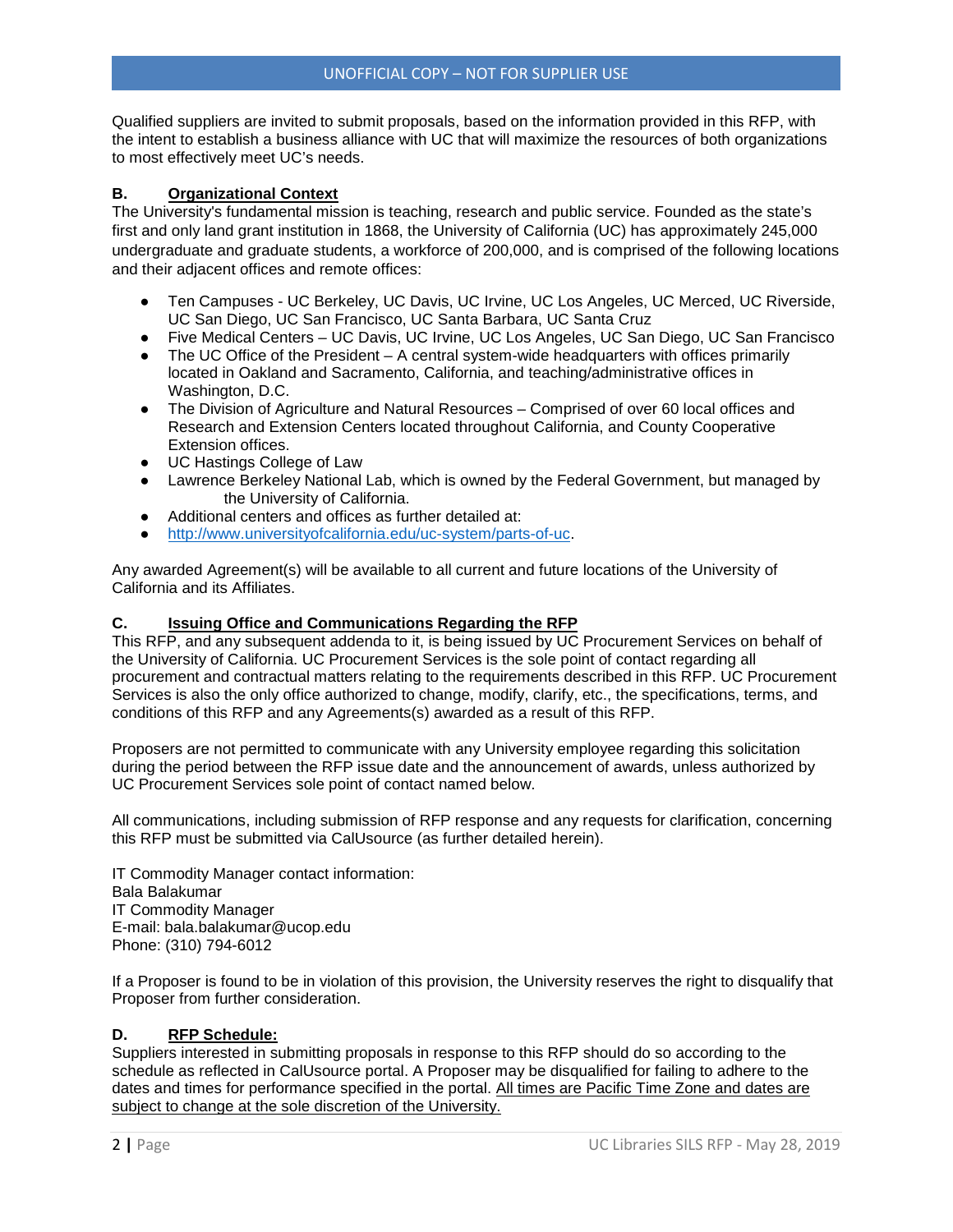| Date                         | Time       | Event                                                                                                                                                                                                                                                         |
|------------------------------|------------|---------------------------------------------------------------------------------------------------------------------------------------------------------------------------------------------------------------------------------------------------------------|
| Tuesday, May<br>28, 2019     | 12:00PM PT | RFP issue date                                                                                                                                                                                                                                                |
| Tuesday, June<br>11, 2019    | 10:00AM PT | Pre-proposal conference call. We are allowing 2 hours.<br>Join Zoom Meeting (Audio+Video)<br>https://UCOP.zoom.us/j/186135951<br>Dial by your location<br>+1 669 900 6833 US Toll (San Jose)<br>+1 646 876 9923 US Toll (New York)<br>Meeting ID: 186 135 951 |
| Monday, June<br>17, 2019     | 5:00PM PT  | Deadline for proposers to submit their questions in the discussion<br>forum in CalUsource.                                                                                                                                                                    |
| Monday, June<br>24, 2019     | 5:00PM PT  | Deadline for university to respond to proposers' submitted questions<br>in CalUsource discussion forum.                                                                                                                                                       |
| Friday, July 19,<br>2019     | 5:00PM PT  | Deadline for RFP response submission                                                                                                                                                                                                                          |
| July 29 to<br>August 9, 2019 | TBD        | Proposer presentations                                                                                                                                                                                                                                        |

The UC reserves the right to make changes to the RFP schedule.

#### **E. Addenda to the RFP**

Any changes, additions, or deletions to this RFP will be in the form of written addenda issued by the University via the CalUsource portal. Any addenda to this RFP will be distributed to all participating Proposers via the CalUsource portal. The University will not be responsible for failure of any prospective Proposer to receive such Addenda. All Addenda will become part of the RFP.

#### **F. Instructions for Submitting Proposals**

Proposals in response to this RFP must be submitted online using the University of California supplier registration and sourcing web system (CalUsource) **no later than 5:00 p.m. (PDT) on due date as reflected in the CalUsource (GEP) portal**. No mailed, telephone, emailed, facsimiled or late proposals will be considered**.**

Responses will take time to enter into the CalUsource portal. It is highly recommended that Proposers go through the Supplier Bidding Overview training module attached under "Guidelines". Issues related to a Proposer's inability to enter their response into the University's Supplier Registration and Sourcing System will not be accepted as a reason for a late response.

If you have questions about the site, please contact UC Procurement Services Support at support@ucprocure.zendesk.com. For any technical issues, contact GEP Support: 1-732-428-1578 or [support@gep.com.](mailto:support@gep.com) Please identify yourself as registering in the University of California network.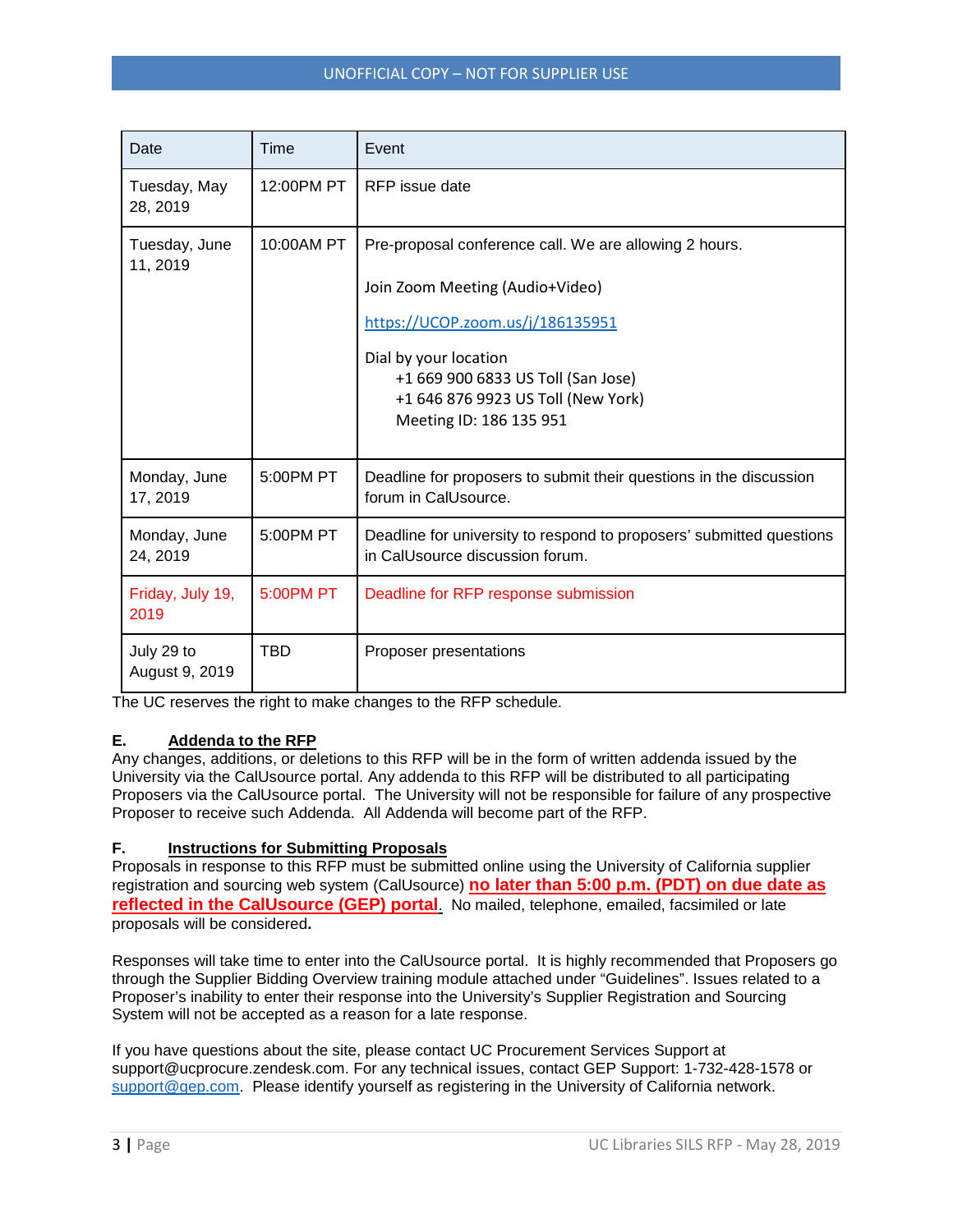Proposers must provide a complete, straightforward, concise response to all prerequisites, questions and information in the RFP as detailed in CalUsource portal. Proposers warrant that all information provided is true and accurate. The submission of false, inaccurate or otherwise misleading information may be grounds for disqualification from the RFP process, as well as jeopardize Proposer's eligibility to participate in future UC business.

Attachments may be necessary for some questions to further clarify or illustrate a response. In those cases, please label the attachments with your company name to make it easy for the evaluators to find the referenced attachment.

Attachment Naming Convention Example:

- Your Company Name\_RFP Name\_Questionnaire Name, Questionnaire, Question #
- XYZ Company\_Office Supplies RFP, Questionnaire-Supplier Information, #3

Proposer must not provide superfluous materials such as marketing materials or website links in response to, or in lieu of, specific responses to the questions herein, and may be disqualified for providing superfluous materials.

Collusion among proposers is not allowed. If there is proof of collusion among proposers, all Proposals involved in the collusive action will be rejected.

Proposers must operate within the guidelines of all Federal and State Labor Codes.

Late proposals will not be accepted.

#### **G. Proposer Questions:**

Each Proposer is expected to exercise their best professional independent judgment in analyzing the requirements of this RFP to ascertain whether additional clarification is necessary or desirable before responding. If there are any discrepancies in, omissions to, or questions about the information provided in the RFP or by any other source, a request must be submitted via the "Discussion Forum" by the stated deadline. Responses to individual Proposer questions will be made available to all Proposers that submit a notification via the CalUsource portal on their intent to bid.

#### **H. Minimum Requirements**

Prospective Proposers must conform to the following minimum requirements in order to be considered responsive and assessed in the evaluation process. Any submitted proposal that does not demonstrate that the Proposer meets these mandatory minimum qualifications will be considered non-responsive and will not be evaluated or eligible for award of any subsequent contract.

1. Prior to awarding the contract, UC may make such investigations as it deems necessary to determine the qualifications of the successful Proposer. UC reserves the right to reject any proposal in which the information submitted fails to satisfy UC and/or the Proposer is unable to provide the information or documentation within the period of time requested.

#### **I. Proposal Evaluation and Agreement Award**

1. Any Agreements(s) resulting from this RFP will be awarded to the responsive and responsible Proposer(s) whose Proposal, in the opinion of the University, offers the greatest benefit to the University when considering the total value, including, but not limited to, the quality of the Services, and total cost (including prompt payment discounts, available volume discounts, and other elements of value to the University). A responsive Proposer is one whose offer satisfies the Requirements of this RFP. A responsible Proposer is one that is considered capable of performing and is otherwise eligible and qualified to perform in the manner stated in this RFP. Only proposals that demonstrate the supplier's competency in meeting the requirements outlined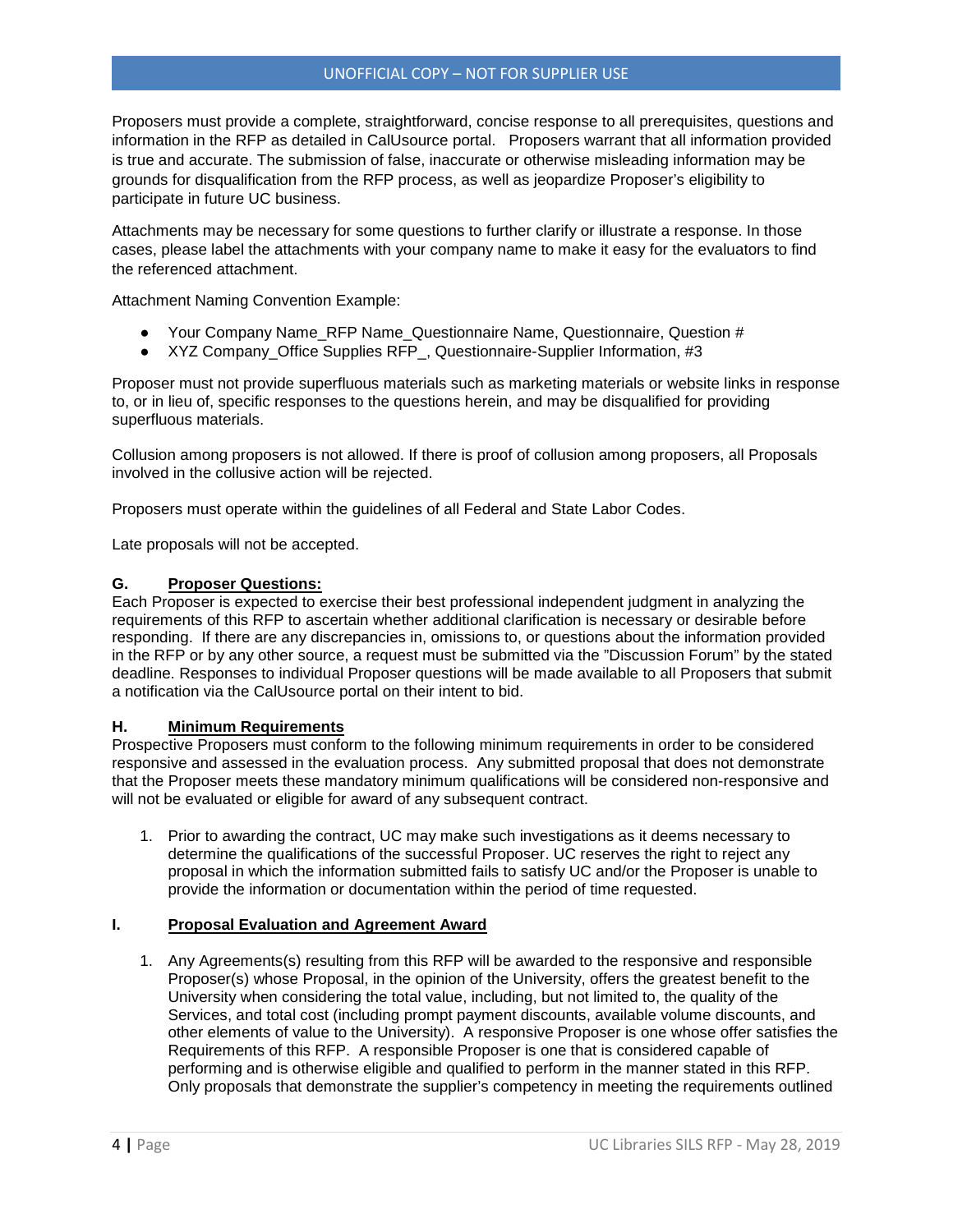in the RFP as reflected in the response submission will be invited to the scheduled Proposer presentations.

- 2. Proposals will be evaluated by the UC using a Best Value Evaluation Methodology which is defined as the most advantageous balance of price, quality, service, performance, and other elements as defined by the University, achieved through methods in accordance with Public 6 | Page Contract Code Section 10507.8 and determined by objective performance criteria that may include price, features, long-term functionality, life-cycle costs, overall sustainability, required services, and the reduction of overall operating costs included in the proposal. The Evaluators will examine each Proposal to determine, through the application of uniform criteria, the ability of each Proposer to meet the UC's specifications.
- 3. The UC may request additional information either from the Proposer or others, utilize site visits, Proposer presentations, sandbox testing, and make any other investigations as it deems necessary to verify the Proposer's qualifications and ability to successfully meet the requirements of this RFP. The UC also reserves the right to obtain Dun & Bradstreet reports, or similar independent reports for further indications of the Proposer's ability.
- 4. The UC reserves the right to reject any proposal in which the information submitted fails to satisfy UC and/or the Proposer is unable to provide the information or documentation within the period requested. Any submitted proposal that does fails to comply with the requirements of this RFP will be considered non-responsive and will not be evaluated or eligible for award of any subsequent contract.
- 5. The University may waive irregularities in a proposal provided that, in the judgment of the University, such action will not negate fair competition and will permit proper comparative evaluation of Proposals submitted. The University's waiver of an immaterial deviation or defect shall in no way modify the RFP documents or excuse the Proposer from full compliance with the RFP specifications in the event the Agreement is awarded to that Proposer.
- 6. The University reserves the right to accept or reject any or all proposals, make more than one award, or make no award.
- 7. Any contract awarded pursuant to this RFP will include the requirements and specifications in the RFP, as well as the contents of the proposal as accepted by UC, and will be in writing.
- 8. The University's selection may be made on the basis of the initial proposals or may elect to negotiate with Proposers selected as finalists. The University reserves the right to negotiate the modification of proposed prices, terms and conditions with the Proposer offering the best value to the University prior to the execution of an Agreement.
- 9. Prior to awarding the contract, UC may make such investigations as it deems necessary to determine the qualifications of the successful Proposer. UC reserves the right to reject any proposal in which the information submitted fails to satisfy UC and/or the Proposer is unable to provide the information or documentation within the period of time requested.
- 10. Proposer agrees to extend pricing and Services to the California State University institutions (CSU) and the California Community Colleges (CCC) under the following conditions:
	- a. Proposer agrees to extend the same pricing and terms to the CSU and CCC campuses under the terms of this Agreement, but under separate agreements with CSU and CCC.
	- b. All contractual administration issues regarding this Agreement (e.g. terms and conditions, extensions, renewals, etc.) will remain UC's responsibility. Operational issues, fiduciary responsibility, payment issues, performance issues and liabilities, and disputes involving individual CSU or CCC campuses will be addressed, administered, and resolved by Proposer and the appropriate CSU or CCC campus. UC, CSU and CCC are separate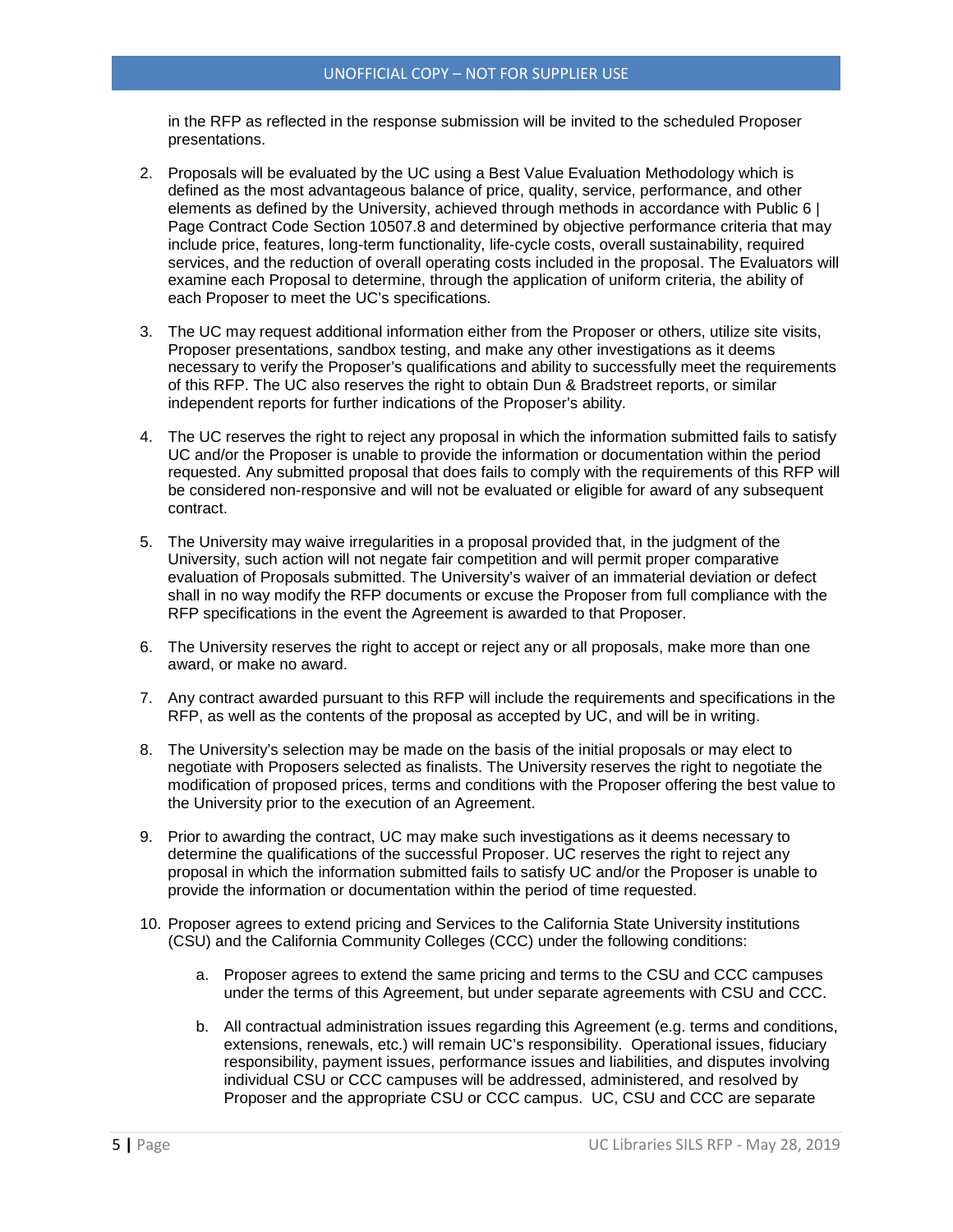and distinct governmental entities. As such, CSU's and CCC's administrative units and campuses are financially separate from UC and will be responsible for their respective individual commitments, financial and otherwise.

11. The University reserves the right to withdraw this RFP at any time.

#### **J. Proposal Preparation Costs**

All costs incurred in the preparation and submission of Proposals and related documentation, including Proposer presentations, demonstrations and provision of the Services to UC for independent testing purposes, will be borne by the Proposer.

#### **K. Proposal Validity Period**

All Proposals shall remain available for University acceptance for a minimum of one-hundred and twenty (120) days following the RFP closing date.

#### **L. Agreement Term**

It is anticipated that the initial term of any agreement resulting from this RFP will be for a period of three (3) years (the "Initial Term") with two optional two (2) year extensions (the "Renewal Terms") at the sole discretion of the University for a total of seven (7) years.

- 1. Pricing shall remain firm for the Initial Term of any agreement which may be awarded pursuant to this RFP.
- 2. Earned Incentives and Discounts

The Pricing section of each Proposal should state additional discounts which may reflect what is gained by utilizing efficient business operations including, but not limited to, the following. Additional discounts must include details regarding how they will be paid along with frequency of payment, and a sample or description regarding how dollars will be tracked and reported.

- a. Prompt payment discounts. The University of California considers 30-day payment periods normal. Additional discounts should be quoted for payments received in 5, 10, 15, and 20 days
- b. Electronic Fund Transfers (EFT) for invoice payment
- c. Volume Incentives (additional %-off or net-dollars-off discounts) based upon reaching specific, mutually agreed upon dollar volume usage levels
- d. Specify any other incentives that may be earned by the University of California.

#### **M. No Mandatory Use**

Proposer is advised that there is no mandatory use policy at the University of California for agreements. As a result, UC does not guarantee any specific amount of business forthcoming from this RFP. A winning Supplier may still see some competition at any given UC location for any given Services. However, by providing outstanding prices and service and the overall best total cost and quality to the University system wide, the winning Supplier is expected to garner a very large percentage of the total available UC business.

#### **N. Disclosure of Records/Confidentiality of Information**

All Proposal responses and related documents, submitted to the University in response to this RFP will become the exclusive property of the UC upon receipt and will not be returned.

Proposal response(s) which are incorporated into any resulting contract(s) with the University of California may be subject to the State of California Public Records Act (CA State Government Code 6250, et. seq.). This Request for Proposal, together with copies of all documents pertaining to any award, if issued, shall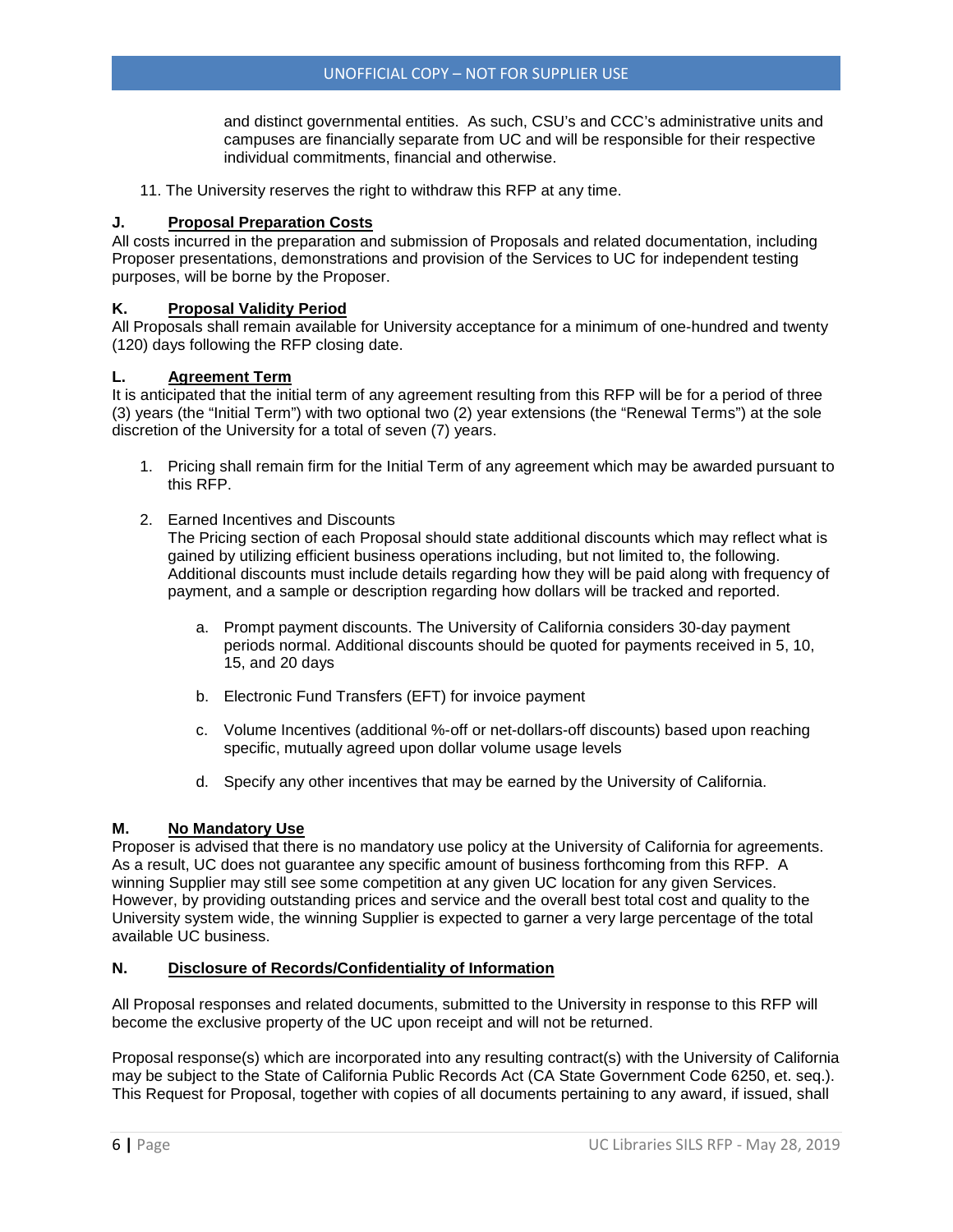be kept for a period of five (5) years from date of contract expiration or termination and made part of a file or record which shall be open to public inspection. Certain private, trade secret or confidential information may be considered exempt from the California Public Records Act. Any trade secret or company confidential information submitted as a part of this proposal shall be clearly marked "Trade Secret Information" or "Confidential Information."

Should a request be made of the University of California for access to the information designated confidential or trade secret by the Proposer and, on the basis of that designation, UC denies the request, the Proposer may be responsible for all legal costs necessary to defend such action if the denial is challenged in a court of law.

#### **O. Marketing References**

The successful Proposer shall be prohibited from making any reference to the University of California, in any literature, promotional material, brochures, websites, or sales presentations without the express written consent of the University of California Office of the President, Strategic Sourcing Department.

#### **P. Audit Requirements**

- 1. Any potential agreement issued as a result of this RFP shall be subject to the examination and audit of the Auditor General of the State of California for a period of three (3) years after final payment under the agreement.
- 2. The University, and if the applicable contract or grant so provides, the other contracting party or grantor (and if that be the United States, or any services or instrumentality thereof, then the Controller General of the United States) shall have access to and the right to examine any pertinent books, documents, papers, and records of the Proposer involving transactions and work related to any such agreement until the expiration of five (5) years after final payment hereunder.
- 3. The examination and audit will be confined to those matters connected with the performance of the agreement, including, but not limited to, pertinent books, documents, papers, and records of the Proposer involving transactions and work related to the agreement as well as the costs of administering the agreement.

#### **Q. Business Review/Quarterly Business Reports**

Supplier shall meet with the University for Regular Business Reviews to review contract usage and effectiveness, discuss current Services offerings and provide suggestions and discussion for continuous improvement in Services efficiencies, and address additional topics pertinent to the relationship towards the University's strategic goals. For each Business Review the Supplier must provider pertinent performance and management reports detailing a wide range of information related to the resulting agreement at both the UC-wide level and for each individual UC location.

#### **R. Errors and Omissions**

If the Proposer discovers any discrepancy, error, or omission in this RFP or in any of the attached documents, UC shall be notified immediately and a clarification/notification will be issued to all Proposers who have access to this RFP. No Proposer will be entitled to additional compensation for any error or discrepancy that appears in the RFP where the University was not notified and a response provided. All Addendums of Clarification will be distributed to the Proposal Participants via the CalUsource portal.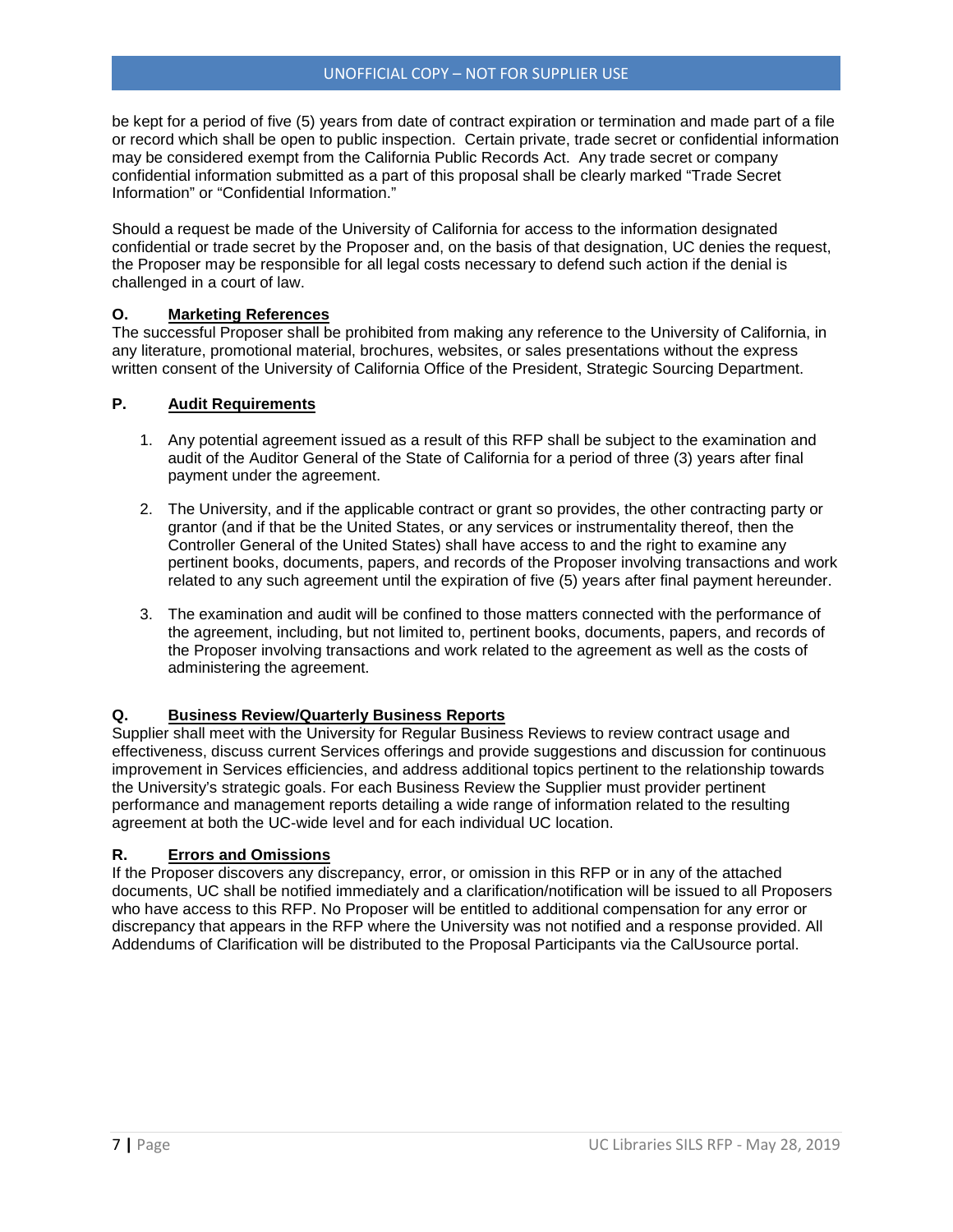| <b>SILS OVERVIEW</b> | The UC Libraries see a systemwide ILS as a tool to empower collaboration, shared decision-making, resource<br>sharing, and the improvement of the patron experience across the entire UC system. We seek a vendor who likewise<br>is future-facing, flexible, and strategic in the growth of their products and in partnering with their clients. We seek a<br>solution which enables creativity and responsiveness to changing needs. For all questions, please indicate whether<br>any functionality / features mentioned are in production (as of May 2019), in development, or on your roadmap. |
|----------------------|-----------------------------------------------------------------------------------------------------------------------------------------------------------------------------------------------------------------------------------------------------------------------------------------------------------------------------------------------------------------------------------------------------------------------------------------------------------------------------------------------------------------------------------------------------------------------------------------------------|
|                      | Describe your history with other large academic consortia and explain why those relationships were successful. Include in<br>your answer your company's experience with large migrations from multiple legacy systems. What have you learned from<br>1 challenges in the past, and what would you change to make our experience a success? (Essential)                                                                                                                                                                                                                                              |
|                      | Describe the architectural model of your solution. Explain in detail how your architectural model reflects each campus' data<br>and how it reflects the combined (consortial) data. What are all the pieces of your solution, where do they "live," and how do<br>2 they interact? Please upload any supporting materials (visuals, diagrams, etc.) as needed. (Essential)                                                                                                                                                                                                                          |
|                      | Given the architecture described above, what are the options available for adminstering the software at the campus and<br>consortial levels? Please address all the components that comprise the entire solution (ILS, discovery interface, link resolver,<br>3 etc.). Describe your role in administering the software, as well as the roles of various UC Libraries staff. (Essential)                                                                                                                                                                                                            |
|                      | What is your company's strategy for supporting and improving the user's discovery experience in a system with ten unique<br>campuses that have used and valued a union catalog for discovery for over 30 years, but have maintained separate campus<br>4 catalogs and discovery interfaces? (Essential)                                                                                                                                                                                                                                                                                             |
|                      | Does your discovery solution provide either a discovery interface for the local campus, a discovery interface for consortial<br>discovery, or both? How does your solution's architecture support these different models? What are the solution's overall<br>5 strengths and limitations in supporting these different models? (Essential)                                                                                                                                                                                                                                                          |
|                      | In your solution how does a patron move from discovering an item to accessing the item whether it is online, physically<br>available in the library, available at another UC library, or available via Interlibrary Loan from outside the University of<br>6 California system. How does your solution promote overall ease and timeliness of access to materials? (Essential)                                                                                                                                                                                                                      |
|                      | Describe your model for acquisitions in a consortial setting. How do local and consortial acquisitions interact in your proposed<br>7 solution? (Essential)                                                                                                                                                                                                                                                                                                                                                                                                                                         |
|                      | Describe how data from the various components of the solution plays a role in decision-making at the campus and the<br>8 consortial levels. Explain how your solution supports data driven decision-making. (Essential)                                                                                                                                                                                                                                                                                                                                                                             |
|                      | Describe how cataloging will function in a systemwide ILS both at the local and consortial levels. What are the ramifications<br>9 for how traditional cataloging workflows are handled? (Essential)                                                                                                                                                                                                                                                                                                                                                                                                |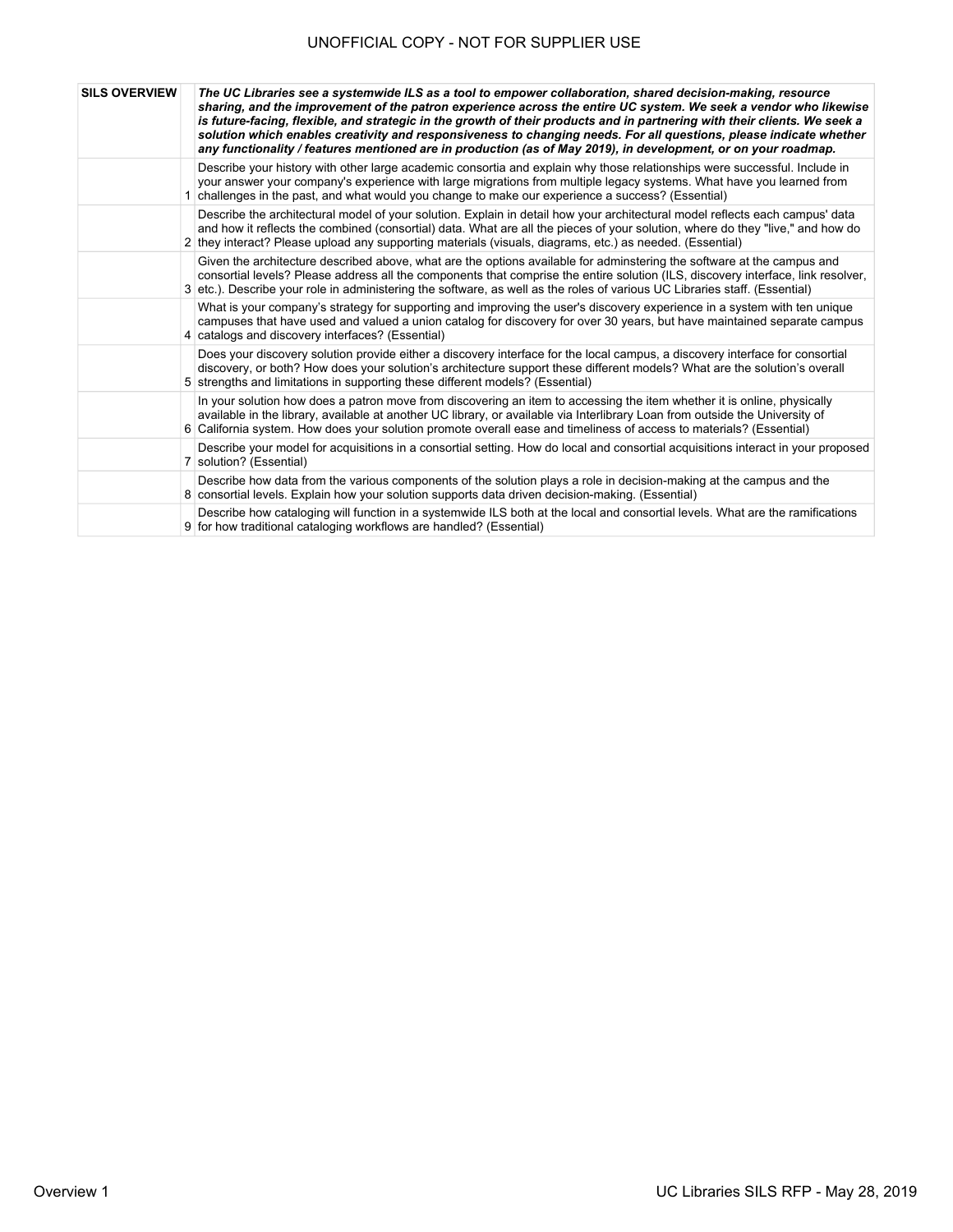| <b>Access Services &amp;</b><br><b>Circulation</b> | Access Services broadly covers the tasks of the library which include circulation, stacks maintenance, patron<br>management, course reserves, resource sharing and management of library equipment and spaces. For all questions,<br>please indicate whether any functionality / features mentioned are in production (as of May 2019), in development, or<br>on your roadmap. |
|----------------------------------------------------|--------------------------------------------------------------------------------------------------------------------------------------------------------------------------------------------------------------------------------------------------------------------------------------------------------------------------------------------------------------------------------|
| Administrative                                     | Covers the ability of system administrators to set, modify and create policies both locally and consortially that govern<br>all of the Access Services related system tasks performed by the Integrated Library System. Also covers processes<br>and integrations related to these tasks from external systems.                                                                |
|                                                    | Describe the solution's capability to automatically and/or manually limit the type or number of items borrowed by a patron type.<br>$1$ (Essential)                                                                                                                                                                                                                            |
|                                                    | Describe the solution's capabilities to accommodate multiple data formats in fields such as addresses, barcodes, etc. to at a<br>2 consortial and local level. (Essential)                                                                                                                                                                                                     |
|                                                    | Describe the solution's ability to import patron data from third-party systems (e.g., payroll, student) including but not limited to:<br>what kind of data can be imported from these systems, what processes can be automated, frequency such processes can<br>3 occur, whether they can occur real time or by batch load. (Essential)                                        |
|                                                    | 4 Does your solution allow manual overriding of system block functions? (Essential)                                                                                                                                                                                                                                                                                            |
|                                                    | Describe the solution's ability to record, report, and view details of circulation transactions such as location, time, user, and<br>5 items, both locally and consortially. (Essential)                                                                                                                                                                                       |
|                                                    | Describe the solution's ability to have local as well as consortial loan rules and how they interact. (e.g. ability to override those<br>6 rules locally.) (Essential)                                                                                                                                                                                                         |
|                                                    | Describe the solution's ability to create templates or customize pre-programmed templates (e.g., patron account creation<br>7 templates, paging slips, hold shelf slips, in-transit slips, book bands etc.) to fit both local and consortial needs. (Important)                                                                                                                |
|                                                    | Describe the solution APIs (e.g. patron, hours, etc.) available and provide examples of what they have been used for by other<br>8 institutions. (Essential)                                                                                                                                                                                                                   |
|                                                    | How does the solution adjust circulation policies such as due dates based on hours of operation? What limitations are there to<br>9 making these adjustments? (Essential)                                                                                                                                                                                                      |
|                                                    | Describe the solution's ability to allow for automated and manual data purging processes (e.g., patron data, financial data,<br>10 circulation data, etc.). (Essential)                                                                                                                                                                                                        |
|                                                    | 11 Describe how the solution works with NCIP, SIP2, and ISO-ILL protocols to share and process transactions. (Essential)                                                                                                                                                                                                                                                       |
|                                                    | 12 Describe how the solution supports RFID as well as automated materials handling. (Desired)                                                                                                                                                                                                                                                                                  |
|                                                    | Describe the solution's ability to handle simultaneous use of an item or patron record (for example, an item is being edited in<br>Cataloging while Circulation is trying to check the same item out to a patron, or two staff users are trying to edit an item record<br>13 at the same time). (Important)                                                                    |
|                                                    | Describe what information is available about circulation transactions (both historical and real-time) and how this information can<br>14 be restricted to certain staff members. Are there limitations to these restrictions? (Essential)                                                                                                                                      |
|                                                    | 15 Describe how an external application would create, read, update, or delete a patron record. (Essential)                                                                                                                                                                                                                                                                     |
|                                                    | Describe how the solution allows for prioritizing between apparently duplicate patron records from external systems based on<br>various parameters present in the data (i.e. prioritizing multiple university statuses for the same person at their own campus or<br>16 across multiple institutions). (Important)                                                             |
|                                                    | Describe how the solution allows for protection of fields in patron records already in the system from being overwritten by<br>17 regularly scheduled patron loads from external systems. Which fields can be protected? (Essential)                                                                                                                                           |
|                                                    | Describe how the solution handles different types of errors during the importing of patron data. (e.g., missing fields, potential<br>18 duplicative data, etc.) including any reports it provides or actions it takes. (Essential)                                                                                                                                             |
|                                                    | Describe the solution's ability to create custom items and suppress them from public view. (e.g. a local record for equipment<br>19 that should not be discoverable in the catalog) (Essential)                                                                                                                                                                                |
| <b>Billing &amp; Payments</b>                      | Addresses the various parts of the billing and payment life cycle, from the assessment of fines and other fees to their<br>collection, including record keeping/tracking functions associated with these transactions.                                                                                                                                                         |
|                                                    | Describe how the solution handles bills, fees, and blocks including but not limited to how they can be adjusted, how they can be<br>20 created manually and automatically, how they are waived or removed. (Essential)                                                                                                                                                         |
|                                                    | Describe how the solution handles online payments including how it interacts with third party payment systems where personal<br>21 data (i.e. credit card or other sensitive private information) is not stored on the local library system. (Essential)                                                                                                                       |
|                                                    | Describe types of payments the solution can accept (e.g., debit/credit cards, fund transfers, campus ID vend/cash card, cash,<br>22 check, Apple Pay, etc). (Essential)                                                                                                                                                                                                        |
|                                                    | Describe collection agency options (e.g., California Tax Franchise Board, campus or private collection agencies) which work<br>23 with your solution. (Desired)                                                                                                                                                                                                                |
|                                                    | Describe solution's ability to reconcile daily receipts and generate and export financial reports by specified categories such as<br>24 patrons, items, and timeframes. (Essential)                                                                                                                                                                                            |
|                                                    | 25 Describe the solution's financial data storage capabilities (e.g., how much, how long, formats, etc.). (Essential)                                                                                                                                                                                                                                                          |
|                                                    | Describe the options for configuring fines, fees and blocks by patron types and other factors, both locally (per campus/library<br>26 unit) and consortially and how they interact. (Essential)                                                                                                                                                                                |
|                                                    | Describe how the solution transfers fines/fees and payment data to and from external systems, including but not limited to:<br>accounting for adjustments when payments are made, whether this can be done as a batch or in real time, how blocks are<br>27 removed, etc. (Essential)                                                                                          |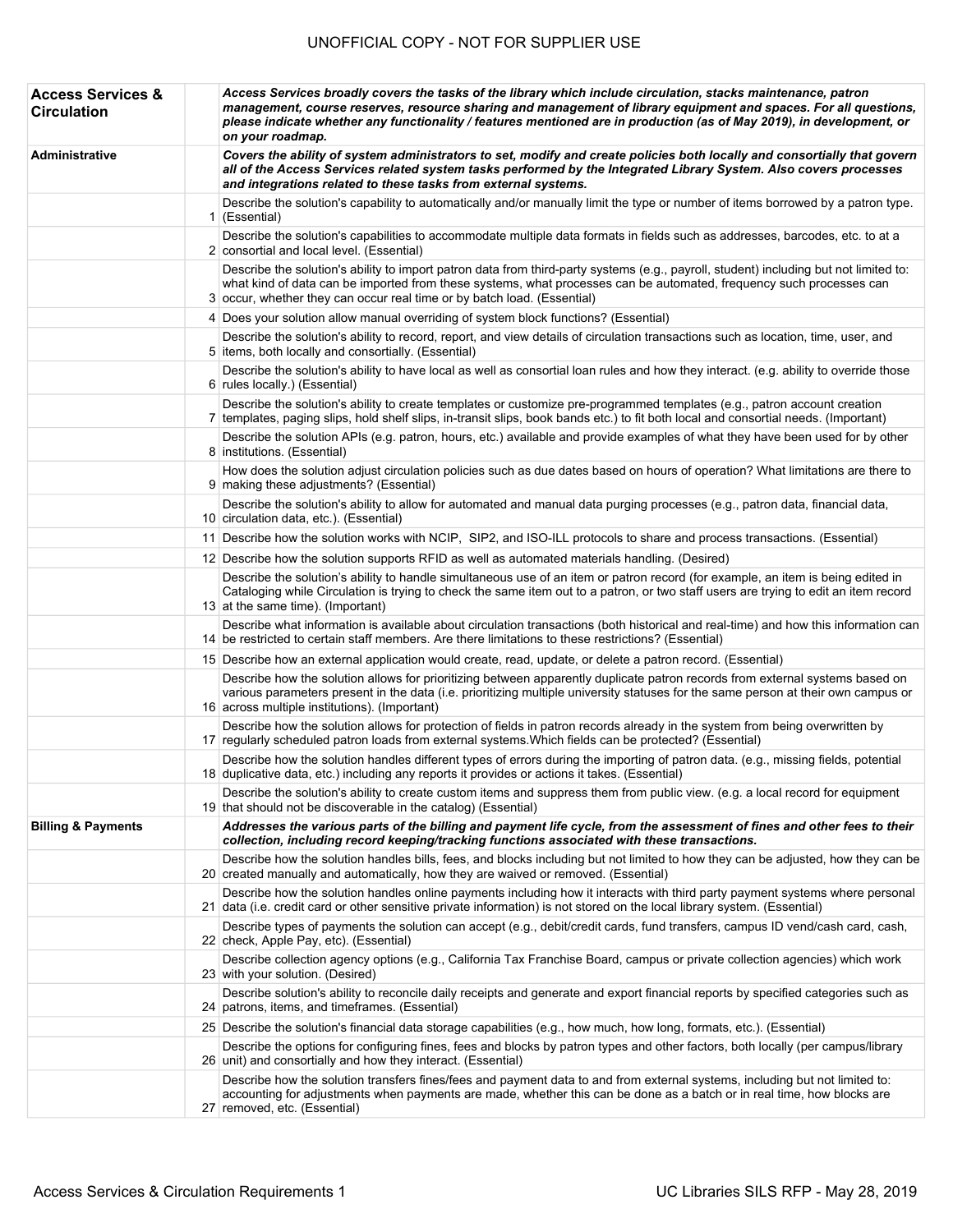|                                 | Describe the solution's ability to automatically adjust and/or remove fines/fees based on related circulation transactions (e.g.,<br>28 late patron-initiated renewal, returning of an item that has been billed for replacement, etc.) (Essential)                                                   |
|---------------------------------|-------------------------------------------------------------------------------------------------------------------------------------------------------------------------------------------------------------------------------------------------------------------------------------------------------|
|                                 | Describe how the solution displays and/or generates reports based on a patron's fine history, including but not limited to fines<br>29 paid and unpaid, waived fines, and claims returned items. (Essential)                                                                                          |
|                                 | 30 Describe how the solution stores/retains fine/fee data when an item is withdrawn or replaced. (Essential)                                                                                                                                                                                          |
|                                 | Describe the solution's ability to generate reports on fines at a local or consortial level including but not limited to: type of fine,<br>31 paid versus unpaid, payment method, location, claims returned, resource sharing fines. (Important)                                                      |
| <b>Booking &amp; Scheduling</b> | Covers the wide variety of materials, rooms, and equipment that can be booked by staff on behalf of patrons or by the<br>patrons themselves.                                                                                                                                                          |
|                                 | 32 Describe the rules and options available to configure bookings for equipment, materials, and rooms. (Essential)                                                                                                                                                                                    |
|                                 | 33 Describe the solution's ability to differentiate between different patron types to allow for different booking rules. (Important)                                                                                                                                                                  |
|                                 | Describe the solution's ability to interface with third-party booking systems, including naming any known systems that your<br>34 customers have successfully integrated with. (Important)                                                                                                            |
|                                 | Describe the solution's ability to allow for "add-ons" within a bookable room (e.g., A/V equipment, tech, laptops, projectors, etc.)<br>35 (Desired)                                                                                                                                                  |
|                                 | Describe how the solution's booking rules work with regular loan rules to ensure items are available at the appropriate time.<br>36 (Essential)                                                                                                                                                       |
|                                 | Describe how staff interact with the solution to create, modify, and delete bookings as well as circulate booked items.<br>37 (Essential)                                                                                                                                                             |
|                                 | 38 Describe the solution's capabilities to charge fees for booking equipment, materials, and rooms. (Desired)                                                                                                                                                                                         |
|                                 | 39 Describe how patrons interact with the solution to create, modify, and delete bookings. (Essential)                                                                                                                                                                                                |
| <b>Circulation</b>              | Describes the workflows associated with borrowing and returning an item at the local and consortial level, including<br>requests for an on the shelf item, hold shelf management, check out functions, renewals, recalls, check in functions,<br>and claims returned.                                 |
| <b>Check Out/Check In</b>       | The management of borrowing and returning materials including recalls and claimed returns functions.                                                                                                                                                                                                  |
|                                 | Describe the solution's ability to govern loan periods for material based on factors including but not limited to patron types,<br>40 material/item types, locations, and hours, etc. on both a local and consortial level. (Essential)                                                               |
|                                 | Describe how temporary items are created and deleted within the solution, such as items borrowed from other libraries or<br>41 placed in course reserves. (Essential)                                                                                                                                 |
|                                 | 42 Can the solution back date returns? (Essential)                                                                                                                                                                                                                                                    |
|                                 | How does the solution notify staff of exceptional statuses on check in of returned items (e.g., holds, recalls, course reserves,<br>43 etc.). (Essential)                                                                                                                                             |
|                                 | Describe the solution's ability to perform offline circulation transactions when the network is down and how the information is<br>44 reconciled once network is up and running. (Essential)                                                                                                          |
|                                 | 45 Describe how items borrowed via interlibrary loan from outside the consortium are circulated by the solution. (Essential)                                                                                                                                                                          |
|                                 | 46 Describe any circulation functions available through an API. (Important)                                                                                                                                                                                                                           |
|                                 | Explain how your solution provides a seamless experience for staff and users when it comes to the circulation and collection<br>management of special collections materials including naming any known systems that your customers have successfully<br>47 integrated with such as Aeon. (Essential)  |
|                                 | Describe how the solution handles recalled items: including but not limited to: options for rush recalls, and how the recall time<br>48 frame works and can be configured. (Essential)                                                                                                                |
|                                 | 49 Describe the solution's claims return functionality and options for managing claims returned policy. (Essential)                                                                                                                                                                                   |
| <b>Renewals</b>                 | The management of continued use after the initial checkout.                                                                                                                                                                                                                                           |
|                                 | Describe the solution's prioritization of multiple holds for the same item, and the ability to modify the order of the priority list.<br>50 (Essential)                                                                                                                                               |
|                                 | Describe the solution's ability to override holds through the application of another status, such as for use in course reserves or<br>51 items returned damaged. (Essential)                                                                                                                          |
|                                 | Explain how your solution provides a seamless experience for staff and users when it comes to the circulation and collection<br>management of special collections materials including naming any known systems that your customers have successfully<br>52 integrated with, such as Aeon. (Essential) |
|                                 | Describe renewal functionality (including system-generated or automated renewals, staff-initiated renewals, and patron-initiated<br>53 renewals). (Essential)                                                                                                                                         |
| <b>Hold Shelf Management</b>    | The management of held requested items for users before initial checkout.                                                                                                                                                                                                                             |
|                                 | Describe how the solution can be configured to determine hold limits such as how many holds can be placed on an item, how<br>54 many holds can a patron have, or how long can an item be on the hold shelf. (Essential)                                                                               |
|                                 | Describe the options for configuring the management of expired holds and how staff can manage one or multiple hold shelves.<br>55 (Essential)                                                                                                                                                         |
|                                 | 56 Describe the solution's ability to manage exceptional holds such as multi-volumes sets or items on order. (Essential)                                                                                                                                                                              |
| <b>Document Delivery</b>        | Special services offered to patrons, such as document scanning and office delivery services. These are sometimes                                                                                                                                                                                      |
| <b>Services</b>                 | fee-based, or offered only to specific categories of patrons.                                                                                                                                                                                                                                         |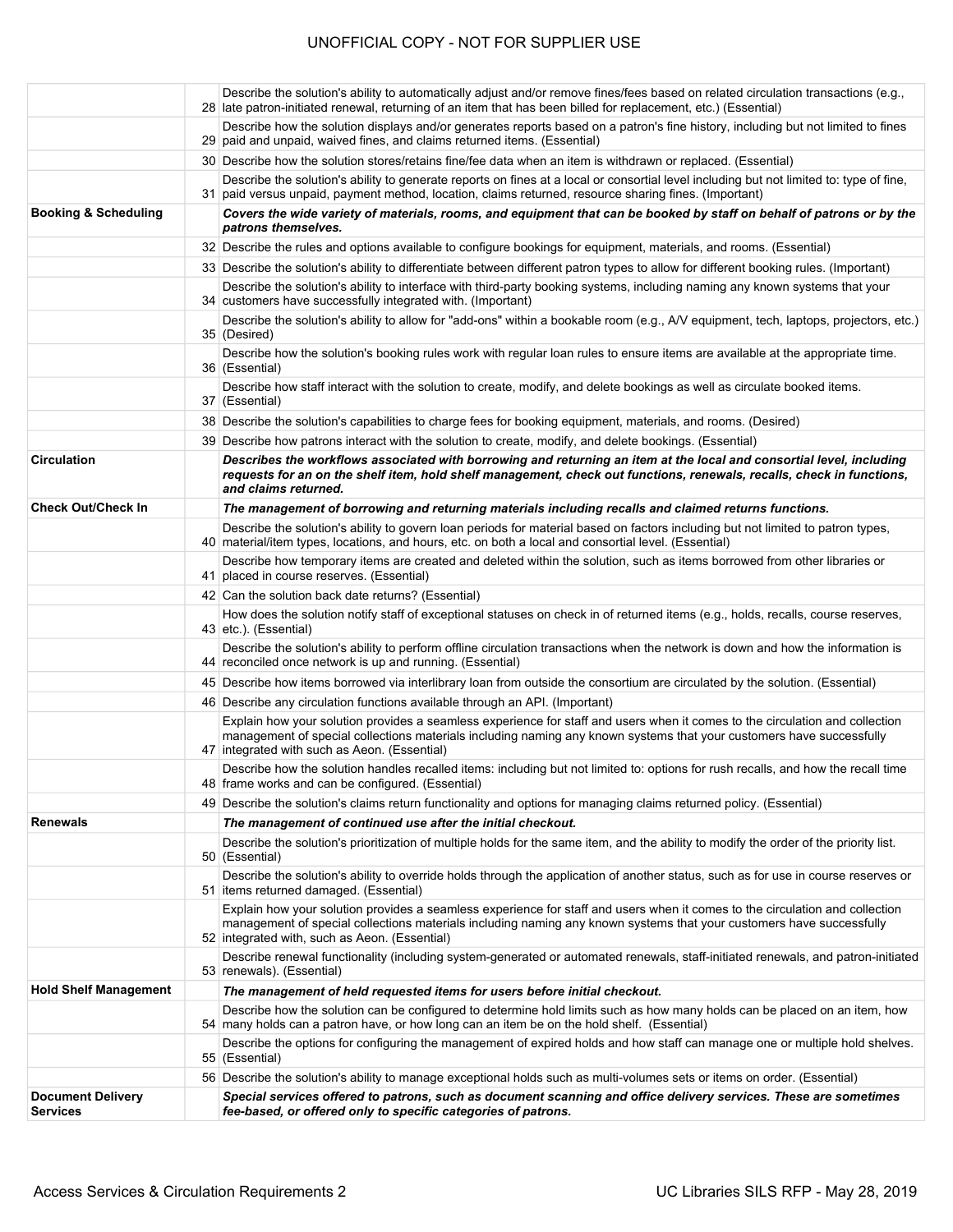|                                                    | Describe how the solution supports scanning and electronic document delivery services both locally and consortially.<br>57 (Important)                                                                                                                                                                                                                                    |
|----------------------------------------------------|---------------------------------------------------------------------------------------------------------------------------------------------------------------------------------------------------------------------------------------------------------------------------------------------------------------------------------------------------------------------------|
|                                                    | Describe how the solution supports paging services including the ability to generate lists by library/shelving location. Please<br>58 detail what information is available on these lists. (Essential)                                                                                                                                                                    |
|                                                    | 59 Describe how the solution supports payment, billing, and accounting for fee-based document delivery services. (Important)                                                                                                                                                                                                                                              |
| <b>Communication &amp;</b><br><b>Notifications</b> | The solution's ability to allow staff to communicate to each other within the solution as well as for staff to<br>communicate with patrons.                                                                                                                                                                                                                               |
|                                                    | Describe how your solution allows for communication among different library departments or locations about things that need to<br>60 be done regarding item, patron or other kinds of records. (Essential)                                                                                                                                                                |
|                                                    | Describe how your solution allows for direct communication between library staff and individual or groups of patrons?<br>61 (Important)                                                                                                                                                                                                                                   |
|                                                    | Describe how your solution facilitates customizing and posting announcements and/or alerts for staff to appear in the staff<br>62 interface. (Desired)                                                                                                                                                                                                                    |
|                                                    | Describe the solution's ability to generate notices including but not limited to: the types of notices available (e.g. courtesy,<br>overdue, recall, booking, replacement bill, resource sharing, return receipts, etc.), what different formats are available (e.g.<br>63 email, print, or SMS), the ability to generate notices in real time or batch, etc. (Essential) |
|                                                    | Describe the solution's capabilities for creating customized notifications including but not limited to: what fields and/or text can<br>64 be customized, which templates are available, what branding can be done, how notices are customized, etc. (Essential)                                                                                                          |
|                                                    | 65 Describe any interoperability with other work tracking, communication tools (e.g., jira, confluence). (Important)                                                                                                                                                                                                                                                      |
|                                                    | 66 Describe how the solution supports the creation of alerts and broad notifications to the public. (Important)                                                                                                                                                                                                                                                           |
| <b>Course Reserves</b>                             | The organization and management of the full life cycle of Course Reserves material.                                                                                                                                                                                                                                                                                       |
| <b>Patron Experience</b>                           | The patron experience with locating and using Course Reserve material.                                                                                                                                                                                                                                                                                                    |
|                                                    | 67 Describe how the solution enables users to easily identify and locate course reserves. (Essential)                                                                                                                                                                                                                                                                     |
|                                                    | 68 Describe how patrons can access electronic course reserve materials from the solution. (Important)                                                                                                                                                                                                                                                                     |
| <b>Management</b>                                  | The administration of Course Reserves--including submitting, acquiring, processing, circulating, removing, and<br>tracking usage of these materials.                                                                                                                                                                                                                      |
|                                                    |                                                                                                                                                                                                                                                                                                                                                                           |
|                                                    | 69 Describe the available options for course reserve check out times. (Essential)                                                                                                                                                                                                                                                                                         |
|                                                    | 70 Describe how the solution facilitates different course reserves acquisition workflows. (Desired)                                                                                                                                                                                                                                                                       |
|                                                    | 71 Can course reserve items be blocked from being recalled or paged? (Essential)                                                                                                                                                                                                                                                                                          |
|                                                    | Describe which learning management systems integrate with your solution and what they allow staff and patrons to do.<br>72 (Important)                                                                                                                                                                                                                                    |
|                                                    | 73 How does the solution handle temporary course reserve items or instructor-owned materials? (Essential)                                                                                                                                                                                                                                                                 |
|                                                    | 74 Describe how the solution keeps a course reserve history of library owned items. (Important)                                                                                                                                                                                                                                                                           |
|                                                    | Describe the available solution options for instructors to request items be put on reserve. Can this done in the discovery layer?<br>75 (Desired)                                                                                                                                                                                                                         |
|                                                    | Describe the solution's ability to offer electronic reserves including but not limited to: workflow, storage, statistics, copyright,<br>76 licensing restrictions, restricted access to items, etc. (Important)                                                                                                                                                           |
|                                                    | Describe the workflow for physical course reserves including but not limited to: how a course reserve record is created, are<br>templates supported, can course reserves records and lists be reused, how items and lists can be activated and deactivated<br>77 (Essential)                                                                                              |
|                                                    | Describe how the solution manages wait lists and/or holds for course reserves items including any available communication to<br>78 patrons. (Important)                                                                                                                                                                                                                   |
| <b>Patrons</b>                                     | Management of patrons and their data as well as the patron experience in accessing and managing their own<br>accounts and data.                                                                                                                                                                                                                                           |
| <b>Patron Management</b>                           | Management of patron data and functionality supported by patron data.                                                                                                                                                                                                                                                                                                     |
|                                                    | 79 Describe how the solution manages patron records both locally and consortially and how the two interact. (Essential)                                                                                                                                                                                                                                                   |
|                                                    | 80 Describe how proxy accounts are created and maintained. (Essential)                                                                                                                                                                                                                                                                                                    |
|                                                    | Describe how the solution manages patron identifiers and passwords, and how it integrates with single-sign-on systems.<br>81 (Essential)                                                                                                                                                                                                                                  |
|                                                    | Describe how the solution allows patron categories to be defined and authorized to borrow items locally and consortially.<br>Include a description of how the categories can be defined at the consortial level and at the institution level, and how these two<br>82 levels interact. (Essential)                                                                        |
|                                                    | Describe how patron expiration dates are configured and maintained in the solution both locally and consortially and how the<br>83 two interact. (Essential)                                                                                                                                                                                                              |
|                                                    | Describe the solution's ability to add messages and internal notes to patron records both locally and consortially and how the<br>84 two interact. (Essential)                                                                                                                                                                                                            |
|                                                    | Describe the solution's ability to designate users by categories such as major, academic department, recipient of special library<br>85 services, internal library department, etc as well as home library or campus. (Important)                                                                                                                                         |
|                                                    | Describe the solution's ability track a patron's circulation activities (total circs/renewals, holds, claims returned, last activity date,<br>86 etc) both locally and consortially and how the two interact. (Important)                                                                                                                                                 |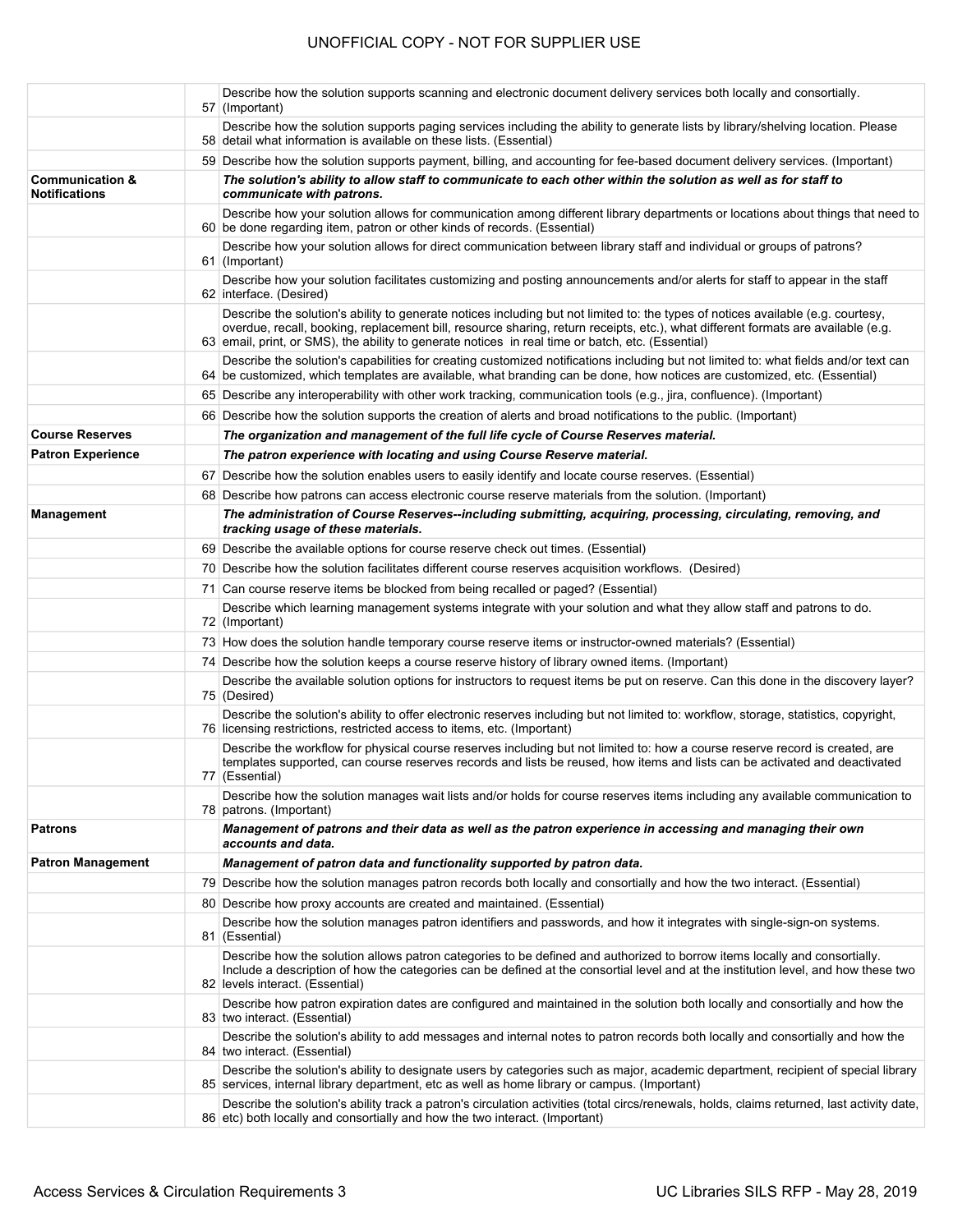|                            | Describe the solution's ability to mark an item as lost in a patron record and generate an invoice without having to go through<br>87 the regular billing cycle. (Essential)                                                   |
|----------------------------|--------------------------------------------------------------------------------------------------------------------------------------------------------------------------------------------------------------------------------|
|                            | Describe the solution's ability to allow indexed field (i.e. name, barcode, email address) searching. Please list all searchable<br>88 fields. (Essential)                                                                     |
|                            | 89 Describe how anonymization of patron data including circulation transactions works in the solution. (Essential)                                                                                                             |
|                            | 90 Describe the options for purging patron records. (Essential)                                                                                                                                                                |
|                            | 91 Describe the user experience from both the perspective of a proxy user and that of the sponsor of the account. (Essential)                                                                                                  |
| <b>Patron Self-Service</b> | Patron experience when accessing and managing data pertaining to them.                                                                                                                                                         |
|                            | Describe how your solution allows patrons to manage their library accounts and borrowing activities including renewing items,<br>92 placing holds and recalls, etc. (Essential)                                                |
|                            | 93 Describe how your solution integrates with various self-check systems. (Essential)                                                                                                                                          |
|                            | Describe how patrons can use your solution to personalize their experience. What customization can be done by an<br>94 anonymous user? What requires authentication (e.g. a login to a "my account" type feature)? (Important) |
|                            | 95 Describe how patrons can recover from forgetting their password or PIN. (Important)                                                                                                                                         |
|                            | 96 Does your solution offer patron PIN options for added security? (Essential)                                                                                                                                                 |
|                            | 97 Describe what options patrons have to save information about their borrowing activities and where this data is stored. (Desired)                                                                                            |
|                            | 98 List what kinds of items patrons can pay for through the solution. (e.g. fines, library cards, workshops, etc.) (Important)                                                                                                 |
| <b>Visiting Patrons</b>    | Solution support for patrons not affiliated with the consortium.                                                                                                                                                               |
|                            | Describe the solution's ability to have information from a patron record appear at time of circulation transaction at a different<br>99 institution other than their home institution. (Essential)                             |
|                            | Describe the solution's ability to use local university ID/library cards at any UC campus library without having to get another<br>100 card specific to that library. (Important)                                              |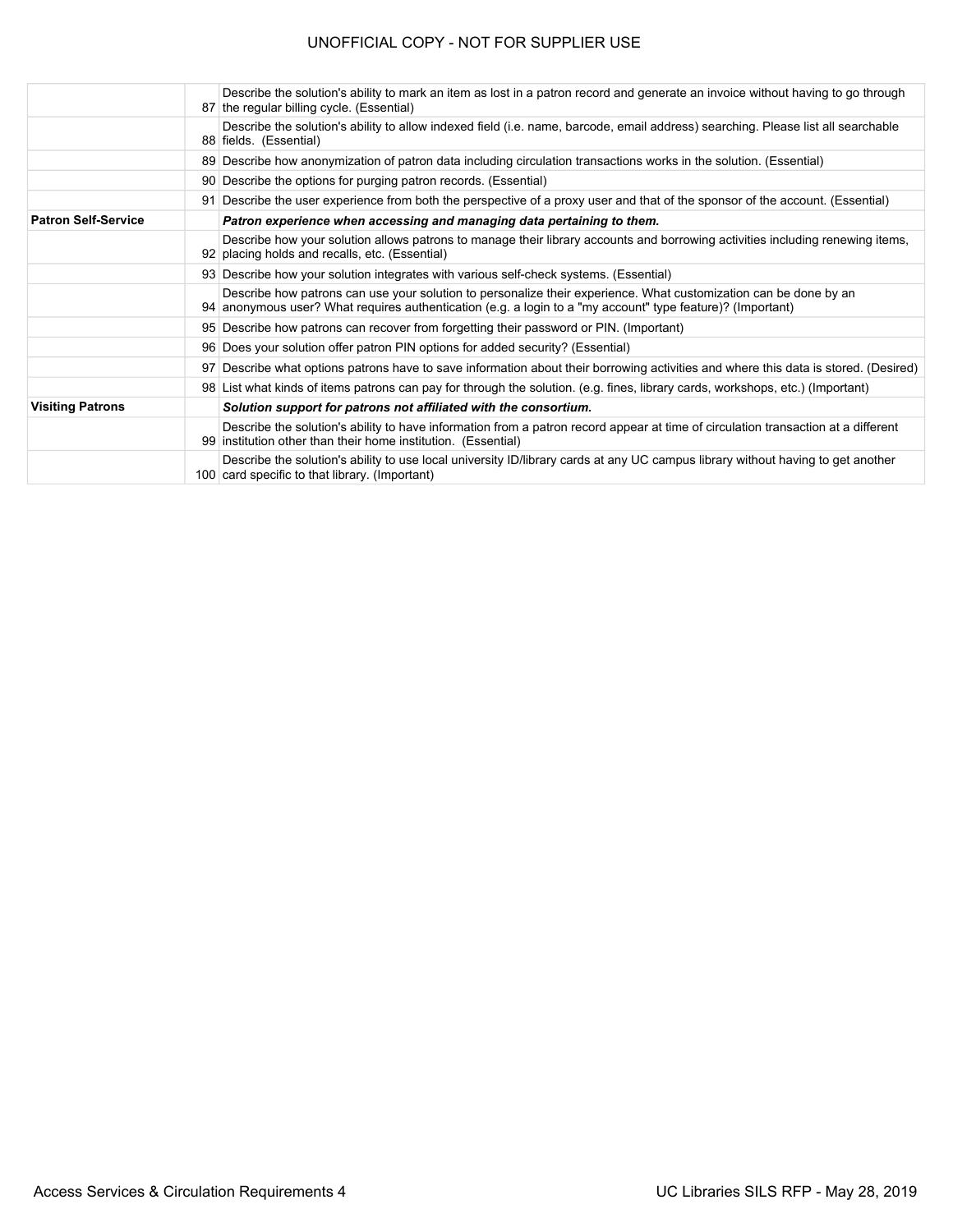| <b>Accessibility</b> | The University of California is committed to supporting an information technology (IT) environment that is accessible to<br>all and in particular to individuals with disabilities. To this end, the University seeks to deploy information technology that<br>has been designed, developed, or procured to be accessible to people with disabilities, including those who use assistive<br>technologies. An accessible IT environment generally enhances usability for everyone. By supporting IT accessibility, the<br>University helps ensure that as broad a population as possible is able to access, benefit from, and contribute to its<br>electronic programs and services.<br>For all questions, please indicate whether any functionality / features mentioned are in production (as of May 2019), in<br>development, or on your roadmap. |
|----------------------|-----------------------------------------------------------------------------------------------------------------------------------------------------------------------------------------------------------------------------------------------------------------------------------------------------------------------------------------------------------------------------------------------------------------------------------------------------------------------------------------------------------------------------------------------------------------------------------------------------------------------------------------------------------------------------------------------------------------------------------------------------------------------------------------------------------------------------------------------------|
|                      | Describe how your solution is accessible to end users with disabilities (including vision, hearing, motor control disabilities, etc.)<br>$1$ (Essential)                                                                                                                                                                                                                                                                                                                                                                                                                                                                                                                                                                                                                                                                                            |
|                      | Describe how your solution is accessible to staff users with disabilities (including vision, hearing, motor control disabilities, etc.)<br>2 (Essential)                                                                                                                                                                                                                                                                                                                                                                                                                                                                                                                                                                                                                                                                                            |
|                      | 3 Describe how you develop, test, and assess your solution for accessibility. What IT standards do you follow? (Important)                                                                                                                                                                                                                                                                                                                                                                                                                                                                                                                                                                                                                                                                                                                          |
|                      | How do you assure that you keep your product current with changing legal requirements and accessibility best practices?<br>$4$ (Important)                                                                                                                                                                                                                                                                                                                                                                                                                                                                                                                                                                                                                                                                                                          |
|                      | 5 Describe the accessibility related plans/roadmap for your solution. (Important)                                                                                                                                                                                                                                                                                                                                                                                                                                                                                                                                                                                                                                                                                                                                                                   |
|                      | 6 Provide your company's policy or commitment statement regarding electronic accessibility. (Important)                                                                                                                                                                                                                                                                                                                                                                                                                                                                                                                                                                                                                                                                                                                                             |
|                      | 7 Please attach third-party evaluation reports about the accessibility of your product/service, if available. (Important)                                                                                                                                                                                                                                                                                                                                                                                                                                                                                                                                                                                                                                                                                                                           |
|                      | 8 Who in your company is responsible for the electronic accessibility policy and compliance (provide contact information)? (Desired)                                                                                                                                                                                                                                                                                                                                                                                                                                                                                                                                                                                                                                                                                                                |
|                      | Do you have an accessibility function or team responsible for technical development? Describe its role in your organization.<br>9 (Important)                                                                                                                                                                                                                                                                                                                                                                                                                                                                                                                                                                                                                                                                                                       |
|                      | What is the remediation process for a person needing to report an accessibility issue? What is the reporting path for a public user?<br>10 What is the reporting path for a staff user? How does someone needing help bring it to your attention? (Essential)                                                                                                                                                                                                                                                                                                                                                                                                                                                                                                                                                                                       |
|                      | 11 What kind of response-time quarantee do you provide for issues having to do with accessibility compliance? (Important)                                                                                                                                                                                                                                                                                                                                                                                                                                                                                                                                                                                                                                                                                                                           |
|                      | WCAG 2.0 AA standards compliance. Please fill out the Web Accessibility Assessment form located here (https://www.ucop.<br>edu/electronic-accessibility/ files/wcag-2.0-checklist.pdf) and upload it back with your answers. (Form only, do not separately<br>12 answer General Questions 1-7 as those are included above.) (Essential)                                                                                                                                                                                                                                                                                                                                                                                                                                                                                                             |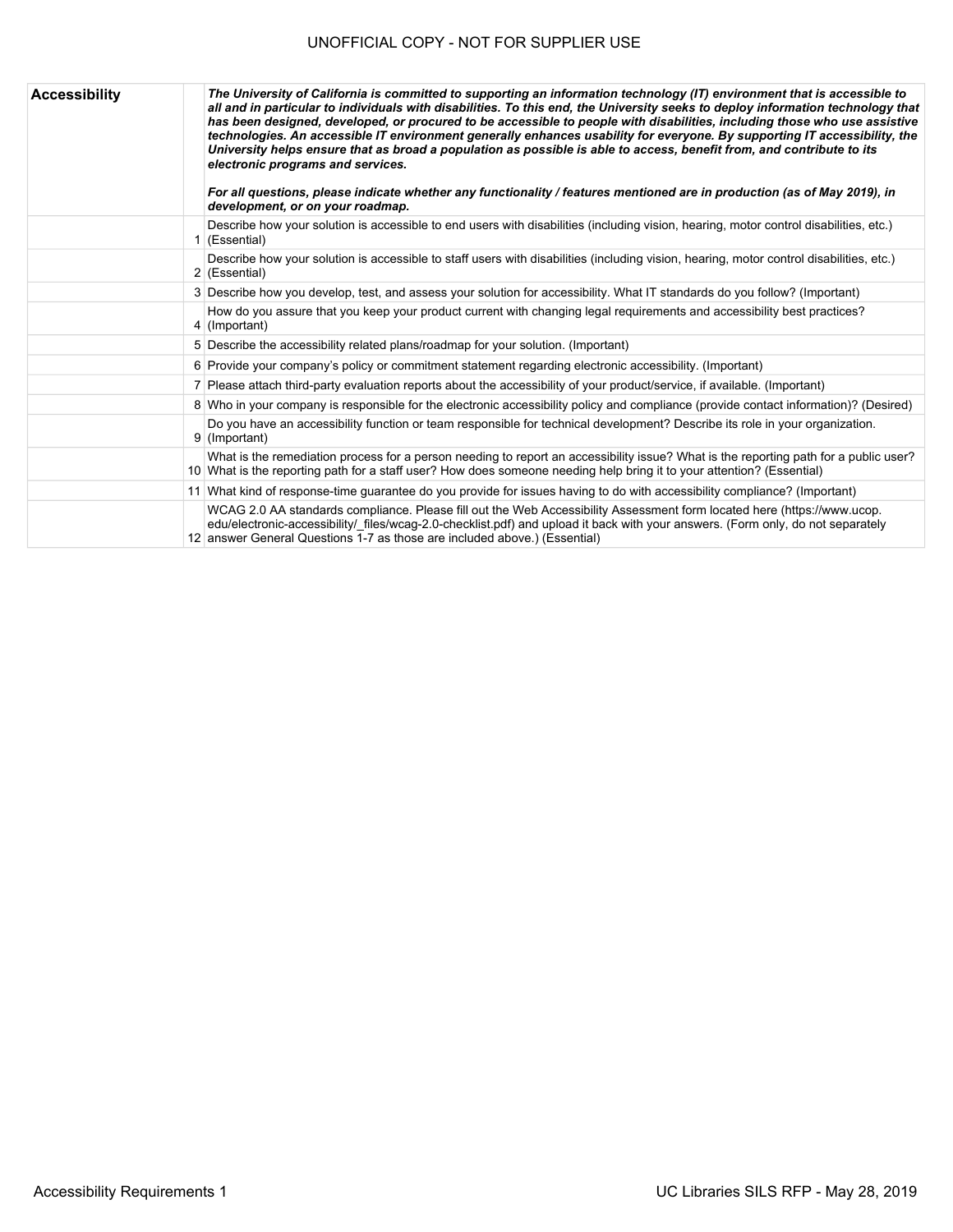| <b>Acquisitions</b>                       | Acquisitions work entails all of the fundamental tasks of procuring content in all formats for use by library patrons, including vendor identification,<br>purchasing, receiving and access verification, and collections budget management. Automated processes, including integrations with content vendors and<br>campus financial systems, should work seamlessly and efficiently both at the local campus and consortial level. The UC Libraries is seeking a solution that<br>supports these processes and efficiencies, as well as the benefits of shared data and workflows across the consortium. For Acquisitions in particular, the<br>solution should effectively allow library staff to manage its core tasks to support collection development and the procurement of content and services for<br>library patrons. For all questions, please indicate whether any functionality / features mentioned are in production (as of May 2019), in development, or on<br>your roadmap. |
|-------------------------------------------|-----------------------------------------------------------------------------------------------------------------------------------------------------------------------------------------------------------------------------------------------------------------------------------------------------------------------------------------------------------------------------------------------------------------------------------------------------------------------------------------------------------------------------------------------------------------------------------------------------------------------------------------------------------------------------------------------------------------------------------------------------------------------------------------------------------------------------------------------------------------------------------------------------------------------------------------------------------------------------------------------|
| General<br><b>Functionality</b>           | A number of varied and important functions performed within Acquisitions require specific and tailored staff role assignments, tracking of actions, and<br>communication within the institution and to outside vendors related to order status, delivery of records, physical processing of materials, to name a few<br>examples.                                                                                                                                                                                                                                                                                                                                                                                                                                                                                                                                                                                                                                                             |
|                                           | 1 Describe the granularity of staff user permissions for viewing, creating, editing and deleting elements/records within the acquisitions functions. (Essential)                                                                                                                                                                                                                                                                                                                                                                                                                                                                                                                                                                                                                                                                                                                                                                                                                              |
|                                           | 2 Describe the standards and protocols for managing acquisitions data. (Important)                                                                                                                                                                                                                                                                                                                                                                                                                                                                                                                                                                                                                                                                                                                                                                                                                                                                                                            |
|                                           | 3 Describe the solution's method of creating reminders/ticklers for orders, or any other element within acquisitions management. (Important)                                                                                                                                                                                                                                                                                                                                                                                                                                                                                                                                                                                                                                                                                                                                                                                                                                                  |
| Ordering and<br><b>Procurement Data</b>   | A key function of acquisitions is ordering or procuring content for the collections, which may include books, journals, databases, datasets, and other types<br>of materials in a variety of formats, and through business relationships with a multitude of vendors. Essential data elements include estimated prices, paid<br>amounts, encumbered funds, types of materials (books, serials, videos, etc.), formats of material (print, online, and more), and the method used to acquire.<br>Order-related data inform reports that are used to assess vendor performance and for collection analysis. Additionally, acquisitions needs to be able to track<br>receipt, time to receipt, and claiming of orders. Automated processes are vital to this area to achieve workflow efficiencies.                                                                                                                                                                                              |
|                                           | Describe how the solution manages the ordering process. Include information about the data fields represented on orders. Outline the default fields, the level of local<br>customizability and the controls or limitations on consortial wide customization of these fields. Describe the level of free text fields and ability to record extensive notes,<br>and store documents with an order. Describe how orders are related to other record types, particularly bibliographic, holdings, items, invoices and other types of records<br>4 the system may contain (licenses, for example). (Essential)                                                                                                                                                                                                                                                                                                                                                                                     |
|                                           | 5 Describe the options available for order record creation, both manually and through automated processes. (Essential)                                                                                                                                                                                                                                                                                                                                                                                                                                                                                                                                                                                                                                                                                                                                                                                                                                                                        |
|                                           | Describe how the solution manages workflows for batch loaded materials and/or automated record creation processes, including batch loading of records, batch receipt,<br>6 re-routing of problem titles, flagging of loading problems and errors. (Essential)                                                                                                                                                                                                                                                                                                                                                                                                                                                                                                                                                                                                                                                                                                                                 |
|                                           | Describe the workflow options available with regard to pre-order, order, post-order, payment, and activation processes within acquisitions. Describe the level of<br>customization of workflows both locally and across a consortial implementation. Describe limitations on workflows. Explain any fields within the order record that place a<br>limit or force a system behavior on later processes. (Example: an order status may prevent payment, without some override; or an order type may affect how fiscal<br>7 rollover rules are applied to encumbrances). (Important)                                                                                                                                                                                                                                                                                                                                                                                                            |
|                                           | 8 Describe how the solution handles non-purchased materials, including gift items. (Important)                                                                                                                                                                                                                                                                                                                                                                                                                                                                                                                                                                                                                                                                                                                                                                                                                                                                                                |
|                                           | Describe how the solution supports unique campus orders versus joint orders and consortia-wide orders? What are the options for managing campus specific orders<br>9 versus orders shared across some or all campuses? (Essential)                                                                                                                                                                                                                                                                                                                                                                                                                                                                                                                                                                                                                                                                                                                                                            |
|                                           | Describe how the solution displays payment information about a title or package, and what payment information is visible at a glance, as well as the payment information<br>10 that requires a deeper look. (Important)                                                                                                                                                                                                                                                                                                                                                                                                                                                                                                                                                                                                                                                                                                                                                                       |
|                                           | Taxability, in our environment, depends on frequency. Describe how the solution manages frequency changes in a way that integrates with changes in taxability.                                                                                                                                                                                                                                                                                                                                                                                                                                                                                                                                                                                                                                                                                                                                                                                                                                |
|                                           | 11 (Essential)<br>Describe how the solution handles the management and maintenance of orders over time, specifically editing various elements, closing, cancelling, copying/cloning, re-                                                                                                                                                                                                                                                                                                                                                                                                                                                                                                                                                                                                                                                                                                                                                                                                      |
|                                           | opening, and deleting orders. Describe the limitations on these actions and the granularity for granting users permission to make these changes to an order. Please<br>12 explain any differences between these operations in a consortial environment. (Essential)                                                                                                                                                                                                                                                                                                                                                                                                                                                                                                                                                                                                                                                                                                                           |
|                                           | Describe how claiming functionality works for orders, specifically, how does the solution manage the claiming process for individual items, multi-volume sets, standing<br>orders, and initial subscription orders? Also describe the protocols available for claiming orders (e.g., EDI, integrated email functionality, API with certain vendors, printed<br>13 letter, etc.). (Essential)                                                                                                                                                                                                                                                                                                                                                                                                                                                                                                                                                                                                  |
|                                           | Describe the solution's process for receiving ordered materials. For one-time materials, explain if processes vary between methods of acquisition. Describe differences<br>in receiving the first issue of a continuing order. How does the solution support tracking receipt of multi-volume sets wherein volumes may be published out of sequence<br>14 and invoiced at time of shipment. (Essential)                                                                                                                                                                                                                                                                                                                                                                                                                                                                                                                                                                                       |
| <b>Vendor Records</b>                     | Vendor records are central to acquisition management for placing orders, claiming materials, and tracking payments. Vendor records also contain crucial<br>contact information that supports problem-solving related to e-resources, and for print receiving issues.                                                                                                                                                                                                                                                                                                                                                                                                                                                                                                                                                                                                                                                                                                                          |
|                                           | 15 Describe how vendor data is managed. Describe data elements that can be stored as well as display options. (Essential)                                                                                                                                                                                                                                                                                                                                                                                                                                                                                                                                                                                                                                                                                                                                                                                                                                                                     |
|                                           | Describe how vendor data can be managed across multiple campuses, including editing rights and "ownership" to vendor records and fields within a consortial<br>environment. Describe limitations between local campus and consortial vendor data. Describe the process for updating vendor data within the environment described<br>16 earlier. (Essential)                                                                                                                                                                                                                                                                                                                                                                                                                                                                                                                                                                                                                                   |
|                                           | Describe the options for making vendor changes on single orders and across multiple orders. How do prior payments to one vendor display on the order record when the<br>17 vendor on the order record has been changed? Explain how the solution calculates spending by vendor. (Important)                                                                                                                                                                                                                                                                                                                                                                                                                                                                                                                                                                                                                                                                                                   |
|                                           | 18 Describe the solution's ability to provide reports for vendor performance. (Important)                                                                                                                                                                                                                                                                                                                                                                                                                                                                                                                                                                                                                                                                                                                                                                                                                                                                                                     |
| Integration with<br><b>Vendor Systems</b> | The UC Libraries work closely with established vendors in managing selection, ordering, receiving, invoicing, and claiming of materials. Integration of<br>systems with and between vendors is critical to implementing efficient workflows at local campus and consortial levels.                                                                                                                                                                                                                                                                                                                                                                                                                                                                                                                                                                                                                                                                                                            |
|                                           | Describe the functionality in place to work with vendors in a seamless manner in the acquisitions process. Describe current relationships in place with particular vendors<br>19 in managing and automating acquisitions workflows and processes. (Essential)                                                                                                                                                                                                                                                                                                                                                                                                                                                                                                                                                                                                                                                                                                                                 |
|                                           | Describe the solution's capability to automate and streamline monographic selection with particular vendors and how that selection could be integrated with bibliographic<br>20 and order record creation. Also describe these abilities as related to serials. (Essential)                                                                                                                                                                                                                                                                                                                                                                                                                                                                                                                                                                                                                                                                                                                   |
|                                           | Describe EDI capabilities, including invoicing, and individual vendors you have worked with. Describe how the solution supports vendor integration beyond EDI.<br>21 (Essential)                                                                                                                                                                                                                                                                                                                                                                                                                                                                                                                                                                                                                                                                                                                                                                                                              |
|                                           | Describe your company's approach to strategic conversations with content providers for improving integrations between the solution and vendor systems. To the extent<br>possible, describe experiences with content providers who may not be as well-equipped or willing to provide integrations, and your methods for supporting libraries in<br>22 overcoming those limitations. (Essential)                                                                                                                                                                                                                                                                                                                                                                                                                                                                                                                                                                                                |
| Demand Driven<br><b>Acquisitions</b>      | Demand Driven Acquisitions is well-established as a purchase model, and Evidence-Based Acquisitions continues to emerge as another viable model for<br>acquiring materials.                                                                                                                                                                                                                                                                                                                                                                                                                                                                                                                                                                                                                                                                                                                                                                                                                   |
|                                           | 23 Describe how the solution supports different types of demand-driven (DDA) and evidence-based acquisition (EBA) programs. (Desired)                                                                                                                                                                                                                                                                                                                                                                                                                                                                                                                                                                                                                                                                                                                                                                                                                                                         |
|                                           | 24 Describe how selections against deposit accounts or short-term-loan charges are applied and tracked. (Desired)                                                                                                                                                                                                                                                                                                                                                                                                                                                                                                                                                                                                                                                                                                                                                                                                                                                                             |
|                                           | 25 Describe the third-party integrations available to allow for title-by-title tracking of short-term DDA loans and purchases within ordering and invoicing. (Desired)                                                                                                                                                                                                                                                                                                                                                                                                                                                                                                                                                                                                                                                                                                                                                                                                                        |
| <b>Ledger and Fund</b><br>Management      | UC Libraries need to track spending from various sources, such as general funds, endowments, donations, contracts, and grants. Budgets must be easily<br>viewable at all times, including the ability to see allocations, expenditures, encumbrances, and cash balances. The level of detail required exceeds that<br>provided within a campus financial system.                                                                                                                                                                                                                                                                                                                                                                                                                                                                                                                                                                                                                              |
|                                           | Describe the financial (fund) management system in your solution. Describe the structure options for funds within the ledger and how fiscal years are set. Include the<br>26 number of ledgers possible and whether funds can be part of multiple ledgers. Describe any limitations on the retention of ledger data. (Essential)                                                                                                                                                                                                                                                                                                                                                                                                                                                                                                                                                                                                                                                              |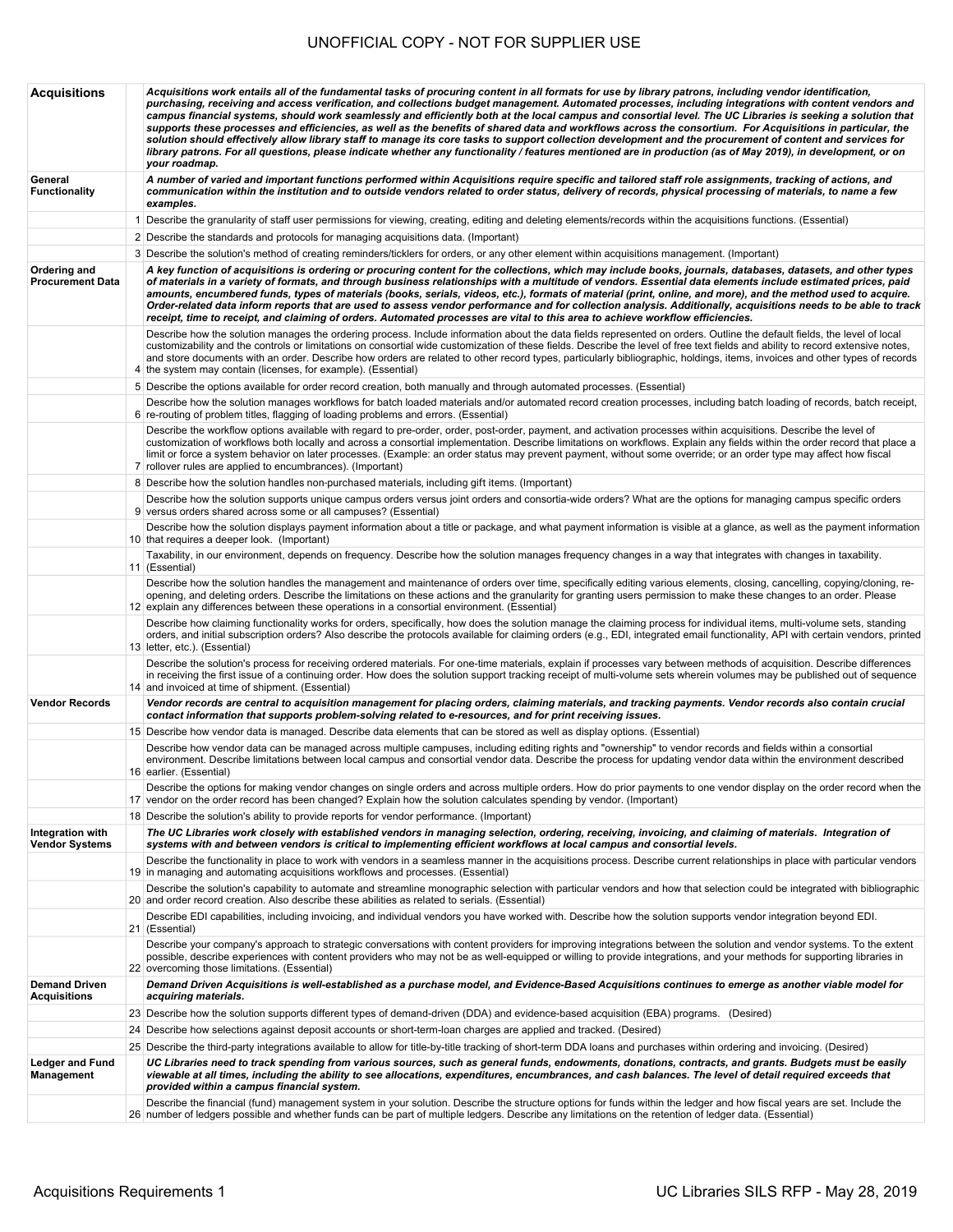|                                                             | Describe how the ledger functionality works within a consortial environment. Explain the levels of access to view and edit ledgers and funds within ledgers at a local<br>campus and consortial level, and also the level of autonomy for setting limitations to encumbrances and funds. What are the limitations, if any, to the number of funds<br>27 and ledgers within the solution? (Essential)                                                                                                                                                                                       |
|-------------------------------------------------------------|--------------------------------------------------------------------------------------------------------------------------------------------------------------------------------------------------------------------------------------------------------------------------------------------------------------------------------------------------------------------------------------------------------------------------------------------------------------------------------------------------------------------------------------------------------------------------------------------|
|                                                             | Describe the solution's method of inputting initial allocations to funds, transferring money between funds, and tracking spent and encumbered values, and remaining<br>28 cash. Include a description of how these transactions may be searched within the ledger, by fund and by type of fund transaction. (Essential)                                                                                                                                                                                                                                                                    |
|                                                             | Describe the fiscal rollover/close out process, for local campuses and within a consortial environment. Include details on the granularity of the process, that is, describe<br>all the methods by which a local campus can manipulate what rolls over. For example, may rules be applied by fund type, or specified for selected funds, order type, any<br>order record element? Also explain the options for handling cash balances and encumbrances at fiscal rollover. Describe any limitations and permissions for adjusting<br>29 fund balances for the new fiscal year. (Important) |
|                                                             | Describe the elements of a fund record within your solution. Specifically, what data can be defined and stored about a fund? How does it distinguish between different<br>funding sources - general money, endowments, donations, etc.? Explain how funds could be assigned different fiscal periods. Describe the view, retrieval, and export<br>30 options related to fund data. (Important)                                                                                                                                                                                             |
|                                                             | 31 Describe the process by which funds are encumbered and disencumbered. Described how the solution manages multiple funds paying a share of an order. (Essential)                                                                                                                                                                                                                                                                                                                                                                                                                         |
|                                                             | Describe the solution's ability to provide accounting reports, including but not limited to the following:<br>- invoices<br>- PO number and encumbrances,<br>- fund activity,<br>- ledger postings, including appropriations,<br>- payments,<br>- processing status,<br>32 - date with ability to select date ranges. (Essential)                                                                                                                                                                                                                                                          |
|                                                             | 33 Describe the solution's ability to provide accounting reports sorted by time period, including historical reporting. (Essential)                                                                                                                                                                                                                                                                                                                                                                                                                                                        |
|                                                             | 34 Describe the solution's functions for year-end financial reporting and analysis. (Essential)                                                                                                                                                                                                                                                                                                                                                                                                                                                                                            |
| Integration with<br><b>ERP/Financial</b><br>System          | Integrating with a local campus or consortial enterprise resource planning (ERP) / financial system is critical functionality in managing a large volume of<br>invoicing and requisite payments.                                                                                                                                                                                                                                                                                                                                                                                           |
|                                                             | Describe the solution's capability to integrate with a local campus or consortial financial system, including vendor record data connections and invoice payment<br>35 connections. (Essential)                                                                                                                                                                                                                                                                                                                                                                                            |
|                                                             | 36 Describe the process for exporting all invoice line item and transaction data for payment to a financial system. (Essential)                                                                                                                                                                                                                                                                                                                                                                                                                                                            |
|                                                             | Describe the process for importing data from a campus financial system. Which fields can be imported? What are the formats (date, number field, character, etc.). What<br>37 limitations are there to importing this data? (Essential)                                                                                                                                                                                                                                                                                                                                                     |
|                                                             | Describe the solution's ability to import local campus financial data for a transaction not already in the system, and create an invoice from that data for librarian approval.<br>38 (Desired)                                                                                                                                                                                                                                                                                                                                                                                            |
| Invoicing                                                   | UC Libraries purchase a high number of resources annually, using a number of payment methods and complying with local campus and vendor<br>requirements. They need an efficient method for recording costs per resource, in some cases, recurrently for many years on the same resource. They also<br>need to transmit that information to local campus financial systems and reconcile spending between the library system and the campus financial system.                                                                                                                               |
|                                                             | Describe how the solution manages the complete invoicing process. Describe the various methods the solution offers to input an invoice or credit memo. Additionally<br>39 describe the elements of an invoice and invoice line item. Describe any free text fields in the invoice record. (Essential)                                                                                                                                                                                                                                                                                      |
|                                                             | Describe how the solution supports partially-paid items (i.e., invoiced for a portion of the total, for example, a multi-volume monograph set where some volumes have<br>40 been invoiced, but not all). (Important)                                                                                                                                                                                                                                                                                                                                                                       |
|                                                             | Describe the limitations and permissions the solution grants to make multiple payments on an order record in the same fiscal year and in different fiscal years. Describe<br>41 how an invoice payment or credit could be posted to a prior fiscal year. (Essential)                                                                                                                                                                                                                                                                                                                       |
|                                                             | Describe how the solution provides options for distributing sales or use tax across invoice lines, including in the case where not all lines are taxable and/or some lines<br>may have been taxed at an incorrect rate, or where the tax is not distributed. Additionally, describe how the solution supports payment of tax, including identifying<br>42 taxability or non-taxability per line item, paying tax on a separate fund, and varying tax rates across campuses in the consortium. (Essential)                                                                                  |
|                                                             | Describe how the solution handles shipping and/or service charges on single- and multi-line invoices including when purchase orders use multiple funds. Additionally,<br>43 describe options for local and consortial-wide creation of other charge types that could be added to an invoice. (Essential)                                                                                                                                                                                                                                                                                   |
|                                                             | Describe how the solution alerts users to keying errors in the invoice process, particularly keying different amounts for invoice line items versus total invoice, flagging<br>potential duplication of payment for same vendor/invoice number, invoicing PO with different vendor from invoice, over-spending a fund. What are the override rights?<br>44 (Essential)                                                                                                                                                                                                                     |
|                                                             | Describe the process one would use to order on one fund, but pay an invoice using a different fund. What would happen to any encumbered amount on the order record<br>45 fund? (Desired)                                                                                                                                                                                                                                                                                                                                                                                                   |
|                                                             | Describe how the solution keeps individual campus invoice data separate and secure from other campus's data in a consortial environment. However, describe any<br>46 options wherein a campus or the consortial center could permit viewing of certain payments by some or all campuses. (Essential)                                                                                                                                                                                                                                                                                       |
|                                                             | Describe how the solution manages different currencies and exchange rates and how it prevents or alerts users to invoicing in one currency when the encumbrance is in<br>47 another. (Essential)                                                                                                                                                                                                                                                                                                                                                                                           |
|                                                             | Describe how the solution handles shipping and/or service charges on single- and multi-line invoices including when purchase orders use multiple funds. Additionally,<br>48 describe options for local and consortial creation of other charge types that could be added to an invoice. (Important)                                                                                                                                                                                                                                                                                        |
|                                                             | 49 Describe what historical payment data is displayed when approving serial invoices. (Desired)                                                                                                                                                                                                                                                                                                                                                                                                                                                                                            |
|                                                             | 50 Describe how the solution might generate an alert or warning if a vendor net payment exceeds a certain threshold in a certain time period. (Desired)                                                                                                                                                                                                                                                                                                                                                                                                                                    |
|                                                             | 51 Describe how a single payment for multiple years could be reported out as a payment pro-rated for each year. (Important)<br>As the UC Libraries anticipate a consortial solution as well as the emerging potential needs within its environment, the ability to perform billing functions                                                                                                                                                                                                                                                                                               |
| <b>Billing Module</b>                                       | becomes increasingly relevant to library acquisitions activity.                                                                                                                                                                                                                                                                                                                                                                                                                                                                                                                            |
|                                                             | 52 Describe how the solution allows for the creation of customer accounts for deposit and invoicing work, including how it generates invoices. (Desired)<br>Describe how the solution supports requesting payment from and receiving payment back from external institutions, both when the other institution is using this same                                                                                                                                                                                                                                                           |
|                                                             | 53 system, and when they are not. (Desired)                                                                                                                                                                                                                                                                                                                                                                                                                                                                                                                                                |
| <b>Serials</b><br><b>Management &amp;</b><br><b>Binding</b> | The activities in serials management encompass establishing and maintaining subscriptions for both print and electronic content, and combinations of the<br>two; material handling from initial receipt and processing to binding; and integration with serials vendor services and binding software. The solution should<br>provide efficiencies and flexibility for a variety of campus scales and format mixes, as well as opportunities for greater visibility of serials data across the<br>consortium.                                                                               |
|                                                             | Describe how the solution supports print management for serials issues, including receiving, generating items, labeling, and routing to varied locations across multiple<br>54 buildings. (Essential)                                                                                                                                                                                                                                                                                                                                                                                      |
|                                                             | Describe how the solution supports workflow management across technical services units (e.g., cataloging) resulting from changes to a serial bibliographic information<br>55 or publication status. (Desired)                                                                                                                                                                                                                                                                                                                                                                              |
|                                                             | Describe how the solution supports multiple and changing formats for serials, including a print title that is changing to electronic only, a print title that comes with<br>56 electronic access that may or may not be activated, etc. (Important)                                                                                                                                                                                                                                                                                                                                        |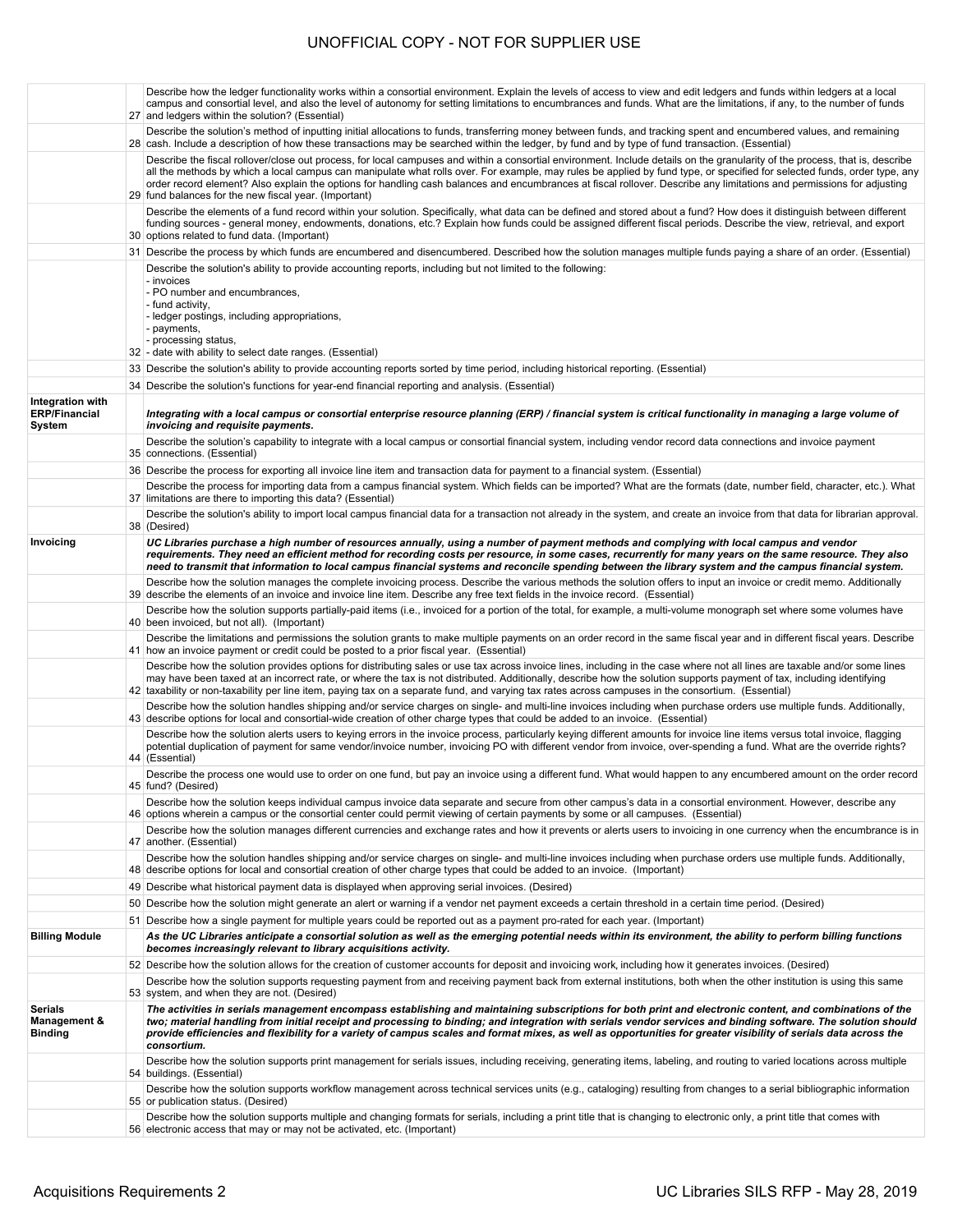Describe particular functionality that supports the management of subscription renewals, including setting renewal dates that may differ from annual calendar-based<br>57 terms, and any integration with subscription agents' sy irregular basis. Describe how the solution accommodates the data required for describing these parts. (Essential) Describe how the solution supports check-in of parts of a serial, including regular issues and a range of supplemental material that may be received on a regular or Describe the solution's support for barcode scanning for recording and receipt of issues. (Desired) Describe the display and functionality of frequency information. (Essential) Describe the solution's ability to create prediction and enumeration patterns, both manually-entered and based on vendor-supplied data. (Essential) Include any integrations with serials vendors' systems for automated, electronic claiming. (Essential) Describe how the solution supports claiming for late material (to include issues, supplements, parts, etc., that may or may not be included in the prediction pattern). Describe any functionality related to limiting claiming to particular local campus libraries or locations within a library. (Important) Describe how the solution supports the binding process in general for physical material in all bibliographic formats (i.e., monographs, serials, etc.). (Essential) incomplete volumes (i.e., units that may be missing an issue(s))? (Essential) Describe the solution's functionality related to identifying serial binding units, and collapsing the units into volumes. How does the solution identify and accommodate Describe the reporting capabilities related to binding preparation for internal use and for sending information to a binding vendor. (Essential) Describe the solution's integration with bindery software, including supported protocols. (Essential)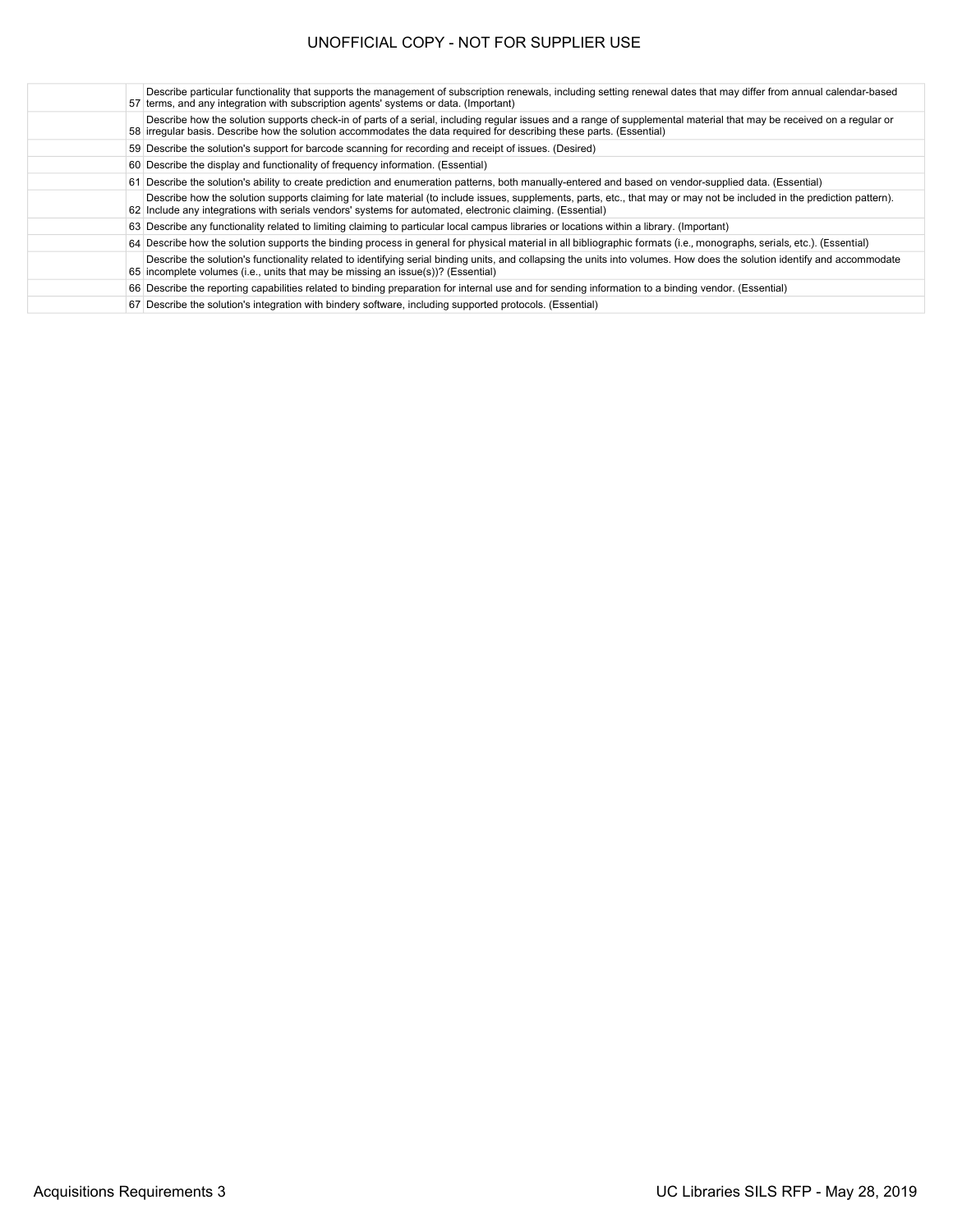| <b>Cataloging &amp;</b><br><b>Metadata</b> | The individual UC Libraries actively create high numbers of complex and original catalog records across all bibliographic format<br>types. Additionally, we have an established Shared Cataloging Program, which provides catalog records to the ten University of<br>California campuses for shared licensed and selected open access electronic resources. The questions posed in this section focus<br>on our need for local control of unique data elements as well as our interest in identifying efficiencies that can be gained in<br>cataloging within a systemwide ILS. We work with mass amounts of catalog data/metadata and we need a solution that can batch<br>process. This data needs to be shared. The solution must be forward thinking and not tied to past standards and practices. For all<br>questions, please indicate whether any functionality / features mentioned are in production (as of May 2019), in development, or on<br>your roadmap. |
|--------------------------------------------|-------------------------------------------------------------------------------------------------------------------------------------------------------------------------------------------------------------------------------------------------------------------------------------------------------------------------------------------------------------------------------------------------------------------------------------------------------------------------------------------------------------------------------------------------------------------------------------------------------------------------------------------------------------------------------------------------------------------------------------------------------------------------------------------------------------------------------------------------------------------------------------------------------------------------------------------------------------------------|
| <b>General Cataloging</b>                  | Describe or demonstrate how the solution supports cataloging tasks, including but not limited to, creating, editing, merging, deleting,<br>1 suppressing and overlaying records. (Essential)                                                                                                                                                                                                                                                                                                                                                                                                                                                                                                                                                                                                                                                                                                                                                                            |
|                                            | Describe or demonstrate how the solution manages multiple classification schema and subject vocabularies in bibliographic, authority, and<br>holdings records, including but not limited to, Library of Congress Classification and Subject Headings, form/genre (e.g., LCGFT, AAT, RBMS<br>Controlled Vocabularies), FAST, SuDoc classification numbers, local classification schema, National Library of Medicine Subject Headings, etc.<br>2 (Essential)                                                                                                                                                                                                                                                                                                                                                                                                                                                                                                             |
|                                            | Describe or demonstrate all metadata schemas that are supported and how they are implemented. Describe any crosswalk tools or utilities that<br>3 convert from one metadata schema to another. (Important)                                                                                                                                                                                                                                                                                                                                                                                                                                                                                                                                                                                                                                                                                                                                                              |
|                                            | Describe or demonstrate how the solution indexes data within the system. List any fields, subfields, etc. not indexed. Are there any limitations<br>that affect indexed data or the indexing of data contained within the system? Is there local ability to customize and/or create new indexes. Is<br>4 indexing of records immediate, or is there a delay? Does the indexing enable faceted search results? (Essential)                                                                                                                                                                                                                                                                                                                                                                                                                                                                                                                                               |
|                                            | Describe or demonstrate the solution's capabilities for importing and exporting bibliographic, holding, and authority data in various formats (e.g.,<br>MARC 21, MARCXML) via various external sources (e.g., OCLC, MARCIVE, publishers, vendors). What export formats are supported? What<br>5 limitations are there to importing and exporting data? (Essential)                                                                                                                                                                                                                                                                                                                                                                                                                                                                                                                                                                                                      |
|                                            | Describe or demonstrate how the solution supports batch import and export of bibliographic and holdings records, including the ability to<br>6 configure rules for record matching, overlaying, and merging. (Essential)                                                                                                                                                                                                                                                                                                                                                                                                                                                                                                                                                                                                                                                                                                                                                |
|                                            | Describe or demonstrate how the solution supports the harvest of metadata stored in other library information tools including local institutional<br>repositories, digital asset management solutions, and archival/special collections information management solutions. Does the solution allow for<br>7 metadata harvesting integrations to be customized and/or created locally? (Important)                                                                                                                                                                                                                                                                                                                                                                                                                                                                                                                                                                        |
|                                            | Describe or demonstrate how the solution provides for the display of all valid and invalid MARC content designators (field tags, indicators,<br>8 subfield codes) in the cataloging interface and suppresses display of codes in the public interface. (Essential)                                                                                                                                                                                                                                                                                                                                                                                                                                                                                                                                                                                                                                                                                                      |
|                                            | 9 Describe or demonstrate the solution's ability to create locally defined metadata elements. (Essential)                                                                                                                                                                                                                                                                                                                                                                                                                                                                                                                                                                                                                                                                                                                                                                                                                                                               |
|                                            | Demonstrate how the solution supports unique local data needs within a consortial environment. Describe how the solution supports and<br>protects local notes, access points, classification schemes, and other unique metadata in bibliographic, holdings and authority records.<br>10 (Essential)                                                                                                                                                                                                                                                                                                                                                                                                                                                                                                                                                                                                                                                                     |
|                                            | 11 Describe or demonstrate the solution's ability to handle the editing of records in a multi-user environment. (Essential)                                                                                                                                                                                                                                                                                                                                                                                                                                                                                                                                                                                                                                                                                                                                                                                                                                             |
|                                            | Describe or demonstrate the solution's ability to designate and differentiate between records for resources that may be shared across the<br>consortium with those whose access is restricted to specific licensee campuses. Please attach examples of how such records would display in<br>12 the cataloging interface. (Essential)                                                                                                                                                                                                                                                                                                                                                                                                                                                                                                                                                                                                                                    |
|                                            | Describe or demonstrate how the solution supports record versioning. What data is captured when edits are made to a record? Does the<br>13 solution maintain complete history of all edits made to bibliographical and authority records? (Important)                                                                                                                                                                                                                                                                                                                                                                                                                                                                                                                                                                                                                                                                                                                   |
|                                            | Describe or demonstrate the solution's ability to conduct browse searching of all access points, including but not limited to, names (personal,<br>14 corporate, family), subjects, and classification/accession numbers from within the staff interface. (Essential)                                                                                                                                                                                                                                                                                                                                                                                                                                                                                                                                                                                                                                                                                                   |
|                                            | 15 Describe or demonstrate the solution's ability to move/cut/copy/paste multiple (bibliographic, holdings, or authority) fields at once. (Important)                                                                                                                                                                                                                                                                                                                                                                                                                                                                                                                                                                                                                                                                                                                                                                                                                   |
|                                            | Describe or demonstrate the solution's ability to support reporting of statistics targeted towards cataloging, including bibliographic and holdings<br>database trends, added/deleted bibliographic records by holding location or institution, and individual cataloger activity. Is the data accessible to<br>16 the individual cataloger for his/her own workflows and reports? (Important)                                                                                                                                                                                                                                                                                                                                                                                                                                                                                                                                                                          |
|                                            | 17 Describe or demonstrate the solution's ability to display faceted search results for staff searches. (Desired)                                                                                                                                                                                                                                                                                                                                                                                                                                                                                                                                                                                                                                                                                                                                                                                                                                                       |
|                                            | 18 Describe or demonstrate the solution's ability to provide links to supporting documentation (MARC21, RDA, etc.) (Desired)                                                                                                                                                                                                                                                                                                                                                                                                                                                                                                                                                                                                                                                                                                                                                                                                                                            |
|                                            | How does your company stay abreast of the latest developments in metadata management / description and how are you implementing that in<br>19 your solution? (Important)                                                                                                                                                                                                                                                                                                                                                                                                                                                                                                                                                                                                                                                                                                                                                                                                |
|                                            | Describe or demonstrate plans to incorporate BIBFRAME records into the database. Describe support for retrospective conversion from MARC<br>20 to BIBFRAME. (Essential)                                                                                                                                                                                                                                                                                                                                                                                                                                                                                                                                                                                                                                                                                                                                                                                                 |
|                                            | Describe or demonstrate the solution's plan for supporting the Library Linked Data model, including Resource Description Framework (RDF)<br>and RDFa. For example, does the solution have the ability to expose, as linked data, authority-controlled names and holdings in the shared<br>21 management system? How do you plan to transition to native Linked Data cataloging? (Essential)                                                                                                                                                                                                                                                                                                                                                                                                                                                                                                                                                                             |
| <b>Quality Control</b>                     | Given the larger number of complex and orginial catalog records created by UC Libraries, quality control plays a particularly<br>significant role in cataloging workflows. The questions posed in this section focus on our need to ensure quality control at a number<br>of stages in the cataloging workflow as well as our interest in identifying how the system can be harnessed to introduce efficiencies<br>to complex workflows.                                                                                                                                                                                                                                                                                                                                                                                                                                                                                                                                |
|                                            | Describe how your solution supports use of text-strings, programmable macros, and/or templates at both the local and consortial levels on both<br>22 individual records and on groups of records. Demonstrate the solution's ability to customize local productivity tools. (Essential)                                                                                                                                                                                                                                                                                                                                                                                                                                                                                                                                                                                                                                                                                 |
|                                            | Describe how your solution supports validation and parsing of metadata records based on standards on both individual records and groups of<br>23 records? (Essential)                                                                                                                                                                                                                                                                                                                                                                                                                                                                                                                                                                                                                                                                                                                                                                                                   |
|                                            | Describe how your solution supports both standard and customized database maintenance reports, including but not limited to reports of<br>duplicate, missing/absent, or invalid data elements. What reports are automatically included in your product? Can you give us examples of<br>24 custom reports other users have created in your solution? (Essential)                                                                                                                                                                                                                                                                                                                                                                                                                                                                                                                                                                                                         |
|                                            | Describe in detail how your solution makes global changes efficiently to entire fields and subfields, and specific strings within fields and<br>25 subfields in all record types including, but not limited to, bibliographic, holding, item, and authority records. (Essential)                                                                                                                                                                                                                                                                                                                                                                                                                                                                                                                                                                                                                                                                                        |
|                                            | Describe the ability to search across record types, to scan the entire database or a defined subset thereof, and to preview, run, review, and                                                                                                                                                                                                                                                                                                                                                                                                                                                                                                                                                                                                                                                                                                                                                                                                                           |
|                                            | 26 undo/revert global changes. (Essential)<br>Describe the process to batch suppress/unsuppress and delete records, including, but not limited to, bibliographic, holding, item, and authority                                                                                                                                                                                                                                                                                                                                                                                                                                                                                                                                                                                                                                                                                                                                                                          |
|                                            | 27 records. Are there any types of records that cannot be suppressed? Is there any limitation on the number of records per batch? (Essential)                                                                                                                                                                                                                                                                                                                                                                                                                                                                                                                                                                                                                                                                                                                                                                                                                           |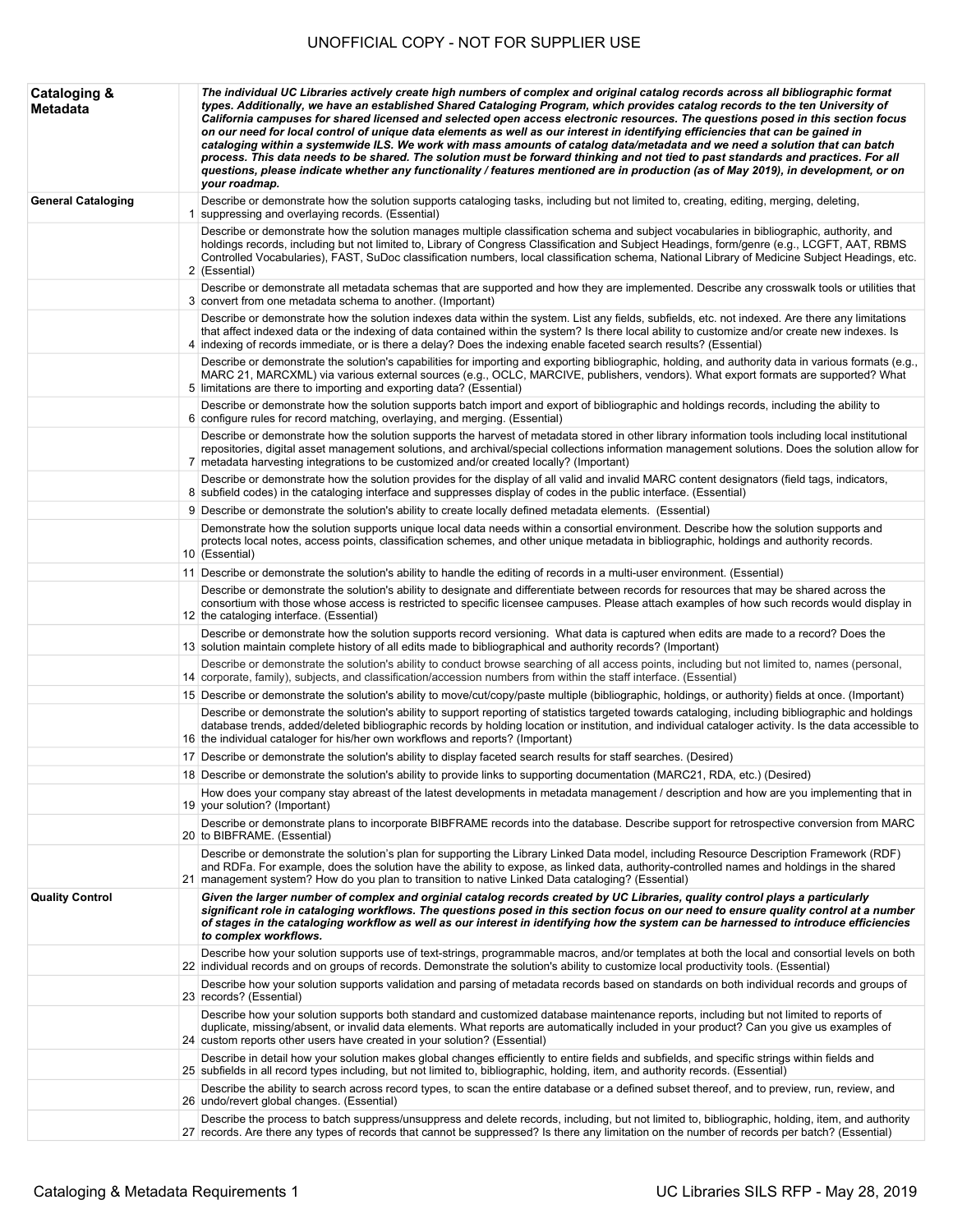|                            | 28 How does your solution manage the import and export of data containing unique fields or with different encoding levels? (Essential)                                                                                                                                                                                                                                                                                                                                                                                                                                                                                                                                                                                                                |
|----------------------------|-------------------------------------------------------------------------------------------------------------------------------------------------------------------------------------------------------------------------------------------------------------------------------------------------------------------------------------------------------------------------------------------------------------------------------------------------------------------------------------------------------------------------------------------------------------------------------------------------------------------------------------------------------------------------------------------------------------------------------------------------------|
|                            | What is the process by which your solution alerts users when imported data will overlay existing data? Describe your solution's capability for<br>protecting local data during overlay, if any. Please note if the answer is different based on record type (bibliographic, holdings, item, authority).<br>29 (Essential)                                                                                                                                                                                                                                                                                                                                                                                                                             |
|                            | 30 Describe how your solution supports manipulation of data (e.g. adding/deleting/replacing certain types of data) while loading records. (Essential)                                                                                                                                                                                                                                                                                                                                                                                                                                                                                                                                                                                                 |
|                            | 31 Describe your solution's procedures for providing a detailed inventory of its contents. (Essential)                                                                                                                                                                                                                                                                                                                                                                                                                                                                                                                                                                                                                                                |
|                            | 32 Describe how your solution supports transferring of holdings, items, orders, etc. from one record to another record. (Essential)                                                                                                                                                                                                                                                                                                                                                                                                                                                                                                                                                                                                                   |
|                            | Describe how your solution supports linking an order record to one or more bibliographic, holding or item record(s) at the point of importing a<br>record.<br>33 (Essential)                                                                                                                                                                                                                                                                                                                                                                                                                                                                                                                                                                          |
|                            | Describe how your solution supports the definition, validation and parsing of metadata to accommodate both locally and consortially defined<br>34   rules (e.g. MARC21 Bibliographic 9XX, X9X, and XX9 tags). (Important)                                                                                                                                                                                                                                                                                                                                                                                                                                                                                                                             |
|                            | Describe how your solution supports spell checking and identifying non-standard characters (i.e. html entities) on both individual records and on<br>35 groups of records. (Important)                                                                                                                                                                                                                                                                                                                                                                                                                                                                                                                                                                |
|                            | Describe or demonstrate how your solution is able to work with third-party applications such as MarcEdit to manipulate all types of data<br>36 (bibliographic, holding, authority, etc.). Can the solution input/output in csv and/or other formats? (Essential)                                                                                                                                                                                                                                                                                                                                                                                                                                                                                      |
|                            | 37 Describe your solution's process for running scheduled jobs to complete routine data cleanup tasks. (Important)                                                                                                                                                                                                                                                                                                                                                                                                                                                                                                                                                                                                                                    |
|                            | Describe how your solution supports reverting to a previous version of a record. Describe how your solution supports reverting changes made<br>38 globally. Are there limitations to the number of records that can be reverted or the type of information that can be reverted? (Important)                                                                                                                                                                                                                                                                                                                                                                                                                                                          |
|                            | Describe how your solution handles duplicate detection on an individual record. Describe how your solution handles duplicate detection and<br>resolution across a set of records or across the entire database. What data points can be detected as duplicates? Please note if the answer is<br>39 different based on record type (bibliographic, holdings, item, authority). (Important)                                                                                                                                                                                                                                                                                                                                                             |
|                            | Describe how your solution supports linking an order record to one or more bibliographic, holding or item record(s) when merging records.<br>40 (Important)                                                                                                                                                                                                                                                                                                                                                                                                                                                                                                                                                                                           |
|                            | Describe your solution's procedure(s) for archiving individual records or groups of records that have been either deleted or suppressed.<br>41 (Desired)                                                                                                                                                                                                                                                                                                                                                                                                                                                                                                                                                                                              |
| <b>Holdings Management</b> | The UC Libraries maintain collections across ten campuses and two shared storage facilities. The libraries are involved in shared<br>collection activities and patrons search across the consortium for resources. In our current setup of different software systems, it is<br>often difficult for both patrons and staff to discover exactly what the UC Libraries hold across the campuses and how resources can<br>be obtained. We are looking for improvements to this coming out of a systemwide solution. This section focuses on identifying how<br>your solution supports the need to integrate systemwide holdings to provide efficient access amongst campuses.                                                                            |
|                            | Demonstrate that the solution's holdings records are fully compatible with current MARC standards, and describe the solution's ability to handle<br>42 non-MARC formatted holdings such as BIBFRAME data. (Essential)                                                                                                                                                                                                                                                                                                                                                                                                                                                                                                                                 |
|                            | 43 Describe how one institution's holdings are protected from deletion and/or edits by another institution. (Essential)                                                                                                                                                                                                                                                                                                                                                                                                                                                                                                                                                                                                                               |
|                            | Describe the solution's ability to account for situations where consortial coverage information differs between members. Please attach examples<br>44 of of how this is conveyed in the staff interface. (Essential)                                                                                                                                                                                                                                                                                                                                                                                                                                                                                                                                  |
|                            | Describe the solution's ability to create, store, and update holdings data that are based on MARC Format for Holdings Data (MFHD) encoded<br>45 enumeration and chronology patterns. (Essential)                                                                                                                                                                                                                                                                                                                                                                                                                                                                                                                                                      |
|                            | Describe the solution's support for the import and export of holdings data coded with MARC Format for Holdings Data (MFHD) enumeration and<br>46 chronology patterns (85x/86x fields) and free text (866 field). (Essential)                                                                                                                                                                                                                                                                                                                                                                                                                                                                                                                          |
|                            | Demonstrate the solution's workflow integration between serial functions, such as check-in, binding and claiming, and holdings management. To<br>what degree can holdings data be automatically updated when different processes occur, such as checking in serial issues, binding issues,<br>47 etc.? (Essential)                                                                                                                                                                                                                                                                                                                                                                                                                                    |
|                            | Demonstrate the degree to which the solution can search across all data points in holdings records/data. Please provide attachments detailing<br>48 searchable data points. (Essential)                                                                                                                                                                                                                                                                                                                                                                                                                                                                                                                                                               |
|                            | Describe the solution's support structure for linked records (e.g. set records, analytics, bound-with records). Please provide any attachments<br>49 that illustrate this functionality. (Essential)                                                                                                                                                                                                                                                                                                                                                                                                                                                                                                                                                  |
|                            | 50 Describe how the solution supports local control of call number tables. (Important)                                                                                                                                                                                                                                                                                                                                                                                                                                                                                                                                                                                                                                                                |
|                            | 51 Describe how the solution handles holdings data migrated from non-MARC formats. (Important)                                                                                                                                                                                                                                                                                                                                                                                                                                                                                                                                                                                                                                                        |
|                            | 52 Describe the solution's support for the coding and public display of alternative enumeration and data. (Important)                                                                                                                                                                                                                                                                                                                                                                                                                                                                                                                                                                                                                                 |
|                            | 53 How is coverage and access handled for titles that are licensed/purchased as single items. (Important)<br>54 Describe the solution's support for the import of holdings data encoded in non-MARC Format for Holdings Data (MFHD) formats. (Important)                                                                                                                                                                                                                                                                                                                                                                                                                                                                                              |
|                            | Describe how the solution allows for local and consortial holdings to be set and removed in bibliographic utilities or other external systems (such                                                                                                                                                                                                                                                                                                                                                                                                                                                                                                                                                                                                   |
| <b>Authority Control</b>   | 55 as PAPR - Print Archives Preservation Registry Project). (Important)<br>The individual UC Libraries all actively create authority data through established cooperative programs, linked data initiatives, and<br>locally in their traditional library systems. The questions posed in this section focus on our need for a solution to: keep and build on<br>the long-standing authority control principles of collocation, differentiation, and navigable syndetic relationships (i.e. provide a<br>thesaurus-like structure among terms); be forward looking to enable the creation of linked data between entities, concepts, etc.; allow<br>for the creation of local authority data; and synchronize authority data between multiple systems. |
|                            | Describe how your solution supports current content and encoding standards, such as RDA and MARC, for authority data. Describe how your<br>56 solution is flexible enough to accommodate future standards. (Essential)                                                                                                                                                                                                                                                                                                                                                                                                                                                                                                                                |
|                            | Demonstrate how the solution manages and displays cross-references and related entity references (i.e. "see" and "see also" references) when<br>57 searching in the staff interface. Please attach examples illustrating display in staff interface. (Essential)                                                                                                                                                                                                                                                                                                                                                                                                                                                                                      |
|                            | Describe how the solution supports unique persistent identifiers, URIs, and linked data applications in authority data. What linked data<br>58 vocabularies are supported? How extensible is linked authority data? (Essential)                                                                                                                                                                                                                                                                                                                                                                                                                                                                                                                       |
|                            | Demonstrate the solution's ability to update authority data automatically when changes are made to the source record in the established<br>59 authority file. How often are these updated and how do you select sources? (Essential)                                                                                                                                                                                                                                                                                                                                                                                                                                                                                                                  |
|                            | 60 Demonstrate the ability for users to edit all areas of authority data and to make local edits. (Essential)                                                                                                                                                                                                                                                                                                                                                                                                                                                                                                                                                                                                                                         |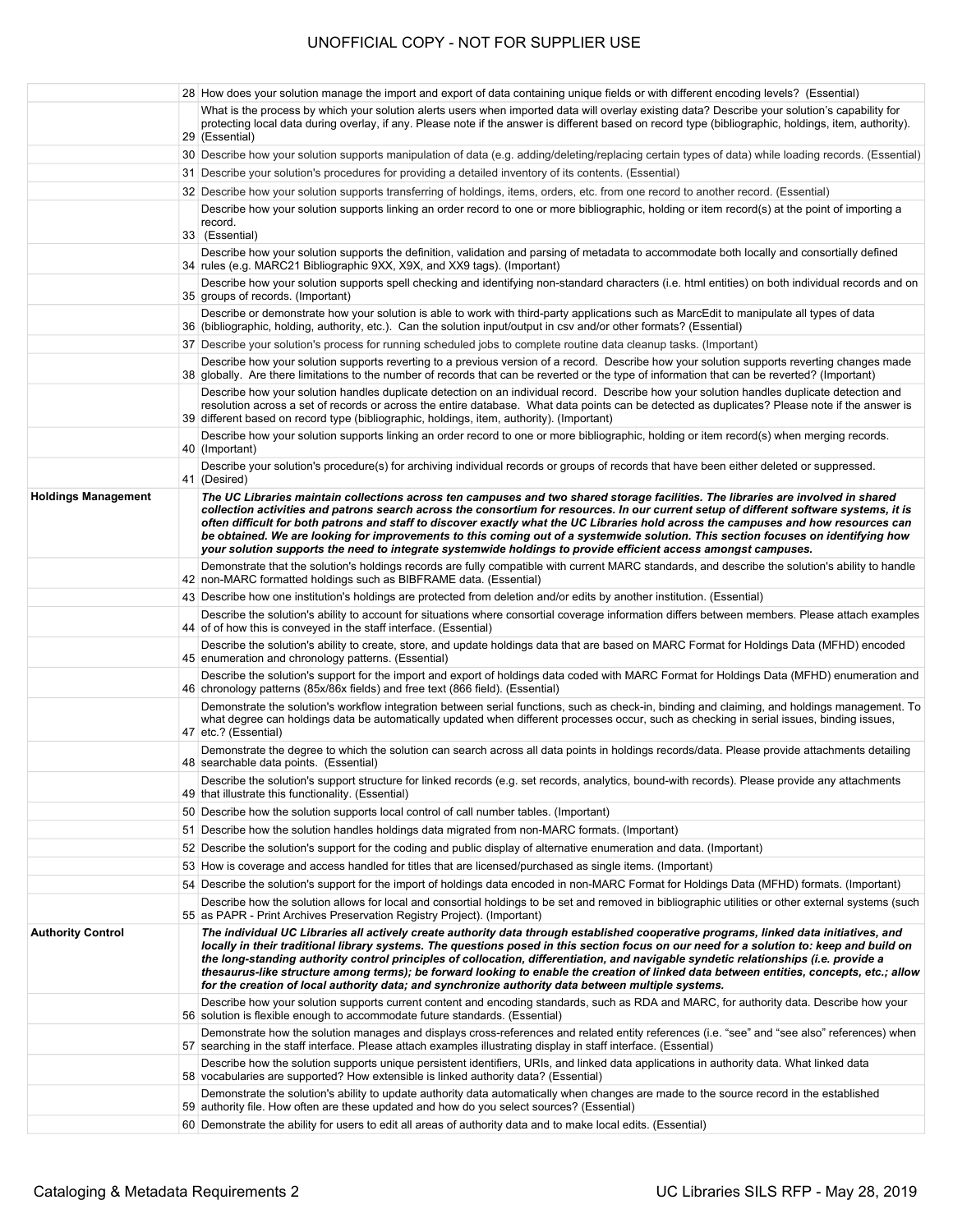| Describe the indexing and searching capabilities of the solution. Demonstrate how the solution allows for searching on all access points<br>61 (authorized, variant, related), identifiers, and entity attributes. (Essential)  |
|---------------------------------------------------------------------------------------------------------------------------------------------------------------------------------------------------------------------------------|
| Demonstrate the solution's ability to support the creation of local authority records. Is there a limit to how many the solution can support?<br>62 (Important)                                                                 |
| 63 Demonstrate the solution's ability to link headings in bibliographic data to corresponding headings in authority data. (Essential)                                                                                           |
| 64 Describe how the solution uses authority and bibliographic data together to browse and search headings in the staff interface. (Essential)                                                                                   |
| 65 Demonstrate the solution's capability to maintain authority data that might be split between two bibliographic fields. (Important)                                                                                           |
| Demonstrate the solution's ability to identify bibliographic headings which do not correspond to an authorized form in the corresponding<br>66 authority files. Describe how the solution reports such instances. (Important)   |
| Demonstrate the solution's ability to suppress references in authority records when the authorized access point in the authority record does not<br>67 match any bibliographic access points. (Important)                       |
| Describe how the solution uses RDA elements in authority records (e.g. associated place, occupation, field of activity, etc.) in the staff interface<br>68 to aid in identification of entities. (Desired)                      |
| 69 Demonstrate how to manually verify a heading from within a bibliographic record. (Important)                                                                                                                                 |
| Demonstrate that external authority files are integrated and available to consult without leaving the solution and please indicate which external<br>70 authority files are available to consult within the solution. (Desired) |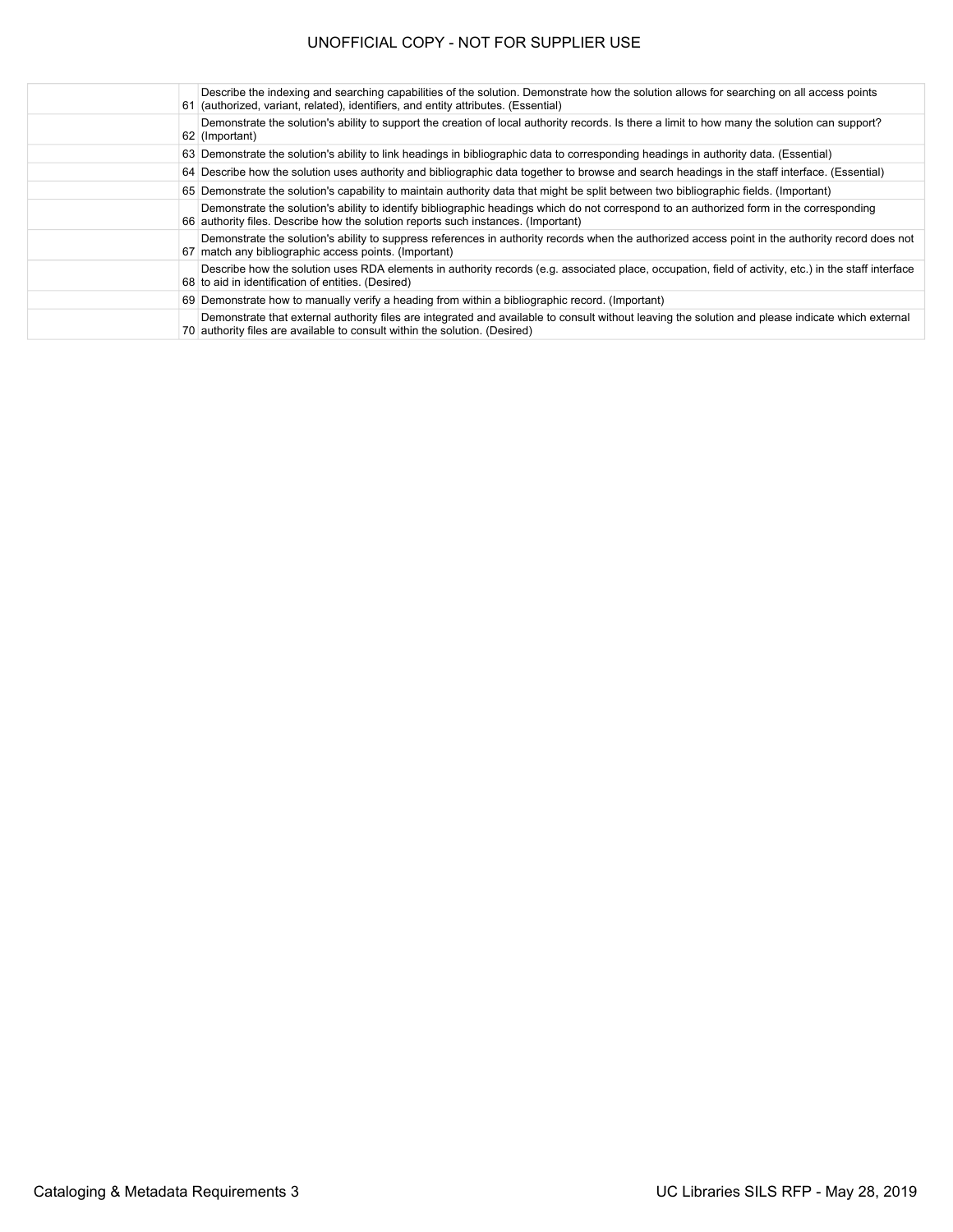| <b>Collection</b><br>Development,<br>Management, &<br><b>Analysis</b> | Libraries make selection, renewal, retention, and weeding decisions based on local and consortial goals and<br>initiatives. Libraries need to be able to access spending caps, price increase alerts, duplication alerts and other<br>information to make purchasing decisions. We also need to be able to clearly track mutually agreed to selection<br>criteria, shared ownership, access, storage, and preservation. For all questions, please indicate whether any<br>functionality / features mentioned are in production (as of May 2019), in development, or on your roadmap. |
|-----------------------------------------------------------------------|--------------------------------------------------------------------------------------------------------------------------------------------------------------------------------------------------------------------------------------------------------------------------------------------------------------------------------------------------------------------------------------------------------------------------------------------------------------------------------------------------------------------------------------------------------------------------------------|
| <b>Acquisition Reporting</b>                                          | Reporting and Tracking Acquisition Information: The requirements in this section focus on how the solution can<br>provide data about and tracking of acquisitions functions.                                                                                                                                                                                                                                                                                                                                                                                                         |
|                                                                       | Describe how the solution would support the following reports. Please attach any relevant supporting materials (charts,<br>diagrams, screenshots, etc.):                                                                                                                                                                                                                                                                                                                                                                                                                             |
|                                                                       | 1 Display a list of vendors, resources, participants (Essential)                                                                                                                                                                                                                                                                                                                                                                                                                                                                                                                     |
|                                                                       | 2 Display a list of titles per vendor (Essential)                                                                                                                                                                                                                                                                                                                                                                                                                                                                                                                                    |
|                                                                       | 3 Display a list of titles per package per vendor (Essential)                                                                                                                                                                                                                                                                                                                                                                                                                                                                                                                        |
|                                                                       | 4 Display title cost per use (Important)                                                                                                                                                                                                                                                                                                                                                                                                                                                                                                                                             |
|                                                                       | 5 Display list of resources or titles per campus (Essential)                                                                                                                                                                                                                                                                                                                                                                                                                                                                                                                         |
|                                                                       | 6 Display vendor administrative account passwords for all campuses (Desired)                                                                                                                                                                                                                                                                                                                                                                                                                                                                                                         |
|                                                                       | 7 Display vendor administrative account passwords for individual campuses (Essential)                                                                                                                                                                                                                                                                                                                                                                                                                                                                                                |
|                                                                       | 8 Display list of resources/titles and the campuses that have that resource (Important)                                                                                                                                                                                                                                                                                                                                                                                                                                                                                              |
|                                                                       | Display a list of titles available in a given year for a publisher, and for each title show full years of coverage, what year<br>added to the package, years of perpetual, past vendor/ownership and year of change, title history and year of change.<br>9 (Important)                                                                                                                                                                                                                                                                                                              |
|                                                                       | 10 List of upcoming renewals for the quarter, along with projected campus cost (Important)                                                                                                                                                                                                                                                                                                                                                                                                                                                                                           |
|                                                                       | Describe how the solution supports machine readable API report requests for the following. Please attach any relevant<br>supporting materials (charts, diagrams, screenshots, etc.):                                                                                                                                                                                                                                                                                                                                                                                                 |
|                                                                       | 11 - Look up machine-readable licensing terms for an individual issue of a journal title (Desired)                                                                                                                                                                                                                                                                                                                                                                                                                                                                                   |
|                                                                       | 12 - Look up licensing terms based on a DOI (Important)                                                                                                                                                                                                                                                                                                                                                                                                                                                                                                                              |
|                                                                       | Describe how the solution excludes local purchases (at the title and resource level) from the larger consortial report<br>13 (Important)                                                                                                                                                                                                                                                                                                                                                                                                                                             |
|                                                                       | 14 Explain the details of how cost per use is calculated by the solution. (Desired)                                                                                                                                                                                                                                                                                                                                                                                                                                                                                                  |
|                                                                       | Describe how the solution supports affiliation of title level assessment data, including impact metrics and OA embargo<br>information. Does the solution provide this information and/or is there the ability to import and affiliate this information<br>15 from external sources? (Desired)                                                                                                                                                                                                                                                                                        |
|                                                                       | Describe how the solution supports management of open access, membership and other non-traditional agreements.<br>16 (Important)                                                                                                                                                                                                                                                                                                                                                                                                                                                     |
|                                                                       | Describe how the solution automatically notifies patrons when a resource they requested is available (physical resources)<br>or activated (electronic resources), or how a patron may request a notification of availability for resources on-order (titles<br>17 not yet activated or received). (Essential)                                                                                                                                                                                                                                                                        |
|                                                                       | Describe how the solution manages duplication control for newly created orders, both manually-entered and based on<br>18 vendor-supplied data; describe how duplication control can be applied to the same title in different formats. (Essential)                                                                                                                                                                                                                                                                                                                                   |
|                                                                       | Describe how the solution manages duplication control across different collections. For example, can the solution alert a<br>member library that an order request (of any type or format: firm, DDA, subscription, standing order, backorder) is a<br>19 duplicate of an item owned by another library in the consortium? (Essential)                                                                                                                                                                                                                                                |
|                                                                       | 20 Describe how the solution tracks titles acquired through shared agreements. (Essential)                                                                                                                                                                                                                                                                                                                                                                                                                                                                                           |
|                                                                       | 21 How does the solution track retention and storage agreements? (Essential)                                                                                                                                                                                                                                                                                                                                                                                                                                                                                                         |
|                                                                       | Describe how the solution automatically notifies staff users of newly added or cancelled subscriptions or standing orders<br>22 within the consortium. (Important)                                                                                                                                                                                                                                                                                                                                                                                                                   |
|                                                                       | Describe how the solution supports pre-order workflows (cost quotes, access details, user level, subscription dates,<br>23 quote respond by deadlines). (Essential)                                                                                                                                                                                                                                                                                                                                                                                                                  |
|                                                                       | 24 Describe how the solution supports forecasting of costs at the package level. (Desired)                                                                                                                                                                                                                                                                                                                                                                                                                                                                                           |
|                                                                       | 25 Describe how the solution supports forecasting of costs at the title level. (Desired)                                                                                                                                                                                                                                                                                                                                                                                                                                                                                             |
| <b>Purchasing Decisions</b>                                           | Information to Support Purchasing Decisions: Requirements in this section focus on information the solution<br>can provide to individuals who are responsible for making purchasing decisions.                                                                                                                                                                                                                                                                                                                                                                                       |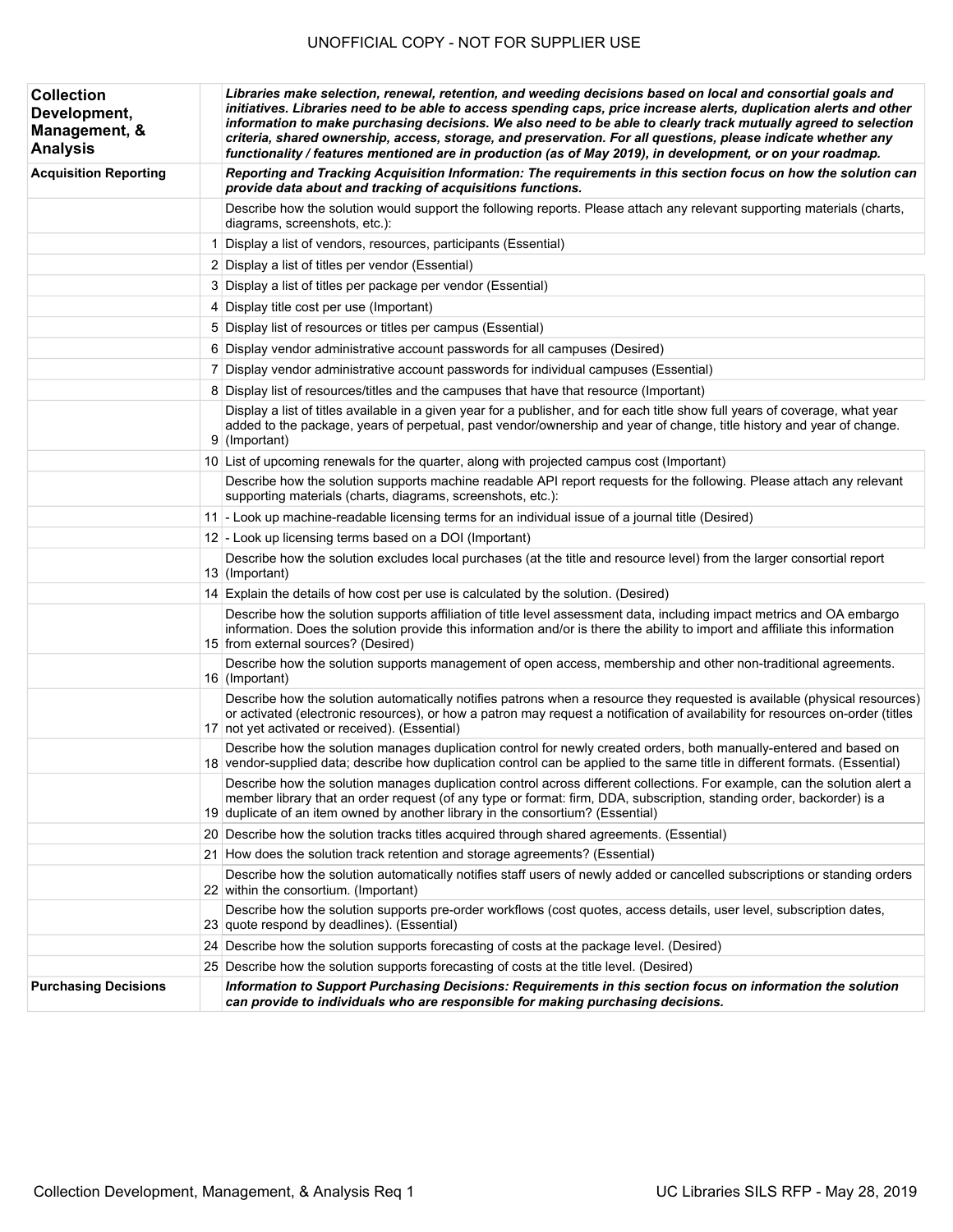|                              | Describe the solution's ability to provide collection development reports with regards to spending, including but not limited<br>to the following:<br>- spending from a specific fund,<br>- spending by an individual selector,<br>- total spend in a given time period,<br>- average spend per title or resource,<br>- cost per use,<br>- trends of collections spending or cost of materials over time,<br>- cost increases in licensed or purchased resources,<br>- comparisons of spending between campuses.<br>26 (Essential)<br>Describe the method of how individual selectors can view and monitor fund(s) they are responsible for, including |
|------------------------------|--------------------------------------------------------------------------------------------------------------------------------------------------------------------------------------------------------------------------------------------------------------------------------------------------------------------------------------------------------------------------------------------------------------------------------------------------------------------------------------------------------------------------------------------------------------------------------------------------------------------------------------------------------|
|                              | allocations, encumbrances, spend and remaining funds. Please attach any relevant supporting materials (charts,<br>27 diagrams, screenshots, etc.) (Essential)<br>Describe the ability of the solution to alert users about a resources based on customized criteria. Examples could include                                                                                                                                                                                                                                                                                                                                                            |
|                              | 28 changes in yearly price, usage or cost per use for a resource. (Desired)                                                                                                                                                                                                                                                                                                                                                                                                                                                                                                                                                                            |
|                              | Describe the solution's ability to implement and manage alerts for review of orders based on cost thresholds, both<br>29 manually-entered and based on vendor-supplied data. (Important)                                                                                                                                                                                                                                                                                                                                                                                                                                                               |
|                              | Describe the solution's ability to track the number of holds on an item and generate a report when a certain limit is met to<br>30 be used for collection development. (Important)                                                                                                                                                                                                                                                                                                                                                                                                                                                                     |
|                              | Describe what resource sharing reports can be generated and used for local or consortial collection development. Please<br>31 attach any relevant supporting materials (charts, diagrams, screenshots, etc.) (Important)                                                                                                                                                                                                                                                                                                                                                                                                                               |
|                              | Describe how the solution supports decisions and actions related to replacing a lost or missing item according to defined<br>parameters including but not limited to:<br>- cost.<br>- format (e.g., edition is available online),<br>- publisher,<br>- year,<br>- circulation activity,<br>- availability of newer editions,<br>- relevance (subject is in-scope, out-of-scope),<br>- duplication,<br>32 - order information (fund, purchase order). (Important)                                                                                                                                                                                       |
|                              | 33 Describe how the solution indicates which resources are core to a subject area or curriculum. (Desired)                                                                                                                                                                                                                                                                                                                                                                                                                                                                                                                                             |
|                              | Describe how the solution manages tracking the name and contact information for individuals who request we purchase<br>34 resources. (Essential)                                                                                                                                                                                                                                                                                                                                                                                                                                                                                                       |
|                              | 35 Describe how the solution supports nomination, evaluation and selection of resources. (Essential)                                                                                                                                                                                                                                                                                                                                                                                                                                                                                                                                                   |
| <b>Collection Management</b> | For multiple libraries to complement and enhance our distributed collections, we need to readily identify unique<br>and/or heavily-used resources, and resources which support the curriculum of their respective institutions.                                                                                                                                                                                                                                                                                                                                                                                                                        |
| <b>Holdings Reporting</b>    | Reporting on what we own/license: Requirements in this section focus on reports/analysis regarding the<br>assessment of collection items which are already in the solution (could be physical or electronic, owned or<br>licensed).                                                                                                                                                                                                                                                                                                                                                                                                                    |
|                              | Describe how the solution provides reports of owned physical items, including, but not limited to:<br>- age of collection (publication date),<br>- location (building, campus, etc),<br>- subject headings, classification, genre,<br>- acquisition date,<br>- item type/format (book, serial, media, microfilm, etc.),<br>- status/disposition of items (i.e. lost, being repaired, etc.<br>36 Please attach any relevant supporting materials (charts, diagrams, screenshots, etc.) (Essential)                                                                                                                                                      |
|                              | Describe the solution's ability to provide reports and statistics regarding collection trends over time, including but not<br>limited to:<br>- change in number of physical items in a collection by classification, location, campus or other bibliographical<br>information,<br>- change in circulation rates by classification, location, campus or other bibliographic information,<br>37 - change in usage rates of electronic resources. (Essential)                                                                                                                                                                                             |
|                              | Describe how the solution can assist with overlap analysis for both local and consortial holdings in the following cases:<br>- physical items within campuses, i.e. multiple library locations on the same campus,<br>- physical material between locations (campuses and/or storage facilities),<br>- physical material within a specific call number range or other bibliographic category,<br>- by type of material/format (books, microfilm, journals, media, etc.),<br>- using OCLC number, ISBN/ISSN or other identifiers.<br>38 Please attach any relevant supporting materials (charts, diagrams, screenshots, etc.) (Essential)               |
|                              | 39 Describe how the cataloging of local versus consortial holdings are handled for electronic resources. (Essential)                                                                                                                                                                                                                                                                                                                                                                                                                                                                                                                                   |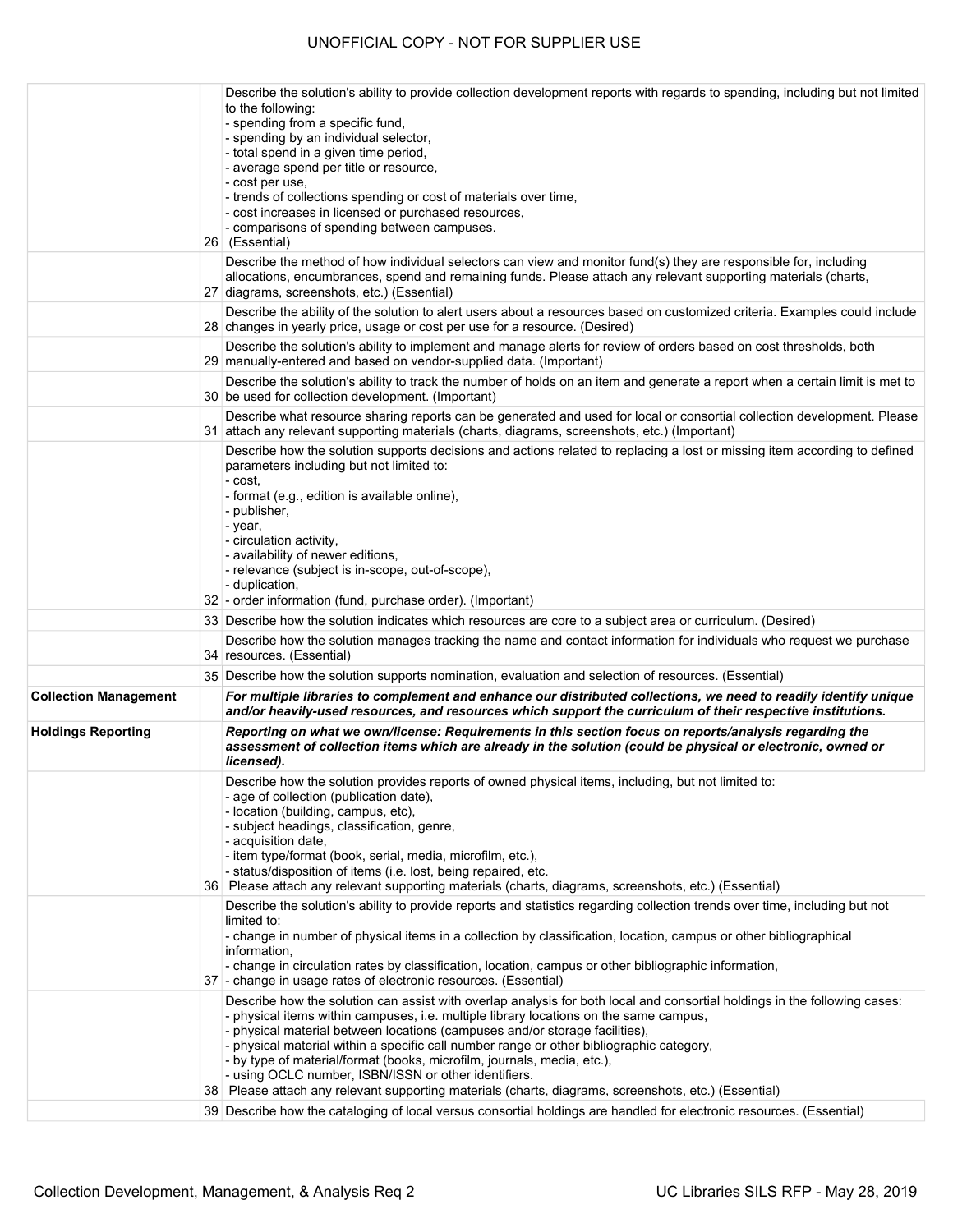|                             | Demonstrate the solution's ability to define multiple holdings locations and sub-locations, both locally and consortially.<br>40 (Essential)                                                                                                                                                                                                                                                                                                                                                                                 |
|-----------------------------|------------------------------------------------------------------------------------------------------------------------------------------------------------------------------------------------------------------------------------------------------------------------------------------------------------------------------------------------------------------------------------------------------------------------------------------------------------------------------------------------------------------------------|
|                             | Demonstrate how the solution manages holdings held by different consortial members, including search across<br>members' holdings, display of holdings, and the transfer of holdings data between individual, consortial, and shared<br>41 storage facilities. (Essential)                                                                                                                                                                                                                                                    |
|                             | 42 Describe how the solution indicates a resource that is the last copy held in the consortium. (Desired)                                                                                                                                                                                                                                                                                                                                                                                                                    |
|                             | Describe how the solution can assist with overlap analysis of electronic holdings for both local and consortial holdings in<br>the following cases:<br>- electronic holdings between locations,<br>- duplication of electronic titles between packages/vendors at a single campus, including duplication of years held in a<br>each package,<br>- duplication between electronic and print titles at a single campus or across locations,<br>43 - duplication between DDA/PDA and holdings in licensed packages. (Essential) |
|                             | Describe how the solution can perform analysis of UC collections with third-party or external collections information.<br>Examples could include comparisons to other collections such as WorldCat or HathiTrust, or data services such as<br>44 Bowkers or Ulrichs. (Essential)                                                                                                                                                                                                                                             |
|                             | Describe how the solution allows for print and electronic collection management information sharing, including, but not<br>45 limited to new additions, deaccession reports, etc. (Essential)                                                                                                                                                                                                                                                                                                                                |
|                             | 46 Describe how the solution can distinguish between title holdings and item counts in reports. (Essential)                                                                                                                                                                                                                                                                                                                                                                                                                  |
|                             | Describe how the solution provides reports for serials, including but not limited to:<br>- active subscriptions,<br>- items received,<br>- bound volumes,<br>- e-journals,<br>- years/volumes held,<br>- skipped or missing issues,<br>- paid vs. gift subscriptions.<br>47 Please attach any relevant supporting materials (charts, diagrams, screenshots, etc.) (Essential)                                                                                                                                                |
|                             | Describe how the solution can interoperate with other library information tools (including local institutional repositories,<br>digital asset management solutions, and archival/special collections information management solutions) to aggregate<br>48 statistics, such as usage (views and searches) and item/object counts. (Important)                                                                                                                                                                                 |
| <b>Collections Projects</b> | Information to aid collections projects: Requirements in this section focus on collection management projects.<br>That is, physical projects to move, consolidate, reduce or in some way manage our collections.                                                                                                                                                                                                                                                                                                             |
|                             | Describe the solution's ability to produce and export a pull and/or pick list for the purposes of collection management (i.e.<br>remote storage, digitization, withdrawals, etc.). Please describe how list parameters are able to be customized. Please<br>49 attach any relevant supporting materials (charts, diagrams, screenshots, etc.) (Essential)                                                                                                                                                                    |
|                             | Describe the solution's ability to identify items eligible for deaccession by defined parameters, including but not limited to:<br>-publisher,<br>-year,<br>-physical condition,<br>-circulation activity,<br>-availability of newer editions,<br>-relevance (subject/call number range),<br>50 - duplication. (Essential)                                                                                                                                                                                                   |
|                             | 51 Describe how the solution allows for the initiation and and tracking of searching for missing physical items. (Essential)                                                                                                                                                                                                                                                                                                                                                                                                 |
|                             | Describe how the solution supports item records being moved from one location to another, both within a campus as well<br>52 as across consortial entities. Describe the extent to which this can be done as a batch process. (Essential)                                                                                                                                                                                                                                                                                    |
|                             | Describe the solution's ability to retain a history of item status changes (i.e. lost/missing, in repair, on hold, etc.). Please<br>53 attach any relevant supporting materials (charts, diagrams, screenshots, etc.) (Essential)                                                                                                                                                                                                                                                                                            |
|                             | Describe the solution's ability to support customizable item status fields, both for staff display as well in the discovery<br>54 layer. (Important)                                                                                                                                                                                                                                                                                                                                                                         |
|                             | Describe the solution's ability to track or manage inventory including but not limited to how materials are transferred from<br>one department, library, or campus to the next, and how it tracks staff logins who perform the various functions.<br>55 (Essential)                                                                                                                                                                                                                                                          |
|                             | Describe the solution's ability to interoperate with products such as StackMap to show users the location and availability<br>56 of items within a building. (Desired)                                                                                                                                                                                                                                                                                                                                                       |
| Processing                  | Processing of (new) Physical Materials: These requirements describe functionality for spine-label printing, third-<br>party integrations, reporting, both for local and shared needs.                                                                                                                                                                                                                                                                                                                                        |
|                             | Describe the solution's support for managing multiple instances of a given title, including moving to a different title; for<br>example, one subscription to a title might include individual issues, bound volumes, pocket parts, pamphlet supplements,<br>legislative service, and possibly other parts, each received on a regular or irregular basis. Describe how each of these<br>57 parts are accommodated and distinguished. (Important)                                                                             |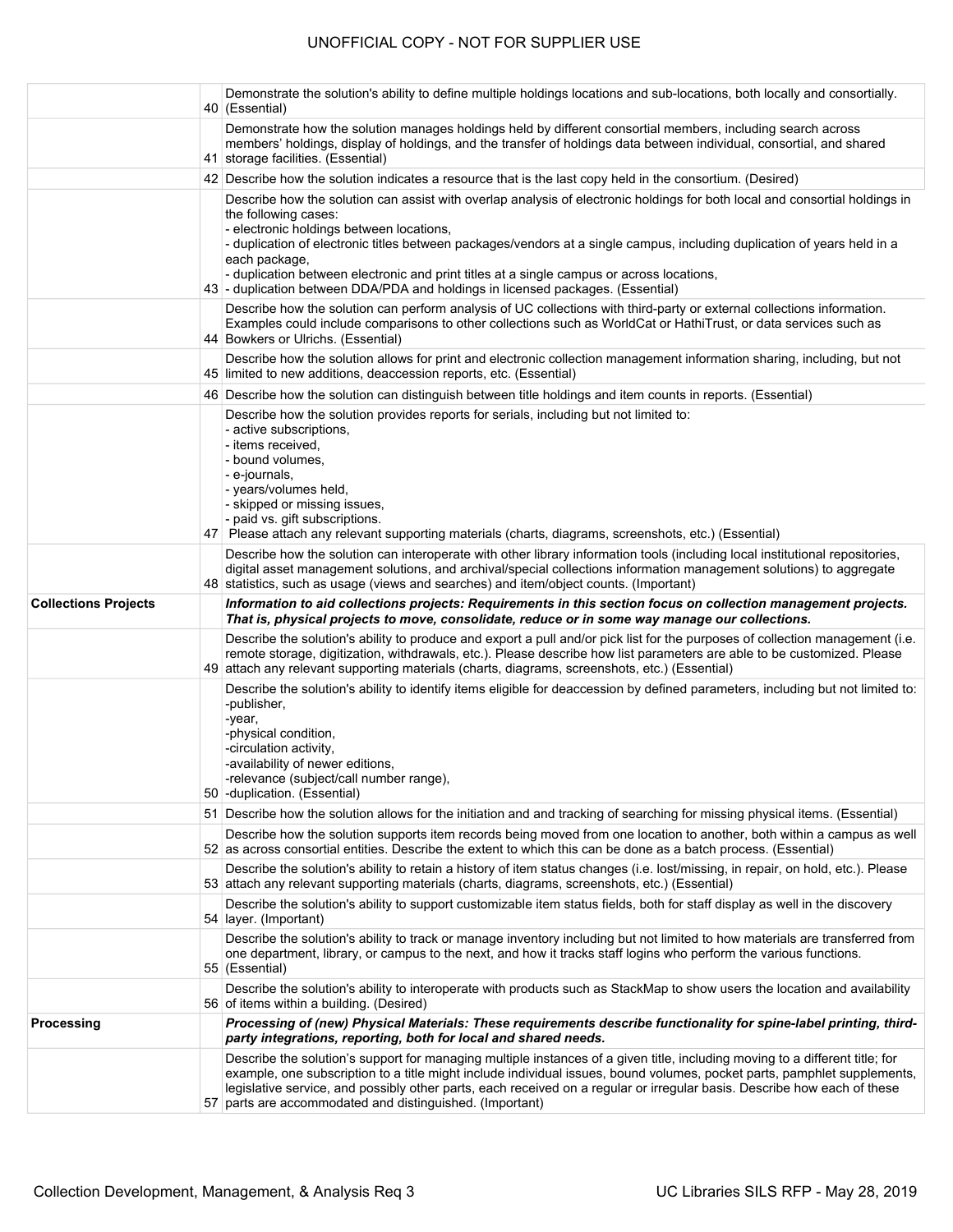|                            | Describe how the solution options for recognizing donors who supported some or all of the purchase cost of a resource<br>(for example via electronic bookplating). Please attach any relevant supporting materials (charts, diagrams, screenshots,<br>$58$ etc.) (Important)                                                                                                                                                                                                                                                                                                 |
|----------------------------|------------------------------------------------------------------------------------------------------------------------------------------------------------------------------------------------------------------------------------------------------------------------------------------------------------------------------------------------------------------------------------------------------------------------------------------------------------------------------------------------------------------------------------------------------------------------------|
|                            | Describe the solution's ability to indicate processing instructions (marking/physical processing/cataloging), including but<br>not limited to the following cases:<br>- special locations,<br>- replaced copies,<br>- added volumes,<br>59 - monographic series (cataloged together or separately). (Essential)                                                                                                                                                                                                                                                              |
|                            | Describe how the solution supports the processing of physical materials, including support for label printing either through<br>60 the solution itself or via a third party. How are these processes scaled at both the consortial and local levels? (Essential)                                                                                                                                                                                                                                                                                                             |
|                            | Can the solution generate and print shelving range / call number labels? Please attach any relevant supporting materials<br>61 (charts, diagrams, screenshots, etc.) (Important)                                                                                                                                                                                                                                                                                                                                                                                             |
|                            | Describe how the solution manages workflow for monographs binding or preservation, including but not limited to the<br>functionality below:<br>- item tracking,<br>- preparation of shipping manifests,<br>62 - recording and reporting binding instructions. (Essential)                                                                                                                                                                                                                                                                                                    |
|                            | 63 Describe how the solution integrates with RFID and / or RFID third party vendors. (Desired)                                                                                                                                                                                                                                                                                                                                                                                                                                                                               |
|                            | Describe the solution's ability to track and manage physical items' holdings statuses for<br>-staff processing (at the bindery, in preservation, temporary location),<br>-public display (availability),<br>64 - temporary or customizable statuses (special projects). (Essential)                                                                                                                                                                                                                                                                                          |
| <b>Collection Analysis</b> | Collection Usage: Requirements in this section focus on reports/analysis regarding the usage of both the<br>physical and electronic collections.                                                                                                                                                                                                                                                                                                                                                                                                                             |
|                            | Describe how the solution provides reporting functions for circulation transaction information, including, but not limited to:<br>- checkouts.<br>- year-to-date and last year-to-date checkouts,<br>- renewals,<br>- checkins.<br>- patron information,<br>- course reserves,<br>- lost, missing and replacement materials,<br>- status of materials,<br>- transaction location,<br>- transaction date and time.<br>65 Please attach any relevant supporting materials (charts, diagrams, screenshots, etc.) (Essential)                                                    |
|                            | Describe the solution's ability to track and retain historical statistics for the in-house use of library materials that are not<br>66 ultimately charged out by a patron. (Essential)                                                                                                                                                                                                                                                                                                                                                                                       |
|                            | Describe how the solution provides reporting functions based on paging requests/hold requests, including, but not limited<br>to:<br>- titles requested,<br>- item type,<br>- location,<br>- patron information,<br>- duration of the hold.<br>- information related to multiple holds/requests,<br>- recalls,<br>- cancelled holds/holds not picked up,<br>- transfer information (e.g., number of times an item at Library A is requested for pickup at Library B).<br>67 Please attach any relevant supporting materials (charts, diagrams, screenshots, etc.) (Important) |
|                            | Describe the solution's ability to provide reports and statistics on reserves items, including but not limited to the following<br>topics:<br>- circulation of materials,<br>- number of total physical and electronic items on reserve,<br>- number of times and item has been placed on reserve,<br>- number of times a reserve item has been placed on hold,<br>- if reserves circulation data can be separated from non-reserves circulation for an item.<br>68 Please attach any relevant supporting materials (charts, diagrams, screenshots, etc.) (Essential)        |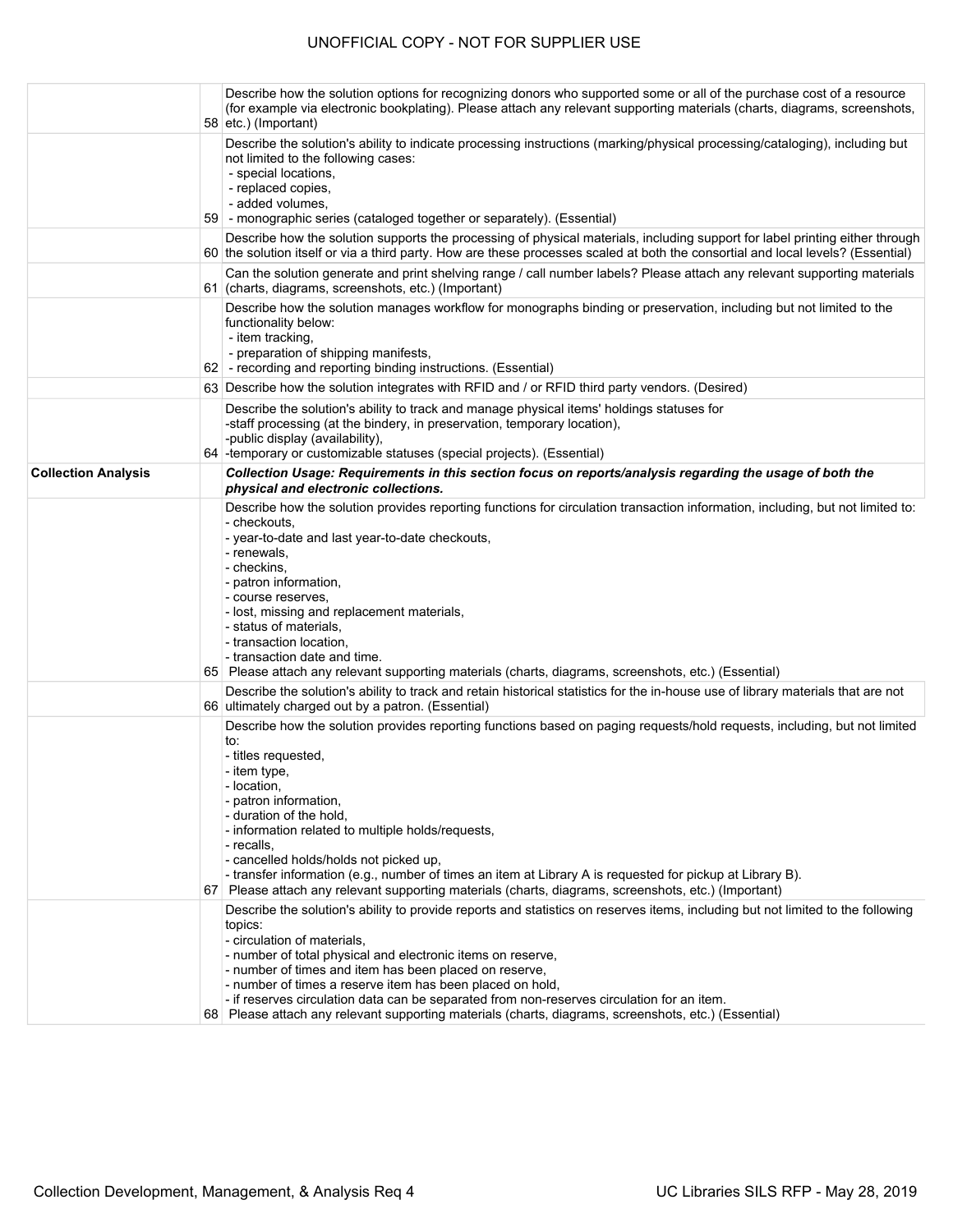|  | Describe how the solution provides usage analysis on physical collections, including, but not limited to:<br>- subject area and/or call number ranges,<br>- publication date,                                                                                                                                                                                                                                                                                                                                                                                                                                                                                                                                                                                                                                                   |
|--|---------------------------------------------------------------------------------------------------------------------------------------------------------------------------------------------------------------------------------------------------------------------------------------------------------------------------------------------------------------------------------------------------------------------------------------------------------------------------------------------------------------------------------------------------------------------------------------------------------------------------------------------------------------------------------------------------------------------------------------------------------------------------------------------------------------------------------|
|  | - patron information,<br>- order or purchase date,<br>- item type,<br>- location,<br>- check in/out date,<br>- language,                                                                                                                                                                                                                                                                                                                                                                                                                                                                                                                                                                                                                                                                                                        |
|  | - percentage of collection used or circulated in a time period,<br>- cost per use locally and at other campuses,<br>- funding source/code,<br>- publisher,<br>- cumulative length of time material has been checked out.                                                                                                                                                                                                                                                                                                                                                                                                                                                                                                                                                                                                        |
|  | 69 Please attach any relevant supporting materials (charts, diagrams, screenshots, etc.) (Essential)<br>Describe the solution's ability to generate cross tab reports of circulation transactions incorporating but not limited to:<br>hour/day/month/year, patron types, course reserves, call number ranges, material type, owning/borrowing library<br>70 (Essential)                                                                                                                                                                                                                                                                                                                                                                                                                                                        |
|  | Describe the solution's ability to track items that are pulled for use in special projects, such as exhibits, mass digitization,<br>71 preservation treatment, etc. Can these statistics be kept separate from circulation statistics? (Essential)                                                                                                                                                                                                                                                                                                                                                                                                                                                                                                                                                                              |
|  | Describe how the solution provides usage analysis on electronic resources, including, but not limited to:<br>- usage statistics as a consortium (aggregated),<br>- usage statistics as a consortium broken out by campus,<br>- usage statistics as a consortium broken out by campus, excluding resources/titles subscribed by individual campuses,<br>- usage for ejournals and ebooks that are available on multiple platforms,<br>- usage for DDA/PDA/EBA resources,<br>- usage for streaming audio/video resources,<br>- usage for resources by various access/licensing models,<br>- usage for open access resources,<br>- usage by subject category,<br>- COUNTER usage reports and non-COUNTER usage reports,<br>- turnaway reports by provider,<br>- cost per use,<br>- usage trends,<br>- interoperability with SUSHI. |
|  | 72 Please attach any relevant supporting materials (charts, diagrams, screenshots, etc.) (Essential)                                                                                                                                                                                                                                                                                                                                                                                                                                                                                                                                                                                                                                                                                                                            |
|  | 73 Describe how the solution supports reporting usage for frontfile content only. (Important)                                                                                                                                                                                                                                                                                                                                                                                                                                                                                                                                                                                                                                                                                                                                   |
|  | Describe how the solution would support campus-level reports of usage statistics (i.e. looking at local campus statistics<br>74   only). (Essential)                                                                                                                                                                                                                                                                                                                                                                                                                                                                                                                                                                                                                                                                            |
|  | Describe how the solution supports aggregated/solutionwide statistics where member-level statistics are not available.<br>75 (Important)                                                                                                                                                                                                                                                                                                                                                                                                                                                                                                                                                                                                                                                                                        |
|  | 76 Describe how the solution integrates print resources usage with electronic resources usage. (Essential)                                                                                                                                                                                                                                                                                                                                                                                                                                                                                                                                                                                                                                                                                                                      |
|  | Describe how the solution supports using multiple canned reports to build static external complex reports (if customized<br>reporting is not easily available). Specifically, do all canned reports have stable, unique identifiers that can be used to link<br>77 canned reports together? (Important)                                                                                                                                                                                                                                                                                                                                                                                                                                                                                                                         |
|  | Describe what kind of canned analysis the solution provides for aggregate usage reports across the solution or across<br>multiple resources. (For example, "top use journals across platforms," "most turnaways across platforms," etc.)<br>78 (Important)                                                                                                                                                                                                                                                                                                                                                                                                                                                                                                                                                                      |
|  | Describe how the solution provides usage from link resolvers, including, but not limited to:<br>- items used.<br>- patron type,<br>- usage by IP,<br>- open access content.<br>79 Please attach any relevant supporting materials (charts, diagrams, screenshots, etc.) (Essential)                                                                                                                                                                                                                                                                                                                                                                                                                                                                                                                                             |
|  | Describe the solution's ability to work interoperatively with proxy or identity management solutions (LDAP, Shibboleth,<br>80 etc.) to generate usage reports and/or analysis. (Important)                                                                                                                                                                                                                                                                                                                                                                                                                                                                                                                                                                                                                                      |
|  | 81 Describe what information is available for reporting purposes after item records are deleted. (Essential)                                                                                                                                                                                                                                                                                                                                                                                                                                                                                                                                                                                                                                                                                                                    |
|  |                                                                                                                                                                                                                                                                                                                                                                                                                                                                                                                                                                                                                                                                                                                                                                                                                                 |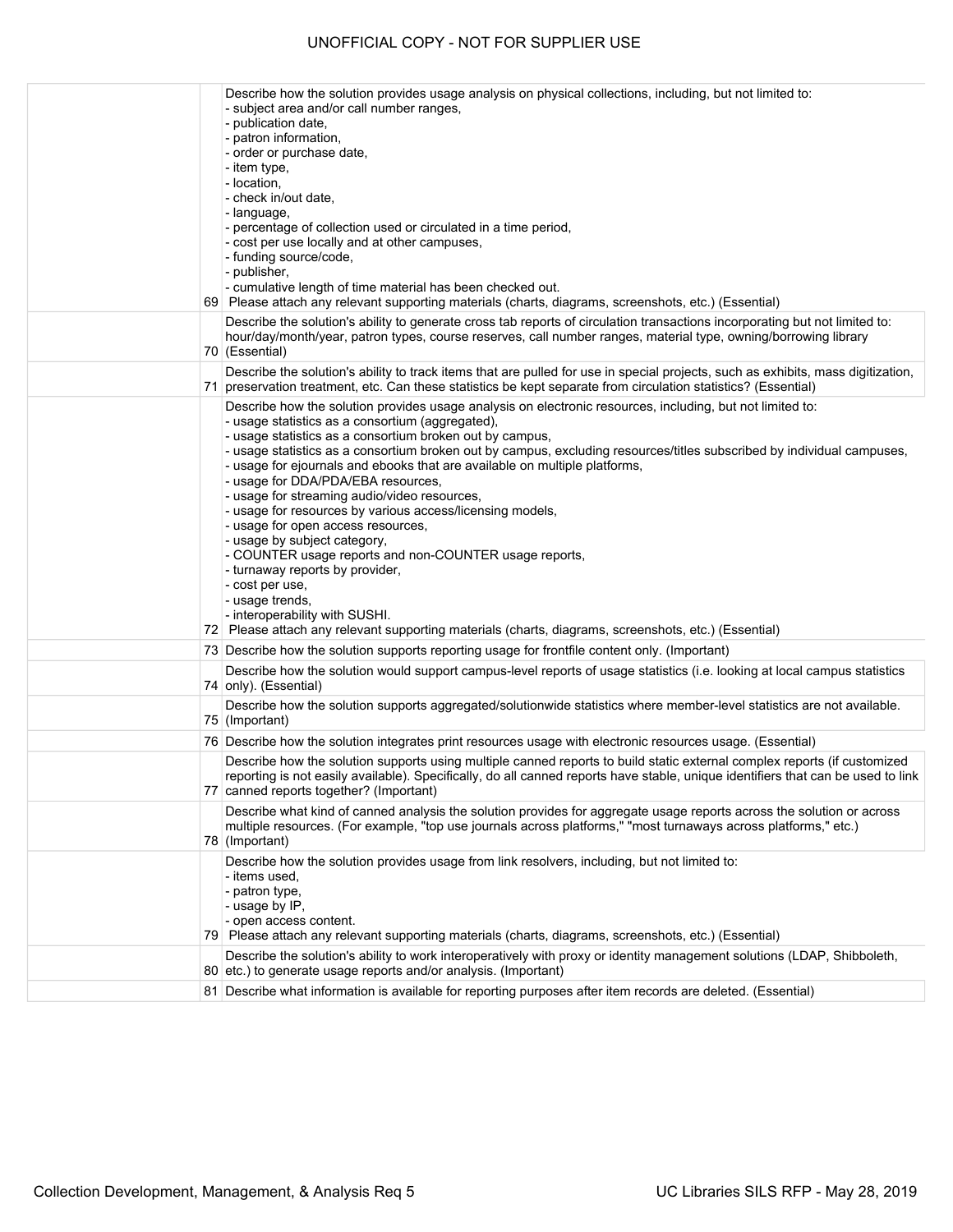| <b>Consortial Resource</b><br><b>Sharing</b> |   | Consortial resource sharing - the sharing of resources between UC Libraries which makes "One UC Library Collection"<br>possible. Patrons at any UC library can take advantage of timely access to materials from any other UC library facility. A<br>successful SILS solution will support and improve consortial resource sharing, making staff workflows more effective and<br>patron access to materials more seamless. For all questions, please indicate whether any functionality / features<br>mentioned are in production (as of May 2019), in development, or on your roadmap.                |
|----------------------------------------------|---|--------------------------------------------------------------------------------------------------------------------------------------------------------------------------------------------------------------------------------------------------------------------------------------------------------------------------------------------------------------------------------------------------------------------------------------------------------------------------------------------------------------------------------------------------------------------------------------------------------|
|                                              |   | Describe the borrowing and lending workflows of an item-level request made by a consortial patron on a consortial item, including all<br>mediated and unmediated staff processing steps, delivery and tracking of the item to the patron at the specified pick-up<br>campus/location, circulation of the item to the patron, and the return and tracking of the item to its home campus. (Essential)                                                                                                                                                                                                   |
| <b>Patron Experience</b>                     |   | This section encompasses all the ways the patron would use the consortial resource sharing solution.                                                                                                                                                                                                                                                                                                                                                                                                                                                                                                   |
|                                              |   | Describe how a patron would find and request a physical item held by the consortium (but not by their local campus) using their<br>2 library's primary search interface. (Essential)                                                                                                                                                                                                                                                                                                                                                                                                                   |
|                                              |   | Describe how a patron would find and request an electronic item held by the consortium (but not by their local campus) using a<br>3 database or search application from an outside vendor (e.g. PubMed, Google Scholar, etc). (Essential)                                                                                                                                                                                                                                                                                                                                                              |
|                                              | 4 | Describe how the patron would request a known item using a citation or an identifier such as an ISBN or DOI. (Important)                                                                                                                                                                                                                                                                                                                                                                                                                                                                               |
|                                              | 5 | Describe how and when the solution offers the patron the option of using a licensed or open access electronic resource as an<br>alternative to interlibrary loan, where such a resource is available. (Important)                                                                                                                                                                                                                                                                                                                                                                                      |
|                                              | 6 | Describe the patron's experience in using interlibrary loan including but not limited to: how to view, track, or manage ILL requests,<br>how these items appear in their library accounts once checked out and what actions they can take on them (e.g. renewals, etc.),<br>what differences there may be from local items in terms of recalls, renewals, arrival notifications, returns, etc. (Essential)                                                                                                                                                                                             |
|                                              | 7 | Describe how the solution helps a patron to contact the appropriate library department about their request. (Important)                                                                                                                                                                                                                                                                                                                                                                                                                                                                                |
|                                              |   | Can access to interlibrary loan services be restricted by patron type, such as students versus community or courtesy users?<br>8 (Essential)                                                                                                                                                                                                                                                                                                                                                                                                                                                           |
| Administrative                               |   | This section describes administrative features of sharing of library material within the University of California including the<br>potential for integrating with existing and future external systems for meeting needs that are not met by your solution.                                                                                                                                                                                                                                                                                                                                            |
|                                              | 9 | Describe how the solution is able to find consortial holdings and determine availability based on factors such as shelving location,<br>circulation status, etc, in real time. (Essential)                                                                                                                                                                                                                                                                                                                                                                                                             |
|                                              |   | Describe the solution's capabilities for finding serial holdings in the consortium. Specifically address the issue of determining volume<br>10 or issue level holdings within a journal title. (Essential)                                                                                                                                                                                                                                                                                                                                                                                             |
|                                              |   | 11 Describe how the solution ensures that the highest number of requests as possible are filled without mediation by staff. (Essential)                                                                                                                                                                                                                                                                                                                                                                                                                                                                |
|                                              |   | Describe how the solution prioritizes consortial lenders when multiple institutions hold the requested item and how this can be<br>configured. Specifically can a lender be preferred based on the borrower's geographic region (northern or southern campuses)? Can<br>12 a lender be preferred because the lender is a regional storage facility? (Essential)                                                                                                                                                                                                                                        |
|                                              |   | 13 Describe how the solution load-balances lending requests among the consortial institutions. (Essential)                                                                                                                                                                                                                                                                                                                                                                                                                                                                                             |
|                                              |   | How does your solution support the borrowing and lending of ebooks and other electronic resources (e.g. controlled<br>14 lending/borrowing, etc.) (Desired)                                                                                                                                                                                                                                                                                                                                                                                                                                            |
|                                              |   | 15 Describe how the solution can update multiple requests at the same time with one action.) (Essential)                                                                                                                                                                                                                                                                                                                                                                                                                                                                                               |
|                                              |   | Describe how the solution supports local and customizable deflections due to circulation status, location, material type, and/or age<br>16 (e.g. course reserves, new books, missing, etc) (Essential)                                                                                                                                                                                                                                                                                                                                                                                                 |
|                                              |   | Describe how the solution displays or tracks a complete history of a request, including lender(s), borrowers, status changes,<br>17 messages sent, etc. (Essential)                                                                                                                                                                                                                                                                                                                                                                                                                                    |
|                                              |   | Describe how the solution organizes requests into logical and/or actionable categories (e.g. requires staff review, in transit, recalls,<br>18 overdues etc) that staff may use to process requests. (Essential)                                                                                                                                                                                                                                                                                                                                                                                       |
|                                              |   | Describe if filters or searches can be created and used to find particular types of requests and what criteria can be searched. yes<br>19 (Essential)                                                                                                                                                                                                                                                                                                                                                                                                                                                  |
|                                              |   | Describe any API provided by the solution that allows an external application to retrieve the results of a search of consortial holdings<br>20 based on bibliographic data. (Essential)                                                                                                                                                                                                                                                                                                                                                                                                                |
|                                              |   | Describe how a staff user can generate customized Copyright Compliance reports including the data fields available for reporting<br>21 purposes such as request date, publication date, year, copyright compliance, title, page numbers, library location. (Essential)                                                                                                                                                                                                                                                                                                                                 |
|                                              |   | Describe any possible integrations with common external resource sharing systems such as ILLiad, Worldshare ILL, Borrow Direct,<br>22 Rapid ILL, Article Exchange, Clio 2, and Docline. (Essential)                                                                                                                                                                                                                                                                                                                                                                                                    |
|                                              |   | Describe the solution's ability to provide resource sharing reports and statistics, including but not limited to the following topics.<br>(Essential)<br>- total number of items borrowed and lent,<br>- analysis of items borrowed and lent, including item type, age of material, classification or other bibliographic data points,<br>- borrowing and lending broken down by individual campus, locations on each campus, between campuses or storage facilities,<br>- turnaround times for transactions,<br>- fill rates of requests,<br>23 - reports of the libraries we lend to or borrow from. |
| <b>Messaging</b>                             |   | Communication with borrowing & lending libraries as well as communication with patrons.                                                                                                                                                                                                                                                                                                                                                                                                                                                                                                                |
|                                              |   | Describe what standard patron messages are sent via the life of an item lent within the consortium (loan arrival, hold pickup, recall,<br>24 overdues, etc), when they are sent, and what messages are customizable. (Essential)                                                                                                                                                                                                                                                                                                                                                                       |
|                                              |   | 25 Describe what adhoc patron message options the solution has. (Important)                                                                                                                                                                                                                                                                                                                                                                                                                                                                                                                            |
| Lending                                      |   | The managing of Lending requests.                                                                                                                                                                                                                                                                                                                                                                                                                                                                                                                                                                      |
|                                              |   | 26 Describe how the solution supports multiple lending locations within the same institution. (Essential)                                                                                                                                                                                                                                                                                                                                                                                                                                                                                              |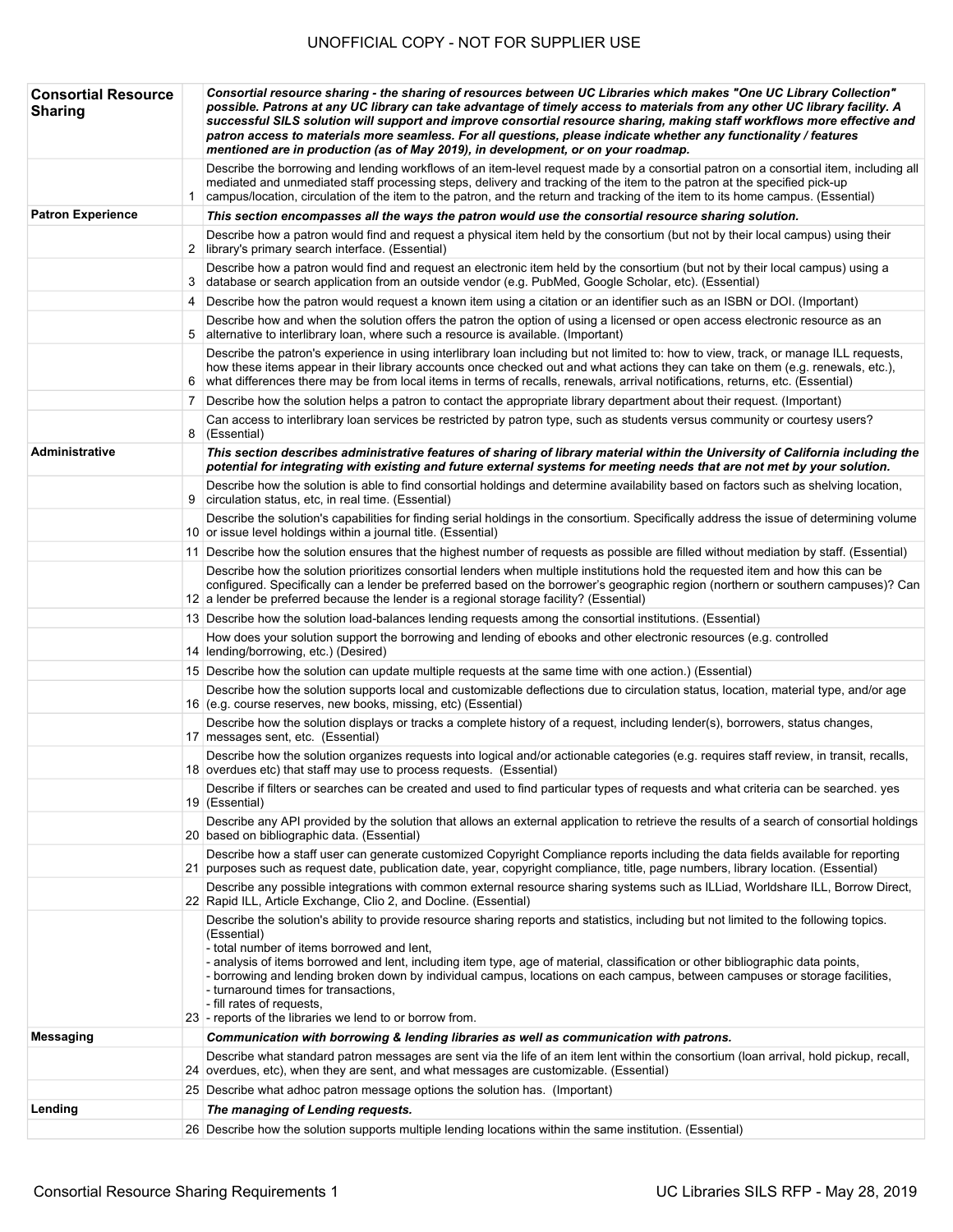| 27 Describe the solution's ability to integrate licensing restrictions into the lending workflow. (Important)                                                                                                     |
|-------------------------------------------------------------------------------------------------------------------------------------------------------------------------------------------------------------------|
| 28 Describe how the solution allows for local customization of lending procedures for specific groups and/or libraries. (Important)                                                                               |
| Describe the solution's ability to indicate lending restrictions and requirements for an outgoing loan (building use only, no renewals,<br>29 packaging restrictions) (Essential)                                 |
| 30 Describe how the solution supports conditional lending including customized or free text comments during the process. (Essential)                                                                              |
| Describe how the solution supports the delivery of electronic requests (e.g. articles, chapters) including any integrations with<br>31 scanning hardware. (Essential)                                             |
| Describe how picklists are customized, formatted, and printed. What fields including but not limited to bibliographic details, item<br>32 notes, service details, and delivery details are available? (Essential) |
| 33 Describe the solution's ability to support invoicing institutions within the consortium. (Important)                                                                                                           |
| 34 Describe how the solution could provide data about shared print policies that apply to a requested item. (Desired)                                                                                             |
| The managing of Borrowing requests.                                                                                                                                                                               |
| 35 Describe the solution's typical process if borrowing requests need staff mediation/processing. (Essential)                                                                                                     |
| 36 Describe how a staff member would receive an incoming item. (Essential)                                                                                                                                        |
| 37 Describe how the solution handles renewal requests. (Essential)                                                                                                                                                |
| Describe how the solution identifies requests that have been recalled by the lending library and if messages are automatically sent<br>38 to the patron. (Essential)                                              |
| Describe how overdue requests are identified by the solution and what actions or messages are automatically taken (status change,<br>39 message to patron, etc.) (Essential)                                      |
| Describe the process for receiving an article or book chapter from a lending library and if this can be done and sent to the patron<br>40 with minimal staff intervention. (Essential)                            |
| Describe the solution's approach to lending due date versus internal or local due dates. Can the two differ? How do they interact?<br>41 (Essential)                                                              |
| Describe how the solution produces bookbands / bookstraps and what information is printed, as well as what can be added or<br>42 customized. (Essential)                                                          |
|                                                                                                                                                                                                                   |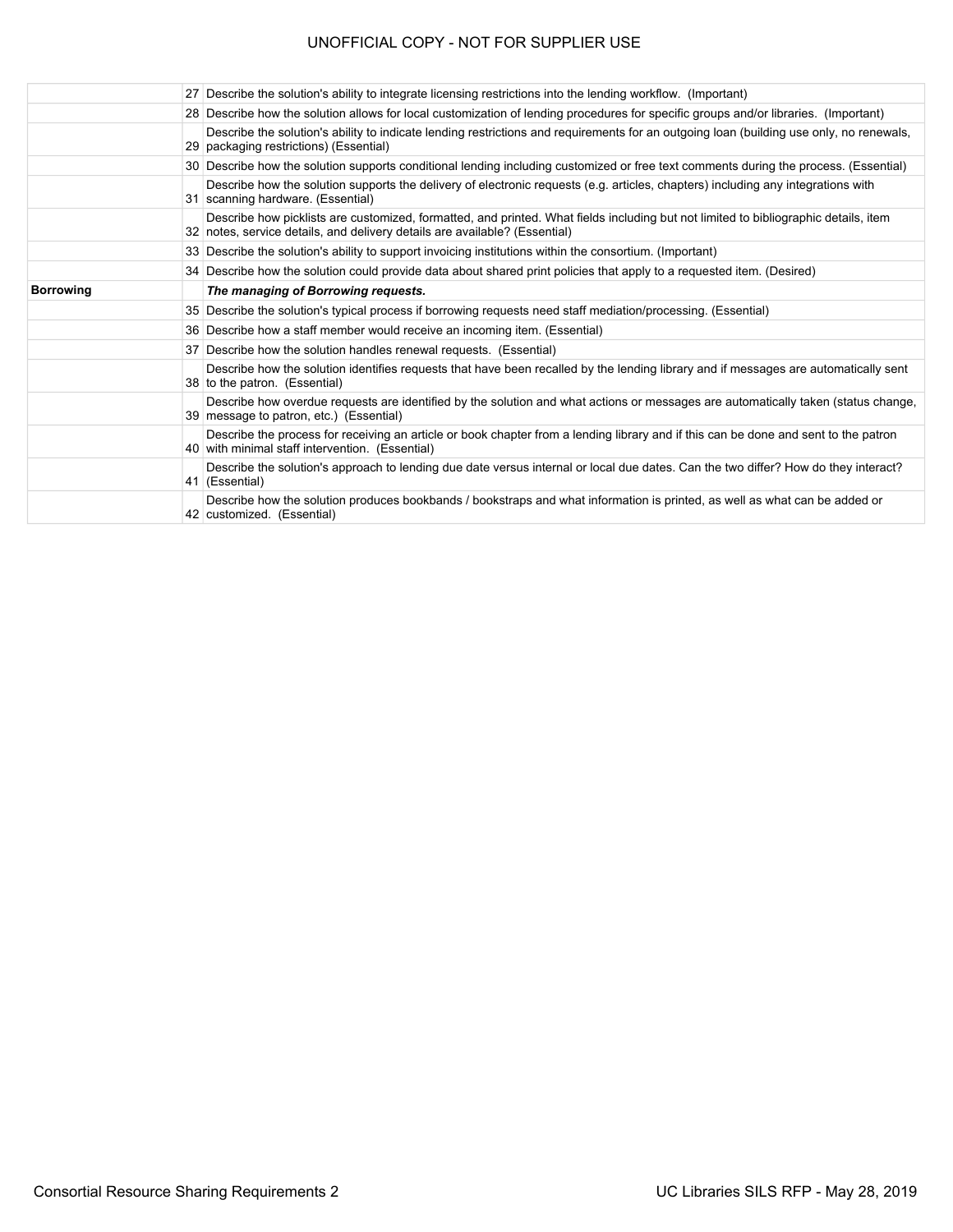| <b>Data Security &amp; Privacy</b> | The University of California is committed to<br>- protecting the confidentiality, integrity and availability of our Institutional Information and IT<br><b>Resources:</b><br>- supporting an IT environment that is accessible to all and in particular to individuals with<br>disabilities:<br>- responsible stewardship of resources and to demonstrating leadership in sustainable business<br>practices.<br>For all questions, please indicate whether any functionality / features mentioned are in production (as<br>of May 2019), in development, or on your roadmap. |
|------------------------------------|------------------------------------------------------------------------------------------------------------------------------------------------------------------------------------------------------------------------------------------------------------------------------------------------------------------------------------------------------------------------------------------------------------------------------------------------------------------------------------------------------------------------------------------------------------------------------|
|                                    | Answers from this section should address how the software solution enhances information security<br>and protects user privacy.                                                                                                                                                                                                                                                                                                                                                                                                                                               |
|                                    | Describe how your product ensures data security (patron, financial, etc.) and how it complies with HIPAA /<br>GDPR / FERPA requirements both "at rest" and "in transit." Please attach any relevant supporting materials<br>1 (charts, diagrams, screenshots, etc.) (Essential)                                                                                                                                                                                                                                                                                              |
|                                    | Explain communication between the end user and the application, i.e. how are they secured? (Include<br>networks involved, encryption type, and transfer format) Do passwords and other sensitive data travel in an<br>2 encrypted format before they are transmitted at all times? (Important)                                                                                                                                                                                                                                                                               |
|                                    | Describe what internal and external user activity information your solution captures (e.g. patron borrowing<br>3 activity and usage statistics, and how it is protected from unauthorized access.) (Essential)                                                                                                                                                                                                                                                                                                                                                               |
|                                    | Describe how the solution maintains audit logging as it would relate to investigating security incidents, for<br>example:<br>• Login/logout attempts by user<br>• User submitted transactions<br>• Initiated processes<br>· System overrides<br>4 • Additions, changes, or deletes to application maintained data (Essential)                                                                                                                                                                                                                                                |
|                                    | Describe how your solution handles authentication, and how this integrates with 3rd party authentication (e.g.<br>shibboleth, CAS, OpenAthens, etc.), for all patron and staff users. Can the application authenticate against<br>5 our local Active Directory, LDAP, SSO model? How? (Essential)                                                                                                                                                                                                                                                                            |
|                                    | 6 Describe how the solution handles authorization for all patron and staff users. (Essential)                                                                                                                                                                                                                                                                                                                                                                                                                                                                                |
|                                    | How are security incidents classified, handled, and communicated? How are security incidents reported up<br>from either staff or patrons? What is your protocol for handling these reports? Please attach any relevant<br>7 supporting materials (charts, diagrams, screenshots, etc.) (Essential)                                                                                                                                                                                                                                                                           |
|                                    | 8 How does your solution monitor user actions to detect and report unusual activity? (Important)                                                                                                                                                                                                                                                                                                                                                                                                                                                                             |
|                                    | Please attach a high level diagram of the physical architecture of your firm's Data Center/Network (as it<br>relates to the hosted solution) showing firewalls, DMZ, servers (application and database), storage devices<br>and redundancies in the architecture. Please attach any relevant supporting materials (charts, diagrams,<br>9 screenshots, etc.) (Desired)                                                                                                                                                                                                       |
|                                    | 10 Describe the physical and logical security controls that are applied to the solution. (Important)                                                                                                                                                                                                                                                                                                                                                                                                                                                                         |
|                                    | 11 Was a third-party security assessment performed, and if so, please provide. (Essential)                                                                                                                                                                                                                                                                                                                                                                                                                                                                                   |
|                                    | 12 Describe how the solution handles user access sessions, both for staff and end users. (Essential)                                                                                                                                                                                                                                                                                                                                                                                                                                                                         |
|                                    | What types of access control is used by the application? Are roles defined within the application or are<br>13 domain global/local groups utilized to maintain separation of duty? (Desired)                                                                                                                                                                                                                                                                                                                                                                                 |
|                                    | Describe the processes and procedures for adding, modifying, and removing accounts and access levels to<br>14 the application. (Important)                                                                                                                                                                                                                                                                                                                                                                                                                                   |
|                                    | Describe how your solution is kept secure in a multi-tenant or solutionwide environment. How is the UC<br>environment kept separate from other client environments (if applicable)? How might local campus security<br>affect another campus security? Please attach any relevant supporting materials (charts, diagrams,<br>15 screenshots, etc.) (Essential)                                                                                                                                                                                                               |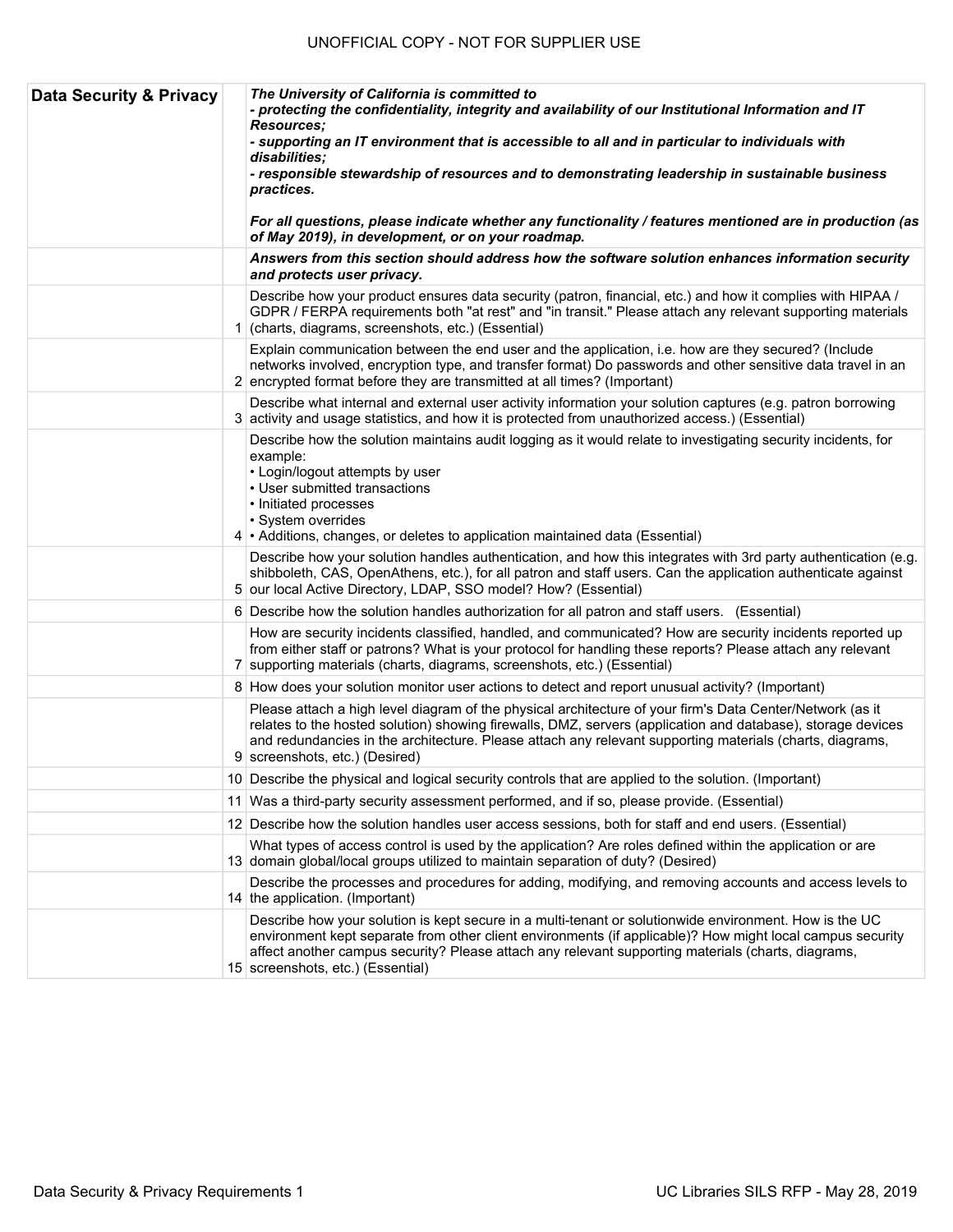| <b>Discovery</b>                   | The goal of the University of California Libraries is to make information in all forms discoverable. Access to content should require little or no<br>effort on the part of the user. We envision a discovery solution that supports users' research needs and will surface all types of information and<br>data regardless of format. The discovery solution will enable users to locate and access relevant resources easily and efficiently, and connect<br>them to content in a seamless fashion. In addition to helping novice users easily discover and access relevant information, the discovery<br>solution should provide search options for experienced researchers who require a greater level of control and specificity in an interface. The<br>solution will provide intuitive ways for users to refine or broaden searches and interact with results. The company will demonstrate a<br>commitment to improving the user interface, recognizing that users come to a search interface with varied backgrounds and that they have a<br>variety of different research needs. |
|------------------------------------|--------------------------------------------------------------------------------------------------------------------------------------------------------------------------------------------------------------------------------------------------------------------------------------------------------------------------------------------------------------------------------------------------------------------------------------------------------------------------------------------------------------------------------------------------------------------------------------------------------------------------------------------------------------------------------------------------------------------------------------------------------------------------------------------------------------------------------------------------------------------------------------------------------------------------------------------------------------------------------------------------------------------------------------------------------------------------------------------|
| <b>Foundations of</b><br>Discovery | These requirements pertain to the overarching solution set-up and how it will function for the user.                                                                                                                                                                                                                                                                                                                                                                                                                                                                                                                                                                                                                                                                                                                                                                                                                                                                                                                                                                                       |
|                                    | Describe how your discovery tool operates as an integrated component of an ILS or how your stand alone discovery solution interacts with the other major<br>1 ILS systems. Be sure to disclose any interoperability limitations. (Essential)                                                                                                                                                                                                                                                                                                                                                                                                                                                                                                                                                                                                                                                                                                                                                                                                                                               |
|                                    | Address how the solution provides a consistent, predictable and uniform graphical user interface, available through the most common web browsers.                                                                                                                                                                                                                                                                                                                                                                                                                                                                                                                                                                                                                                                                                                                                                                                                                                                                                                                                          |
|                                    | 2 (Essential)<br>Describe how the solution uses a responsive or adaptive design to fulfill viewing needs of various mobile devices (smart phones, tablets, e-readers, etc.).                                                                                                                                                                                                                                                                                                                                                                                                                                                                                                                                                                                                                                                                                                                                                                                                                                                                                                               |
|                                    | 3 Describe any limitations on functionality in the mobile version. Please attach screenshots of the various layouts for different sized devices. (Essential)<br>4 Describe your commitment to usability studies and research. (Essential)                                                                                                                                                                                                                                                                                                                                                                                                                                                                                                                                                                                                                                                                                                                                                                                                                                                  |
|                                    | Describe how relevant resources and services are embedded in the solution in order to assist users in their discovery of information. For example,                                                                                                                                                                                                                                                                                                                                                                                                                                                                                                                                                                                                                                                                                                                                                                                                                                                                                                                                         |
|                                    | LibGuides, chat widget, library-specific recommendations (e.g., collections, databases, other resources), policies/library information such as building hours.<br>5 (Important)                                                                                                                                                                                                                                                                                                                                                                                                                                                                                                                                                                                                                                                                                                                                                                                                                                                                                                            |
| Optimizing<br>Content              | These requirements pertain to what resources and collections can be discovered through the solution and options for customization and<br>enhancements.                                                                                                                                                                                                                                                                                                                                                                                                                                                                                                                                                                                                                                                                                                                                                                                                                                                                                                                                     |
|                                    | How does your discovery solution make it easier for patrons to find and access information that is coming from numerous sources (local cataloging, DAMs,<br>6 central index, etc.) at the local and/or consortial level? (Essential)                                                                                                                                                                                                                                                                                                                                                                                                                                                                                                                                                                                                                                                                                                                                                                                                                                                       |
|                                    | 7 Provide a list of databases, publishers, repositories, and other data sources indexed and the level of indexing (e.g., metadata or fulltext). (Essential)                                                                                                                                                                                                                                                                                                                                                                                                                                                                                                                                                                                                                                                                                                                                                                                                                                                                                                                                |
|                                    | 8 Explain how you evaluate and improve metadata quality from vendors. (Important)                                                                                                                                                                                                                                                                                                                                                                                                                                                                                                                                                                                                                                                                                                                                                                                                                                                                                                                                                                                                          |
|                                    | Describe known data source gaps (e.g., publishers, data sets, open access materials) and outline strategies for providing alternative coverage, noting<br>9 limitations of these strategies. Please attach any relevant supporting materials (charts, diagrams, screenshots, etc.) (Essential)                                                                                                                                                                                                                                                                                                                                                                                                                                                                                                                                                                                                                                                                                                                                                                                             |
|                                    | 10 Outline your short- and long-term plans to expand content coverage. (Important)                                                                                                                                                                                                                                                                                                                                                                                                                                                                                                                                                                                                                                                                                                                                                                                                                                                                                                                                                                                                         |
|                                    | 11 Explain how new content providers are identified and selected for inclusion. (Important)                                                                                                                                                                                                                                                                                                                                                                                                                                                                                                                                                                                                                                                                                                                                                                                                                                                                                                                                                                                                |
|                                    | 12 Describe how and at what frequency changes to the solution's index are communicated to the consortium (e.g., collections added or removed). (Important)                                                                                                                                                                                                                                                                                                                                                                                                                                                                                                                                                                                                                                                                                                                                                                                                                                                                                                                                 |
|                                    | 13 Describe options available to the consortium and local campuses to customize what content is being searched. (Important)                                                                                                                                                                                                                                                                                                                                                                                                                                                                                                                                                                                                                                                                                                                                                                                                                                                                                                                                                                |
|                                    | Describe how content in a local campus digital asset management system (DAMS) and/or institutional repository (IR) can be made discoverable in the<br>14 solution. Please attach any relevant supporting materials (charts, diagrams, screenshots, etc.) (Essential)                                                                                                                                                                                                                                                                                                                                                                                                                                                                                                                                                                                                                                                                                                                                                                                                                       |
|                                    | Describe options available to the consortium and local campuses to customize the boosting of specific content types and/or collections within search<br>15 results. (Desired)                                                                                                                                                                                                                                                                                                                                                                                                                                                                                                                                                                                                                                                                                                                                                                                                                                                                                                              |
|                                    | Describe how users can select and modify the scope of collection content to be searched (e.g., scope only to books, scope to special collections &<br>16 archives, scope to articles). Please attach any relevant supporting materials (charts, diagrams, screenshots, etc.) (Essential)                                                                                                                                                                                                                                                                                                                                                                                                                                                                                                                                                                                                                                                                                                                                                                                                   |
|                                    | 17 Describe how metadata from varied sources is normalized. (Important)                                                                                                                                                                                                                                                                                                                                                                                                                                                                                                                                                                                                                                                                                                                                                                                                                                                                                                                                                                                                                    |
|                                    | 18 Describe the capabilities of your solution to use OAI for harvesting of metadata either into the discovery layer or from the discovery layer. (Essential)                                                                                                                                                                                                                                                                                                                                                                                                                                                                                                                                                                                                                                                                                                                                                                                                                                                                                                                               |
|                                    | Describe what enhanced content is displayed and/or supported (e.g., Goodreads, Syndetic Solutions, Content Café, etc.) including cover art, format icons,<br>19 and other features. (Important)                                                                                                                                                                                                                                                                                                                                                                                                                                                                                                                                                                                                                                                                                                                                                                                                                                                                                            |
| Search<br><b>Functionality</b>     | These requirements are concerned with the quality of experience and support for a variety of search needs and behaviors for locating a range of<br>content.                                                                                                                                                                                                                                                                                                                                                                                                                                                                                                                                                                                                                                                                                                                                                                                                                                                                                                                                |
|                                    | Describe or demonstrate the functionality for enhancing discovery, including serendipitous discovery. Please attach any relevant supporting materials<br>20 (charts, diagrams, screenshots, etc.) (Essential)                                                                                                                                                                                                                                                                                                                                                                                                                                                                                                                                                                                                                                                                                                                                                                                                                                                                              |
|                                    | Describe how the solution returns highly-relevant results to keyword searches and natural language searches, including an explanation for how your<br>21 relevancy algorithm is constructed and improved. Outline strengths and areas for improvement. (Essential)                                                                                                                                                                                                                                                                                                                                                                                                                                                                                                                                                                                                                                                                                                                                                                                                                         |
|                                    | 22 How does your company identify and address bias in your search algorithms and related tools? (Important)                                                                                                                                                                                                                                                                                                                                                                                                                                                                                                                                                                                                                                                                                                                                                                                                                                                                                                                                                                                |
|                                    | 23 Describe how the solution supports the expert searcher's need for precision searching. (Important)                                                                                                                                                                                                                                                                                                                                                                                                                                                                                                                                                                                                                                                                                                                                                                                                                                                                                                                                                                                      |
|                                    | 24 Describe how the solution supports known-item searching including single-word titles like Time and Nature. (Essential)                                                                                                                                                                                                                                                                                                                                                                                                                                                                                                                                                                                                                                                                                                                                                                                                                                                                                                                                                                  |
|                                    | Describe how the solution supports the ability to locate materials using left-anchored searches (also called browse searching). The response should<br>25 address the following, but is not limited to the following: author, title, subjects, genre, call number, series, and material format. (Important)                                                                                                                                                                                                                                                                                                                                                                                                                                                                                                                                                                                                                                                                                                                                                                                |
|                                    | 26 Describe how the solution utilizes controlled vocabulary terms to help a user either narrow or broaden search results. (Important)                                                                                                                                                                                                                                                                                                                                                                                                                                                                                                                                                                                                                                                                                                                                                                                                                                                                                                                                                      |
|                                    | 27 Describe options for retrieving items without entering a search term, for example (1) retrieving all videogames or (2) all films in Japanese. (Important)                                                                                                                                                                                                                                                                                                                                                                                                                                                                                                                                                                                                                                                                                                                                                                                                                                                                                                                               |
|                                    | Describe how links in item display records execute appropriate searches in the solution (such as: subject heading, author, title, series, analytics, earlier<br>28 title, etc.) (Important)                                                                                                                                                                                                                                                                                                                                                                                                                                                                                                                                                                                                                                                                                                                                                                                                                                                                                                |
|                                    | 29 Describe how user can link out and re-execute searches whether in local collections or external sources (such as: WorldCat, HathiTrust, etc.) (Important)                                                                                                                                                                                                                                                                                                                                                                                                                                                                                                                                                                                                                                                                                                                                                                                                                                                                                                                               |
|                                    | Address how the solution supports the discovery of materials identified by numbers or unique identifiers including but not limited to call number, ISBN,<br>30 arXiv Ids, SuDocs, DOIs, ORCID iD etc. (Essential)                                                                                                                                                                                                                                                                                                                                                                                                                                                                                                                                                                                                                                                                                                                                                                                                                                                                          |
|                                    | Describe how the solution offers assistance to users who have failed searches or poor search results (e.g., no results, low relevancy, too many hits, etc.)<br>31 (Important)                                                                                                                                                                                                                                                                                                                                                                                                                                                                                                                                                                                                                                                                                                                                                                                                                                                                                                              |
|                                    | Describe application programming interfaces (APIs), scripting functionality or similar features the solution offers that improves patrons' discovery.<br>32 (Essential)                                                                                                                                                                                                                                                                                                                                                                                                                                                                                                                                                                                                                                                                                                                                                                                                                                                                                                                    |
|                                    | 33 Describe how the solution seamlessly connects users to content (including full text) (Essential)                                                                                                                                                                                                                                                                                                                                                                                                                                                                                                                                                                                                                                                                                                                                                                                                                                                                                                                                                                                        |
|                                    | 34 Describe your link resolver solution. (Important)                                                                                                                                                                                                                                                                                                                                                                                                                                                                                                                                                                                                                                                                                                                                                                                                                                                                                                                                                                                                                                       |
|                                    | 35 Describe how a user can see a preview of a full-text item in the discovery solution. (Important)                                                                                                                                                                                                                                                                                                                                                                                                                                                                                                                                                                                                                                                                                                                                                                                                                                                                                                                                                                                        |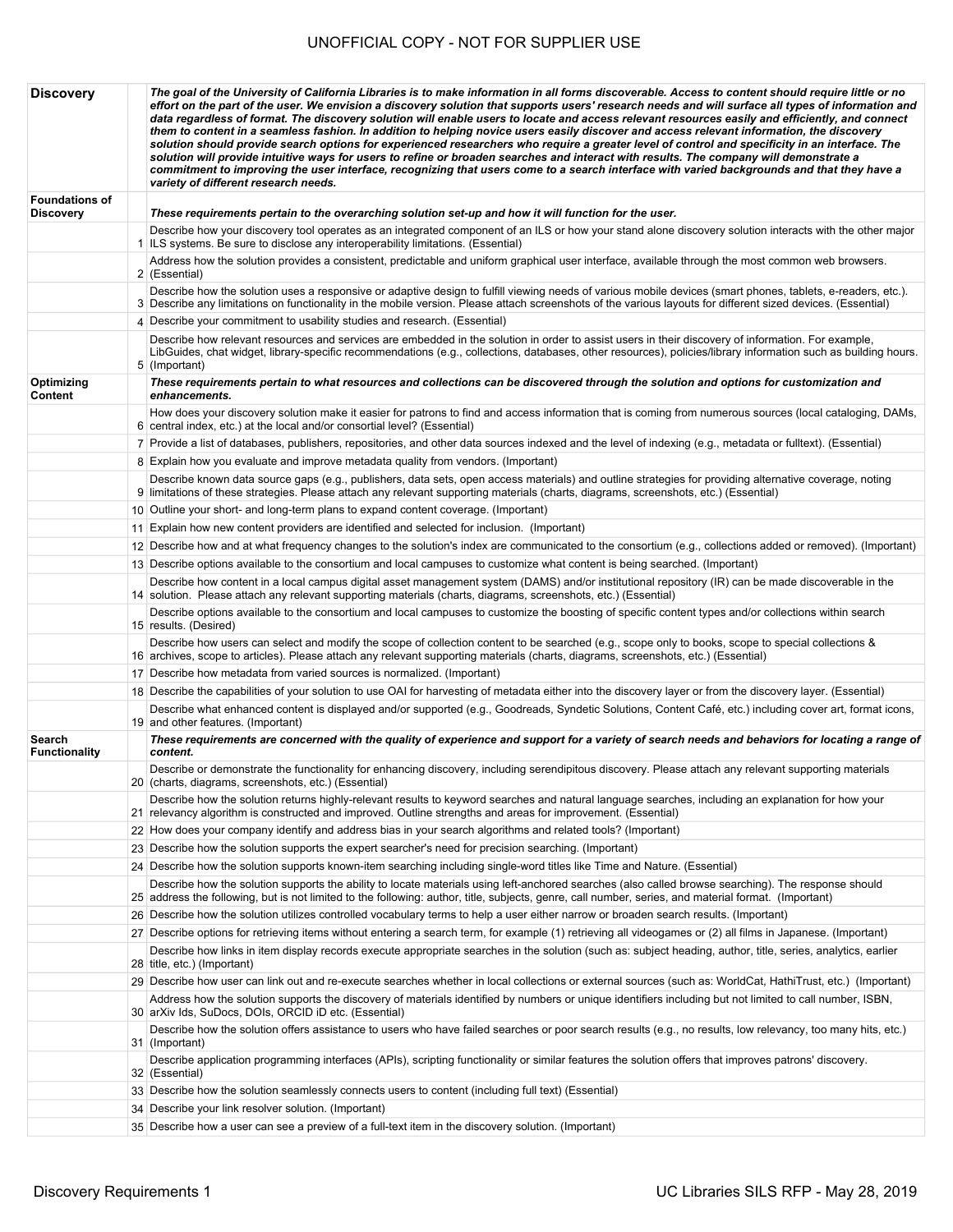|                                                   | 36 Describe how users can view entire or full-text items from within the discovery solution, rather than linking out to the content. (Desired)                                                                                                                                                                                         |
|---------------------------------------------------|----------------------------------------------------------------------------------------------------------------------------------------------------------------------------------------------------------------------------------------------------------------------------------------------------------------------------------------|
| Refining<br>Searches and<br><b>Search Results</b> | These requirements pertain to a user's ability to change their search results after executing a preliminary search.                                                                                                                                                                                                                    |
|                                                   | Identify the ways in which the solution allows users to limit, sort and/or filter search results (e.g., author, subject, format, date, location, institution, relevance<br>37 etc.) Please attach any relevant supporting materials (charts, diagrams, screenshots, etc.) (Essential)                                                  |
|                                                   | Please provide a list of out-of-the box facets as well as describing the process for how a campus and/or the consortia can create customized facets. Please<br>38 address how accurate, comprehensive, and meaningful facets are created and maintained at both the local and consortial levels. (Important)                           |
|                                                   | Describe the solution's ability to provide persistent ("sticky") limiters. Please attach any relevant supporting materials (charts, diagrams, screenshots, etc.)<br>39 (Important)                                                                                                                                                     |
|                                                   | 40 Describe the ability or options for expanding results from within a result set. (Important)                                                                                                                                                                                                                                         |
| <b>Display</b>                                    | These requirements are related to how the discovery solution clearly presents information and the customization options available at both local<br>and consortial levels.                                                                                                                                                              |
|                                                   | 41 Describe how often holdings are updated in the local index and accurately reflected in the solution's discovery component. (Essential)                                                                                                                                                                                              |
|                                                   | 42 Describe how users are provided with accurate summary holdings in real-time. (Essential)                                                                                                                                                                                                                                            |
|                                                   | How does the solution make it easy for users to understand complex serial holdings' displays? Also explain how users can easily find out if a library holds<br>specific volumes or years when the holdings display is complex. Please attach any relevant supporting materials (charts, diagrams, screenshots, etc.)<br>43 (Essential) |
|                                                   | Explain what record elements are being used to arrange the holdings display? What is the design logic that determines the order of the holdings display?<br>44 Please address both monographic and serial displays, print and electronic, and other types of media. (Important)                                                        |
|                                                   | Describe how the solution easily allows users to determine if they do or do not have access to a given electronic resource, both locally and consortially.<br>45 Please attach any relevant supporting materials (charts, diagrams, screenshots, etc.) (Essential)                                                                     |
|                                                   | When a source is available from multiple databases, how are the options ranked and displayed? What are the customization options, both locally and<br>46 consortially? (Important)                                                                                                                                                     |
|                                                   | 47 Describe how the solution can display multiple locations for a single title held at one campus. Please provide screenshots. (Essential)                                                                                                                                                                                             |
|                                                   | 48 Describe how the solution determines which records are the same and should be de-duped. (Essential)                                                                                                                                                                                                                                 |
|                                                   | Address how the solution supports the discovery of materials identified by numbers or unique identifiers including but not limited to call number, ISBN,<br>49 arXiv Ids, SuDocs, DOIs, ORCID iD, etc. (Important)                                                                                                                     |
|                                                   | Describe how the solution clearly identifies and differentiates formats from each other (for example, music score vs. sound recording; DVD vs. VHS) in the<br>50 search results. Please attach any relevant supporting materials (charts, diagrams, screenshots, etc.) (Essential)                                                     |
|                                                   | Describe how users can see all formats, editions, etc. of a given title at one time. What are the customization options related to this, both at a local and<br>51 consortial level? (Essential)                                                                                                                                       |
|                                                   | 52 How does the solution help agnostically surface both print and online availability of material to which they have access? (Important)                                                                                                                                                                                               |
|                                                   | Describe how the user can tell if items, physical or electronic, have special access and/or licensing restrictions. Please attach any relevant supporting<br>53 materials (charts, diagrams, screenshots, etc.) (Essential)                                                                                                            |
|                                                   | Describe the options for displaying circulation status and availability to users, and how it is updated in real-time. Address local and consortial customization<br>54 options. (Essential)                                                                                                                                            |
|                                                   | 55 What options are available for consortial and campus-specific control and customization of normalization rules. (Important)                                                                                                                                                                                                         |
|                                                   | 56 Describe the different ways the solution can display relationships and connections between results (e.g., a visualization). (Desired)                                                                                                                                                                                               |
| Patron<br><b>Interactions</b>                     | These requirements address what actions users can take to improve their searching retrieval experience, and what actions are available once<br>results have been retrieved.                                                                                                                                                            |
|                                                   | 57 Please describe how the user experience changes once a user has logged in and/or authenticated. (Important)                                                                                                                                                                                                                         |
|                                                   | 58 Describe the preferences users can set across sessions. (Desired)                                                                                                                                                                                                                                                                   |
|                                                   | How can the user change the interface language to their preferred language? How does the solution support third-party translation services, such as<br>59 Google Translate? (Desired)                                                                                                                                                  |
|                                                   | Describe how the discovery solution interacts with modules like ILL to display information about the anticipated delivery times and other loan information.<br>60 (Important)                                                                                                                                                          |
|                                                   | Describe how the solution allows users to create their own tags/annotations. Please describe how this feature is implemented and the mechanisms the<br>61 library and/or consortia has for managing tags. (Desired)                                                                                                                    |
|                                                   | 62 Describe the Search History and Search Alert features and capabilities. (Important)                                                                                                                                                                                                                                                 |
|                                                   | Describe the options for saving, embedding and/or sharing citations in multiple citation styles (e.g., the updated versions of APA, Chicago, Harvard, MLA,<br>63 Turabian, etc.) (Essential)                                                                                                                                           |
|                                                   | Explain which bibliographic management software programs are supported or with which the solution can interact (e.g., Zotero, EndNote, Papers,<br>64 RefWorks, Mendeley, etc.) (Essential)                                                                                                                                             |
|                                                   | Describe the options for saving, sharing, and referring to records and searches (eg persistent URLs). Please attach any relevant supporting materials<br>65 (charts, diagrams, screenshots, etc.) (Essential)                                                                                                                          |
|                                                   | 66 Describe local library or consortial options to customize the user's ability for saving, exporting or sending records. (Desired)                                                                                                                                                                                                    |
|                                                   | Describe available actions (including batch actions) available to the end user for exporting and sharing of records. Please attach any relevant supporting<br>67 materials (charts, diagrams, screenshots, etc.) (Important)                                                                                                           |
|                                                   | Describe how the solution accommodates for both patron driven acquisition (print and electronic) as well as requests for purchase of material not indexed<br>68 in the discovery solution. (Essential)                                                                                                                                 |
|                                                   | 69 What options are available for the user to report issues and problems either to the local campus, consortia, or the vendor? (Important)                                                                                                                                                                                             |
|                                                   | 70 Describes the solution's ability to generate automated feeds (like RSS) for display in 3rd party websites, guides, etc. (Important)                                                                                                                                                                                                 |
| <b>Additional</b>                                 | These requirements will explain more about the company's interest and commitment to user discovery needs that are not always viewed as part                                                                                                                                                                                            |
|                                                   | of a traditional library catalog or traditional library discovery interface.                                                                                                                                                                                                                                                           |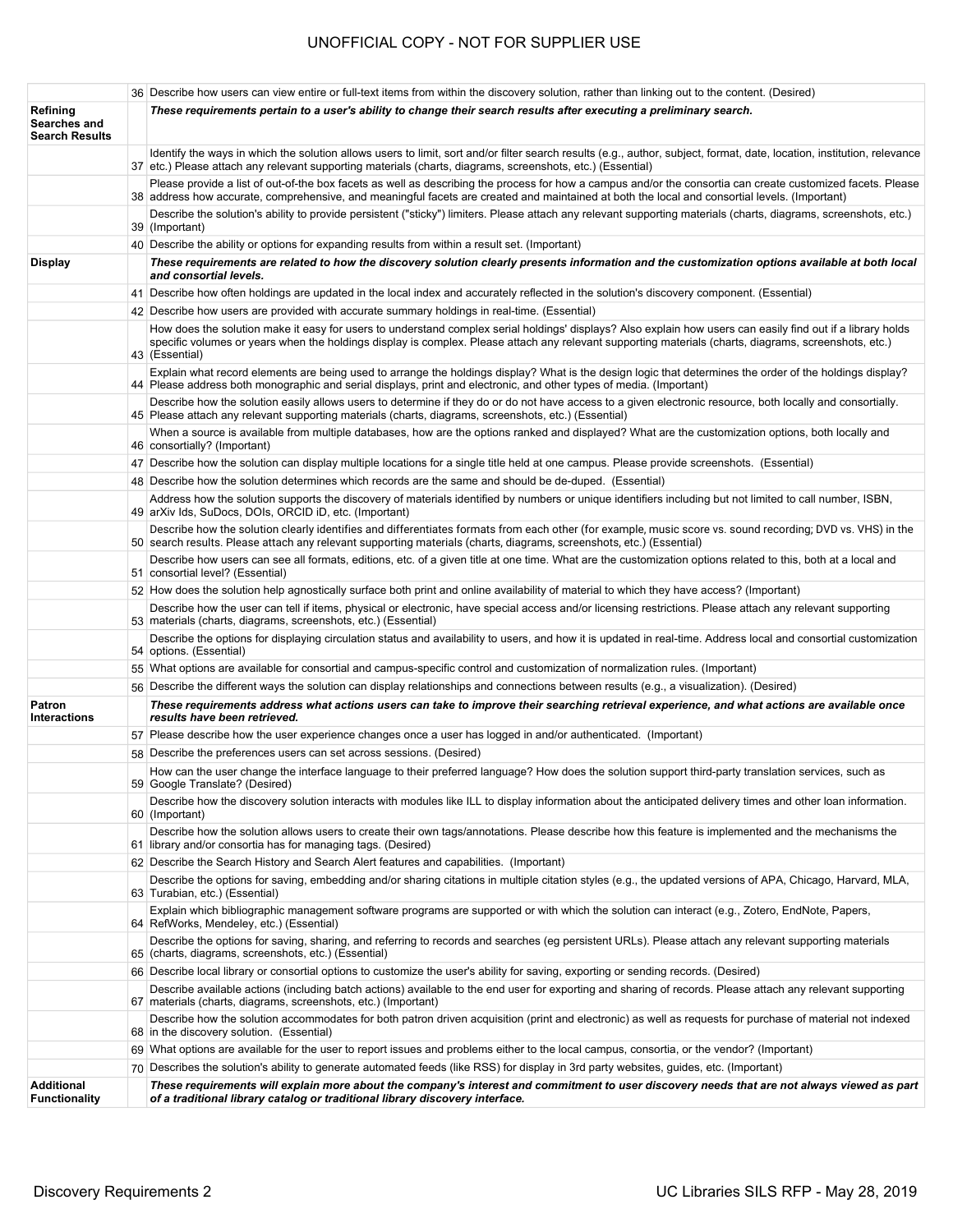| 71 | Describe how the solution reports usage for discovery services, including, but not limited to:<br>- number of searches,<br>- search terms (using both literal and fuzzy logic),<br>-- date and time range,<br>- patron information,<br>- resources found.<br>- items clicked on/outbound URLs clicked on,<br>- origin of searches (on or off UC network).<br>- searches with zero results.<br>- use of search refinements like facets.<br>- search type (keyword, title, etc.).<br>Please attach any relevant supporting materials (charts, diagrams, screenshots, etc.) (Essential) |
|----|--------------------------------------------------------------------------------------------------------------------------------------------------------------------------------------------------------------------------------------------------------------------------------------------------------------------------------------------------------------------------------------------------------------------------------------------------------------------------------------------------------------------------------------------------------------------------------------|
|    | 72 Describe how content is optimized for discovery via search engines (e.g., Linked Data and Resource Description Framework) (Essential)                                                                                                                                                                                                                                                                                                                                                                                                                                             |
|    | 73 Describe how, and to what extent, the solution accommodates text-mining. (Desired)                                                                                                                                                                                                                                                                                                                                                                                                                                                                                                |
|    | 74 Describe how your company is investigating/ creating new tools for helping users think critically about sources. (Desired)                                                                                                                                                                                                                                                                                                                                                                                                                                                        |
|    | 75 Describe options for branding the discovery interface at both the local and consortial levels. (Desired)                                                                                                                                                                                                                                                                                                                                                                                                                                                                          |
|    | 76 Describe how the solution connects with social networking sites such as Facebook, Twitter, Pinterest, etc. (Desired)                                                                                                                                                                                                                                                                                                                                                                                                                                                              |
|    | 77 Describe the capabilities of your solution to act as a Z39.50 client. Provide detailed information on versions and services supported. (Desired)                                                                                                                                                                                                                                                                                                                                                                                                                                  |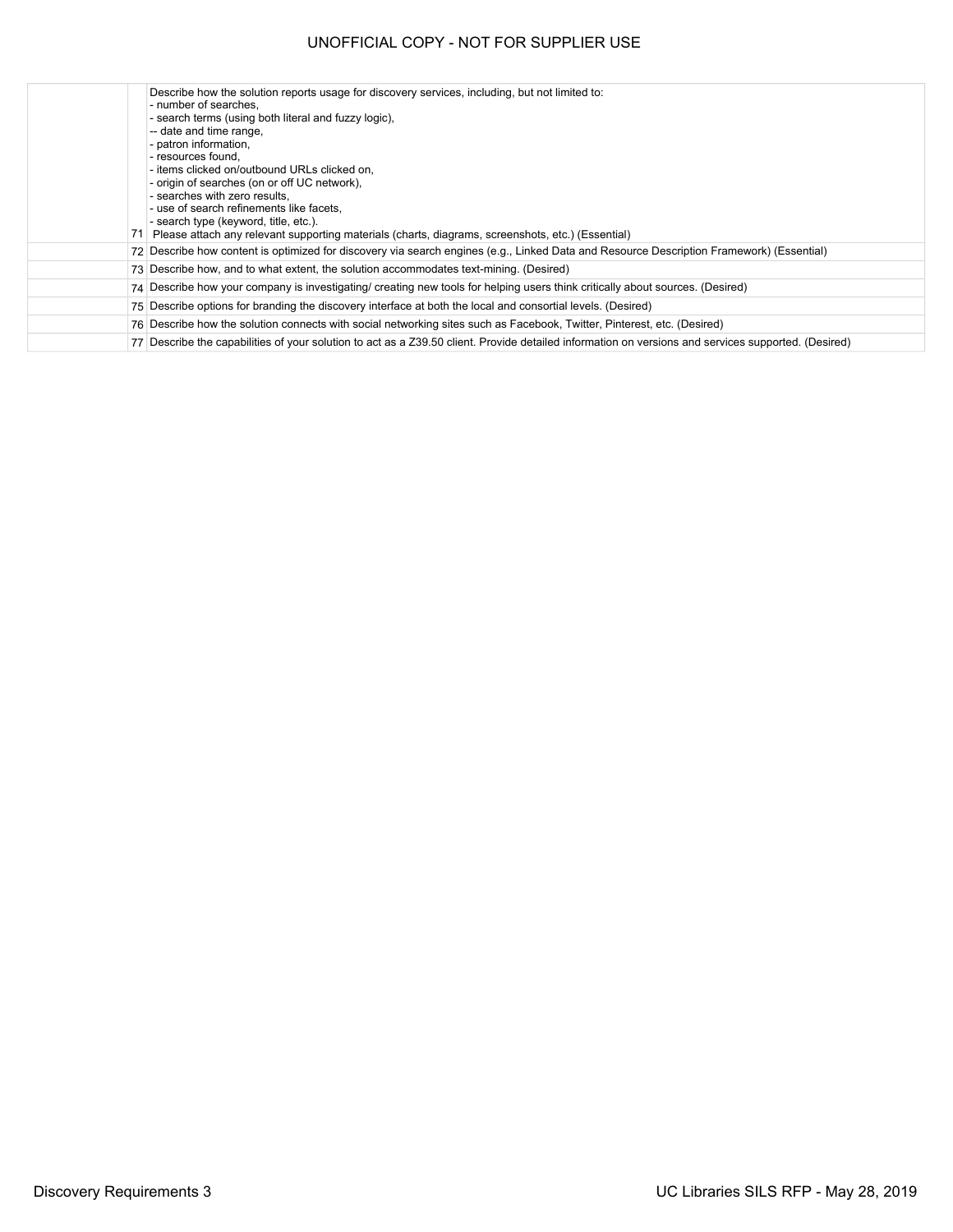| <b>Electronic</b><br><b>Resources</b><br><b>Management</b> |    | The UC Libraries manage a complex network of processes for Electronic Resources Management, supporting purchasing, access<br>management and troubleshooting, holdings reconciliation, and integrations with discovery, at both the local campus and consortial<br>levels. In this environment, a shared solution should support oversight for content accessible to the entire consortium, particular<br>members of the consortium, as well as local campus content. A solution should also include a robust set of tools and functions that<br>support emerging models for access to content as the landscape of scholarly communication shifts. For all questions, please indicate<br>whether any functionality / features mentioned are in production (as of May 2019), in development, or on your roadmap. |
|------------------------------------------------------------|----|----------------------------------------------------------------------------------------------------------------------------------------------------------------------------------------------------------------------------------------------------------------------------------------------------------------------------------------------------------------------------------------------------------------------------------------------------------------------------------------------------------------------------------------------------------------------------------------------------------------------------------------------------------------------------------------------------------------------------------------------------------------------------------------------------------------|
| <b>General ERMS</b><br><b>Functionality</b>                |    | The general architecture of electronic resources management functionality should support and represent complex and often layered<br>relationships between resources, business terms, licenses, payments and other relevant information. Data should be able to be<br>entered, associated with related records, and maintained with a minimum of duplicate work. The ability to batch ingest and modify data<br>is important to support efficiency and minimize manual data entry when possible. The solution should support creation and display of<br>custom fields for recording and reporting information important to the consortium and local campuses.                                                                                                                                                   |
|                                                            | 1  | Describe the different ways that data can be displayed within the solution. Describe any functionality for customizing the staff interface for<br>dashboards and entity landing pages, either by the staff user or at the local campus or consortial levels, to permit display of fields that may not be<br>displayed by default. Please attach any relevant supporting materials (charts, diagrams, screenshots, etc.) (Important)                                                                                                                                                                                                                                                                                                                                                                            |
|                                                            | 2  | Describe the different ways that complex relationships are established and visible between entities. Specifically, describe how vendor, package,<br>database and title information is represented in the solution. Please attach any relevant supporting materials (charts, diagrams, screenshots, etc.)<br>(Essential)                                                                                                                                                                                                                                                                                                                                                                                                                                                                                        |
|                                                            | 3  | Describe how the solution supports creation of customized fields and customized values within existing fields, particularly to support licensing as<br>well as ordering, invoice, and title/package/vendor information. (Essential)                                                                                                                                                                                                                                                                                                                                                                                                                                                                                                                                                                            |
|                                                            | 4  | Describe how the solution supports customizing the public user interface, staff interface, and reports to display customized attributes and fields.<br>Please attach any relevant supporting materials (charts, diagrams, screenshots, etc.) (Important)                                                                                                                                                                                                                                                                                                                                                                                                                                                                                                                                                       |
|                                                            | 5  | Describe how the solution supports storing, accessing, and displaying electronic documents related to electronic resources management,<br>including but not limited to license agreements and email correspondence. Describe how the documents may be associated with records for<br>individual and multiple titles, packages, databases and/or vendors. Describe functionality for navigation, searching and sorting. If the solution<br>includes functionality for email correspondence, describe any mechanisms that support ticketing-style addresses or linking to particular or multiple<br>items. Please attach any relevant supporting materials (charts, diagrams, screenshots, etc.) (Important)                                                                                                     |
|                                                            | 6  | Describe how interactive searching for a specific item (vendor, package, license, journal, database, ebook, video) is supported in the staff<br>interface when performing ERMS tasks. Describe how these items can be searched for by name, title, other attributes (both set and custom) and<br>relationship. How does this differ for items that are active within the system vs. not-yet-active? Please attach any relevant supporting materials<br>(charts, diagrams, screenshots, etc.) (Essential)                                                                                                                                                                                                                                                                                                       |
|                                                            | 7  | Describe how navigation between entities is supported in the staff interface for electronic resources. Specifically, describe the organization of<br>relationships between vendors, packages, titles, databases in the solution, both at a search results level and at a detail level. Please attach any<br>relevant supporting materials (charts, diagrams, screenshots, etc.) (Essential)                                                                                                                                                                                                                                                                                                                                                                                                                    |
|                                                            | 8  | Describe the different ways that electronic resources data, in particular related to licensing and the knowledge base, can be displayed, read and<br>modified by external systems. Please include detailed information about any APIs and the data available to those APIs. Please attach any relevant<br>supporting materials (charts, diagrams, screenshots, etc.) (Important)                                                                                                                                                                                                                                                                                                                                                                                                                               |
| Workflow<br>Management                                     |    | Electronic resource activities span the lifecycle from initial proposal through trial, negotiation, launch, maintenance, evaluation,<br>cancellation and perpetual rights maintenance. The solution should support clear task handoff between staff and the ability to report<br>the status of the resource in a given workflow to staff, management and the public. Status reporting for consortial activity should be<br>visible to the campuses. Roles, tasks and assignments can vary greatly between consortial management and the campuses and<br>between individual campuses, so workflow roles, tasks and configurations should be customizable.                                                                                                                                                       |
|                                                            | 9  | Describe how the solution supports:<br>-workflow tracking<br>-status reporting within the staff interface<br>-public status reporting<br>-staff notification<br>-task handoffs<br>Please attach any relevant supporting materials (charts, diagrams, screenshots, etc.) (Important)                                                                                                                                                                                                                                                                                                                                                                                                                                                                                                                            |
|                                                            | 10 | Describe how the solution supports creation of a customized workflow for all phases of the electronic resources lifecycle, both for local campuses<br>and activity across the consortium. Include how the solution supports communication across the consortium in this context. Please attach any<br>relevant supporting materials (charts, diagrams, screenshots, etc.) (Important)                                                                                                                                                                                                                                                                                                                                                                                                                          |
|                                                            | 11 | Describe how the solution supports multi-branched or parallel/concurrent workflows and subsequent handoff. Please attach any relevant<br>supporting materials (charts, diagrams, screenshots, etc.) (Important)                                                                                                                                                                                                                                                                                                                                                                                                                                                                                                                                                                                                |
| Negotiation and<br><b>Business</b><br>Information          |    | The resource negotiation process in the best of scenarios involves extended correspondence between multiple staff members and<br>vendors. Tracking the status and history of this correspondence, as well as the need to clearly record complex business information<br>that may not be otherwise codified in the license terms is important to support ongoing management and future renewals or<br>negotiations. Since publishers often update their licenses or request new licenses during a long or unspecified contract period, it is<br>important to track and record the changes made during previous negotiations.                                                                                                                                                                                    |
|                                                            | 12 | Describe how the solution supports the license negotiation process, both for an individual campus and the consortium. Please attach any relevant<br>supporting materials (charts, diagrams, screenshots, etc.) (Essential)                                                                                                                                                                                                                                                                                                                                                                                                                                                                                                                                                                                     |
|                                                            | 13 | Describe how the solution indicates or tracks the changes made to a license document while it it still actively in the negotiation process (Desired)<br>Describe the support provided by the solution to track the movement of license drafts between Licensor and Licensee (e.g. dates, contacts, who is                                                                                                                                                                                                                                                                                                                                                                                                                                                                                                      |
|                                                            | 14 | waiting on whom). (Important)                                                                                                                                                                                                                                                                                                                                                                                                                                                                                                                                                                                                                                                                                                                                                                                  |
|                                                            | 15 | Describe how the solution differentiates and displays to staff license and business terms for resources with varying participants or campuses.<br>Please attach any relevant supporting materials (charts, diagrams, screenshots, etc.) (Essential)                                                                                                                                                                                                                                                                                                                                                                                                                                                                                                                                                            |
|                                                            | 16 | Describe the extent to which custom licensing fields may be created to support local campus practices. (Essential)                                                                                                                                                                                                                                                                                                                                                                                                                                                                                                                                                                                                                                                                                             |
|                                                            | 17 | Describe how the solution supports tracking and recording current business term information about a resource. This includes things like criteria for<br>package inclusion and exclusion (titles, publication year, copyright year, cost, imprints, format). (Important)                                                                                                                                                                                                                                                                                                                                                                                                                                                                                                                                        |
|                                                            | 18 | Describe how the solution supports recording and displaying historical business term information about a resource, how information is updated,<br>and how past information continues to be accessible. Please attach any relevant supporting materials (charts, diagrams, screenshots, etc.)<br>(Important)                                                                                                                                                                                                                                                                                                                                                                                                                                                                                                    |
|                                                            | 19 | Describe how the solution supports recording of negotiated APC agreements, including SCOAP3 terms and discount information. (Desired)                                                                                                                                                                                                                                                                                                                                                                                                                                                                                                                                                                                                                                                                          |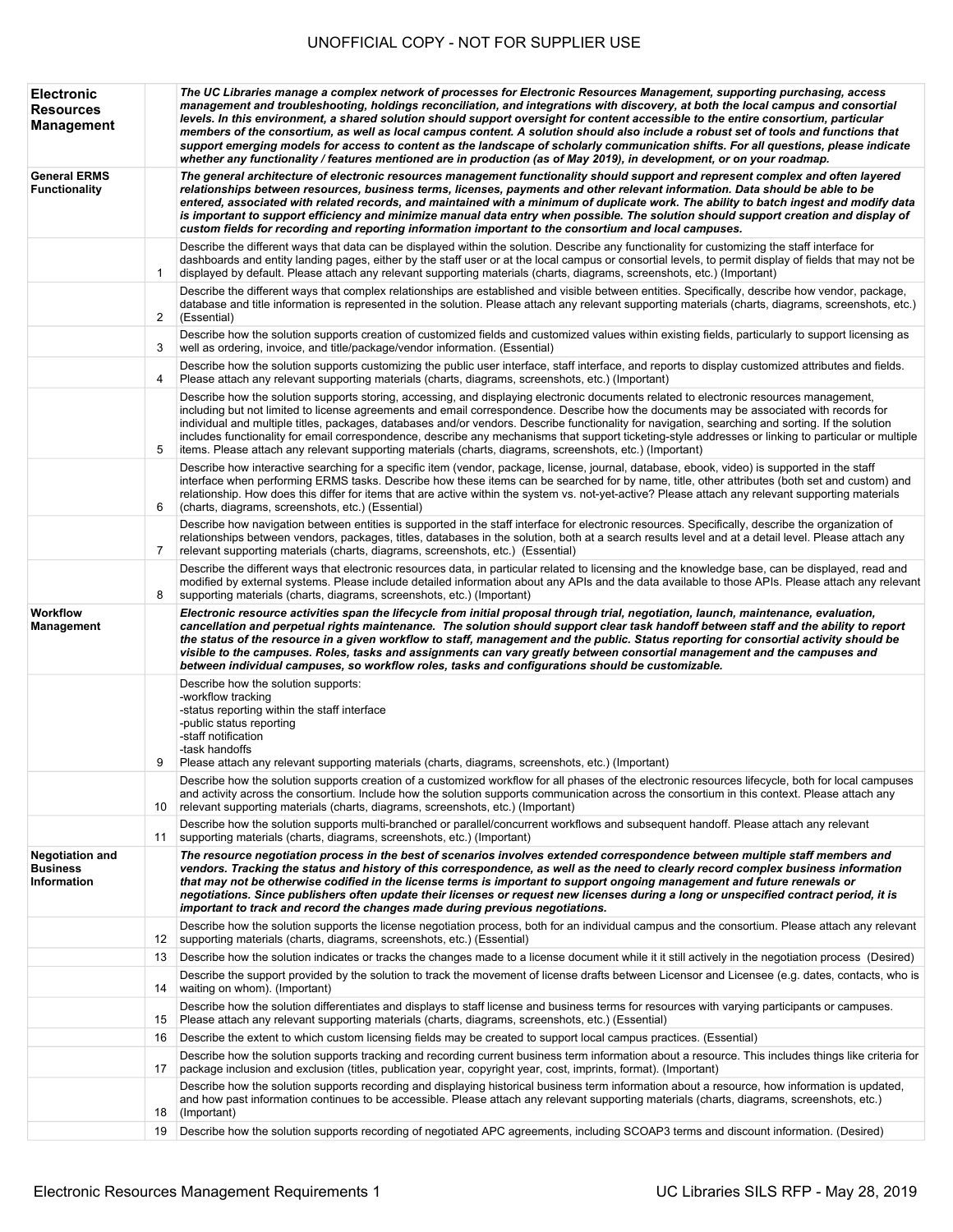| Licensing<br>Information              |    | Licensing information is an essential component of electronic resources management, both for recording and displaying elements of a<br>license for staff use, such as publisher, vendor, start and end dates, and renewal start dates, and storing and displaying terms and<br>conditions of the license agreement, some of which should be displayed selectively. The solution should support document storage,<br>both of the final document and a redacted version. Robust linking to related elements, including the order record and electronic<br>resources records at the title and/or package level, is expected for comprehensive functionality for local campuses and the consortium.                                  |
|---------------------------------------|----|----------------------------------------------------------------------------------------------------------------------------------------------------------------------------------------------------------------------------------------------------------------------------------------------------------------------------------------------------------------------------------------------------------------------------------------------------------------------------------------------------------------------------------------------------------------------------------------------------------------------------------------------------------------------------------------------------------------------------------|
|                                       | 20 | Describe the solution's functionality for entry of license information, including creation and use of license templates, setting customized and default<br>values for interpreted terms, and bulk ingest from ONIX-PL or similar structured data. Please attach any relevant supporting materials (charts,<br>diagrams, screenshots, etc.) (Essential)                                                                                                                                                                                                                                                                                                                                                                           |
|                                       | 21 | Describe the data fields that your solution supports for license agreements, both at the summary level and for license terms, including free text<br>fields and functionality for customization. Please attach any relevant supporting materials (charts, diagrams, screenshots, etc.) (Essential)                                                                                                                                                                                                                                                                                                                                                                                                                               |
|                                       | 22 | Describe how the solution supports display of licensing information, including terms of use, and scanned licenses, both through the public<br>interface, and to library staff who may or may not have licensing roles. Include the levels at which controls may be applied (i.e., at the term or<br>license level). Please attach any relevant supporting materials (charts, diagrams, screenshots, etc.) (Essential)                                                                                                                                                                                                                                                                                                            |
|                                       | 23 | Describe how the solution stores and organizes the document files of the license agreement, including drafts and final agreements, redacted<br>copies for display, and amendments or renewal agreements. How does the solution support consortial master agreements that may have campus-<br>level amendments? Please attach any relevant supporting materials (charts, diagrams, screenshots, etc.) (Important)                                                                                                                                                                                                                                                                                                                 |
|                                       | 24 | Describe the solution's support for linking the license agreement record to other records, for example the order record, resource or access<br>records. Include any particular functionality between the license agreement and payment information in the case of multi-year agreements.<br>(Essential)                                                                                                                                                                                                                                                                                                                                                                                                                          |
|                                       | 25 | Describe how the staff user is able to search for, retrieve, and export information about licenses (by publisher, by order, by title attribute, etc.).<br>Please attach any relevant supporting materials (charts, diagrams, screenshots, etc.) (Essential)                                                                                                                                                                                                                                                                                                                                                                                                                                                                      |
|                                       | 26 | Describe how the solution alerts for ending contracts and the options available for setting custom lead times. (Essential)                                                                                                                                                                                                                                                                                                                                                                                                                                                                                                                                                                                                       |
| <b>Knowledge Base</b><br>and Holdings |    | An accurate and up-to-date knowledge base is essential for verifying and providing access to electronic resources. The solution's<br>knowledge base support should enable library staff to actively engage data for a variety of resource types, and to track current,<br>perpetual, and historical access (regardless of whether a particular resource is currently "active" to users).                                                                                                                                                                                                                                                                                                                                         |
|                                       | 27 | Does the solution include a vendor-maintained knowledge base (KB)? If not, describe how the solution integrates with a third-party knowledge<br>base. Please attach any relevant supporting materials (charts, diagrams, screenshots, etc.) (Essential)                                                                                                                                                                                                                                                                                                                                                                                                                                                                          |
|                                       | 28 | Describe how library staff would create (whether in a KB or other solution):<br>- A&I database<br>- Aggregator full-text database<br>- All-inclusive publisher package/collection of full text<br>- Selectable title publisher package<br>- An available-as-released ebook collection (with preset title list)<br>- Ebook package, all titles available at time of licensing<br>- Ebook package, titles available by deadline or open ended<br>- Ebook DDA and EBA pool & purchases<br>- Resources requiring custom urls or embedded account information in the access process<br>Please attach any relevant supporting materials (charts, diagrams, screenshots, etc.) (Essential)                                              |
|                                       | 29 | Describe how the solution tracks and manages title-level information, including:<br>- Title List<br>- Cost<br>- List price<br>- Current access available (e.g. years and/or vols)<br>- Perpetual entitlement (e.g. years and/or vols)<br>- Participants<br>- Title comes with / bundles<br>- Usage statistics<br>- Vendor affiliation<br>- Package or collection affiliation<br>- Date purchased / added to the package<br>- Date of changes (vendor move, title changes, merges)<br>- Title Change history (prior title name/ISSN/vendor)<br>- License terms for prior holding years<br>- Comes with or bundle information<br>Please attach any relevant supporting materials (charts, diagrams, screenshots, etc.) (Essential) |
|                                       | 30 | If the solution uses a vendor-maintained knowledge base (KB) for providing title lists for packages, describe how data is retained when vendor-<br>initiated changes modify or remove titles from a title list, and provides continued availability for historical and longitudinal reporting. (Essential)                                                                                                                                                                                                                                                                                                                                                                                                                       |
|                                       | 31 | Describe the process for regularly updating and maintenance of the knowledge base global information, including publisher involvement, timelines<br>for updates, notification of changes, and how customer input is handled. (Essential)                                                                                                                                                                                                                                                                                                                                                                                                                                                                                         |
|                                       | 32 | Describe if and how your solution supports link resolver functionality, including the display and functionality for open-URL compliant resources vs<br>non-open-URL compliant resources. Please attach any relevant supporting materials (charts, diagrams, screenshots, etc.) (Important)                                                                                                                                                                                                                                                                                                                                                                                                                                       |
|                                       | 33 | Describe how your solution's "knowledge base functionality" integrates with the electronic resources functionality of the system. Include how the<br>functionality:<br>- works with public display (is this immediate or with delay)<br>- supports managing of coverage information, including updates to holdings<br>- supports local (single-campus), multi-campus, and consortial holdings<br>Please attach any relevant supporting materials (charts, diagrams, screenshots, etc.) (Essential)                                                                                                                                                                                                                               |
|                                       | 34 | Describe the knowledge base functionality for resources for which ISSNs or ISBNs are missing, duplicative, or inaccurate. (Important)                                                                                                                                                                                                                                                                                                                                                                                                                                                                                                                                                                                            |
|                                       | 35 | Describe how the knowledge base functionality changes for resources that use authentication methods other than IP. (Important)                                                                                                                                                                                                                                                                                                                                                                                                                                                                                                                                                                                                   |
|                                       | 36 | Describe how the solution supports changes to titles, including migrations between publishers, and cessations and cancellations, including<br>possible activation and management of perpetual rights. (Important)                                                                                                                                                                                                                                                                                                                                                                                                                                                                                                                |
|                                       | 37 | Describe how the solution notifies libraries of changes to the knowledge base, both additions and deletions. (Desired)                                                                                                                                                                                                                                                                                                                                                                                                                                                                                                                                                                                                           |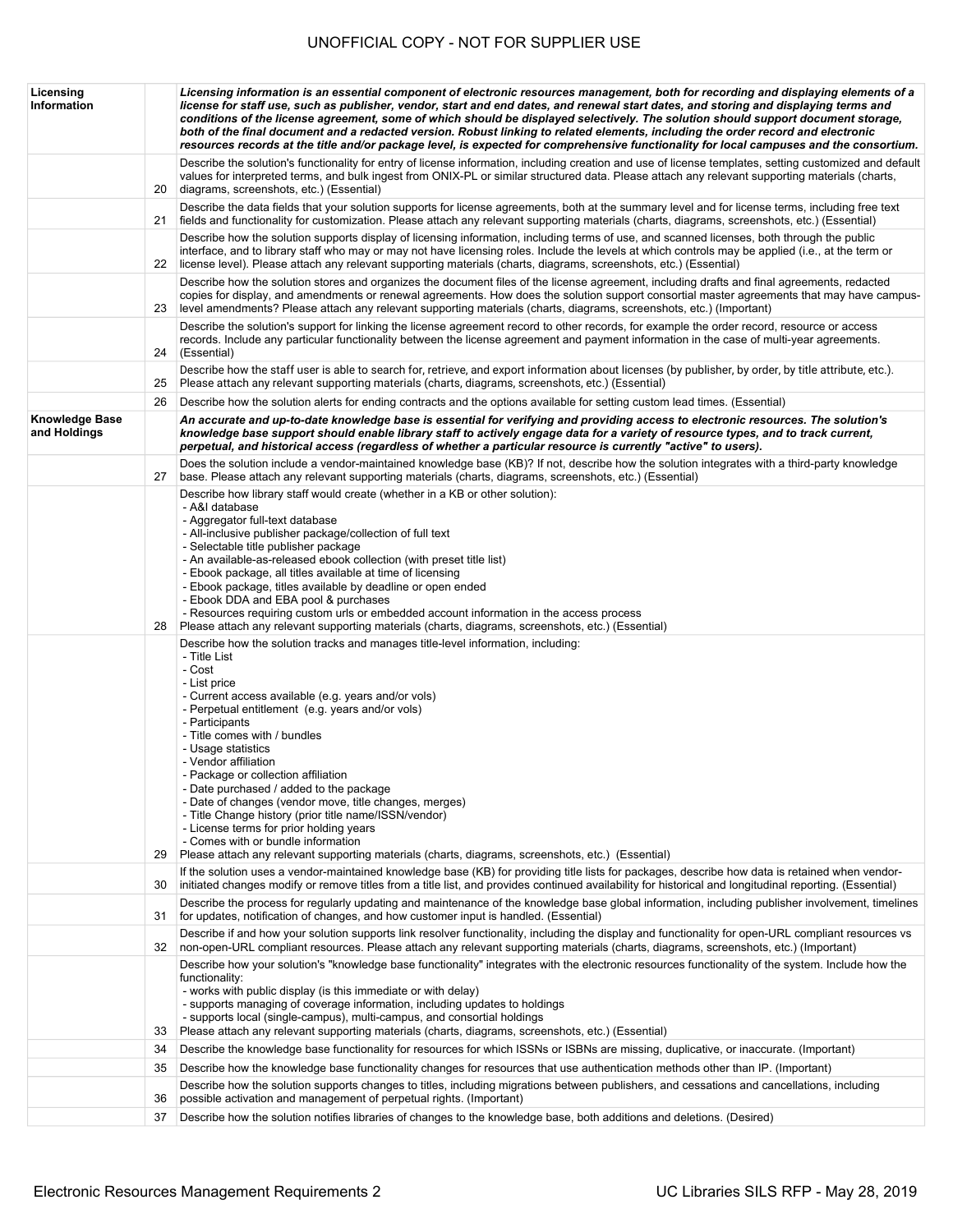|                                                             | 38 | Describe how the solution displays information about title history, including changes and movement between vendors, via the staff interface or via<br>reports. Please attach any relevant supporting materials (charts, diagrams, screenshots, etc.) (Important)                                                                                                                                                                                                                                                                                                                                                                                                                                                                                                                       |
|-------------------------------------------------------------|----|----------------------------------------------------------------------------------------------------------------------------------------------------------------------------------------------------------------------------------------------------------------------------------------------------------------------------------------------------------------------------------------------------------------------------------------------------------------------------------------------------------------------------------------------------------------------------------------------------------------------------------------------------------------------------------------------------------------------------------------------------------------------------------------|
|                                                             | 39 | Describe how the solution supports reconciliation of holdings when packages change by more than a pre-set amount, triggered either by<br>knowledge base updates or title/package upload processes (Desired)                                                                                                                                                                                                                                                                                                                                                                                                                                                                                                                                                                            |
|                                                             | 40 | Describe the different ways that titles or data can be added, modified, or updated within the knowledge base functionality, including manual entry,<br>and batch methods managed by staff. Include support for KBART files. What are the limitations to this functionality? (Important)                                                                                                                                                                                                                                                                                                                                                                                                                                                                                                |
|                                                             | 41 | Describe how the solution supports management of open access, membership and other non-traditional agreements. (Desired)                                                                                                                                                                                                                                                                                                                                                                                                                                                                                                                                                                                                                                                               |
|                                                             | 42 | Describe the solution's ability to check for broken links, including any integration with a third-party link checker. (Important)                                                                                                                                                                                                                                                                                                                                                                                                                                                                                                                                                                                                                                                      |
| <b>Acquisitions and</b><br><b>Business Functions</b>        |    | Certain acquisitions and payment activities are unique to electronic resource management, with implications for other ERM data and<br>activities.                                                                                                                                                                                                                                                                                                                                                                                                                                                                                                                                                                                                                                      |
|                                                             | 43 | Describe how campus participants for a particular package or resource are recorded in the system. How does this differ for participants who are<br>not members in the ILS? How does this differ for participants that do not actively pay for the resource, but have access to the resource. (Essential)                                                                                                                                                                                                                                                                                                                                                                                                                                                                               |
|                                                             | 44 | Describe how the solution supports creation and application of cost models to calculate member cost, including, but not limited to tiered FTE<br>pricing, or pricing by department FTE. (Important)                                                                                                                                                                                                                                                                                                                                                                                                                                                                                                                                                                                    |
|                                                             | 45 | Describe how the solution supports limited duration digital video streaming contracts/licenses (where licenses are at the title level within an overall<br>provider, start individually at time of purchase, have various short term options for length of license and may require alerts or actions on at the end<br>of the license). (Desired)                                                                                                                                                                                                                                                                                                                                                                                                                                       |
|                                                             | 46 | Describe how the solution supports tracking payment frequency and type. (Essential)                                                                                                                                                                                                                                                                                                                                                                                                                                                                                                                                                                                                                                                                                                    |
| <b>Activation and</b><br><b>Access</b><br><b>Management</b> |    | Activation and the ongoing maintenance of access to resources includes the management of IP ranges, administrative logins, custom<br>URL creation and branding, and vendor-side activity such as platform changes. Staff access to data in this area must often be restricted<br>as administrative login information and breach activity can be confidential. In this environment, the solution should support activation<br>and maintenance tasks that are handled at the consortium level, as well as at the local campus level (for both consortial resources<br>where access is managed by campuses, and local resources).                                                                                                                                                         |
|                                                             | 47 | Describe how the solution supports management and organization of administrative account logins at the consortial and campus levels, including<br>the ability to have separate logins for general administrative functions and usage statistics. Are logins able to be associated with different entities<br>of the electronic resource (i.e., title, resource, vendor, publisher)? Please attach any relevant supporting materials (charts, diagrams, screenshots,<br>etc.) (Important)                                                                                                                                                                                                                                                                                               |
|                                                             | 48 | Describe how the solution handles entry of vendor attributes, including possible repeating fields. Specifically, describe how attributes such as<br>vendor contacts be applied at the appropriate level without duplication, for instance: Main Sales Representative; Particular Product<br>Representative; Accounting Contact. Please attach any relevant supporting materials (charts, diagrams, screenshots, etc.) (Important)                                                                                                                                                                                                                                                                                                                                                      |
|                                                             | 49 | Describe how the solution supports management of IP ranges and other access data at the campus level and at the consortial level, including for<br>institutions who are part of the consortium but not campus libraries (e.g., labs). Does the solution provide an update history for IP changes?<br>(Important)                                                                                                                                                                                                                                                                                                                                                                                                                                                                       |
|                                                             | 50 | Describe how the solution supports recording and viewing of IP change and update history at both the local campus and consortial levels.<br>(Important)                                                                                                                                                                                                                                                                                                                                                                                                                                                                                                                                                                                                                                |
|                                                             | 51 | Describe how the solution supports updating vendors with local campus and consortial IP information. (Desired)                                                                                                                                                                                                                                                                                                                                                                                                                                                                                                                                                                                                                                                                         |
|                                                             | 52 | Describe how the solution supports customization of URLs for a resource. (Essential)                                                                                                                                                                                                                                                                                                                                                                                                                                                                                                                                                                                                                                                                                                   |
|                                                             | 53 | Describe how the solution supports tracking and resolution of breach or excessive use incidents. (Important)                                                                                                                                                                                                                                                                                                                                                                                                                                                                                                                                                                                                                                                                           |
|                                                             | 54 | Describe how the solution supports retention and display of data related to cancelled and ceased titles and databases, including payment history,<br>usage data and document attachments (if applicable). Please attach any relevant supporting materials (charts, diagrams, screenshots, etc.)<br>(Important)                                                                                                                                                                                                                                                                                                                                                                                                                                                                         |
|                                                             | 55 | Describe the solution's ability to track activities related to access changes for a resource, whether changing vendors, aggregators or publishers, or<br>platforms with the same vendor. (Important)                                                                                                                                                                                                                                                                                                                                                                                                                                                                                                                                                                                   |
| Usage Data<br><b>Management</b>                             |    | Libraries make extensive use of usage data in making purchase and retention decisions. The solution should support automatic<br>harvesting of usage statistics (e.g. via SUSHI) and storage. In this environment, it is important to distinguish between consortial and<br>local campus credentials for usage statistics, which may be separate from other administrative logins for electronic resources. In<br>addition, delineations must be available for consortial vs. local campus usage of the same resources. The solution should<br>accommodate usage data that may come in many forms from vendors according to coverage and type, as well as support data review,<br>normalization, and editing that may be needed before assessment or calculations such as cost-per-use. |
|                                                             | 56 | Describe how the solution handles usage statistics, including scheduled import (SUSHI) manual import (SUSHI, COUNTER), retention,<br>relationship to titles and included tools/capability for analysis (e.g. cost per use, ranking), and scheduling frequency. Describe, as relevant to the<br>solution, how campus-collected data and consortial-collected data are related. (Essential)                                                                                                                                                                                                                                                                                                                                                                                              |
|                                                             | 57 | Describe how the solution handles both manual and automated correction and modification of usage data. Does the solution retain a copy of the<br>original version of the usage data via change log or version control? (Important)                                                                                                                                                                                                                                                                                                                                                                                                                                                                                                                                                     |
|                                                             | 58 | Describe how the solution reports missing user data and and how it distinguishes between missing user data and no usage (Important)                                                                                                                                                                                                                                                                                                                                                                                                                                                                                                                                                                                                                                                    |
|                                                             | 59 | Describe how the solution stores and prioritizes multiple credentials for usage data gathering. (Important)                                                                                                                                                                                                                                                                                                                                                                                                                                                                                                                                                                                                                                                                            |
|                                                             | 60 | Describe what services, if any, your solution or company provides for assisting in the cleanup, troubleshooting, or manual collection of data.<br>(Desired)                                                                                                                                                                                                                                                                                                                                                                                                                                                                                                                                                                                                                            |
|                                                             | 61 | Describe how the solution flags, logs, or otherwise notifies library staff when there is a problem downloading usage reports. (Important)                                                                                                                                                                                                                                                                                                                                                                                                                                                                                                                                                                                                                                              |
|                                                             | 62 | Describe how the solution supports batch loading of statistics compiled from another system such as MPS or RedLink, for instance, all JR1 for a<br>specific campus. (Important)                                                                                                                                                                                                                                                                                                                                                                                                                                                                                                                                                                                                        |
|                                                             | 63 | Describe how usage statistics are associated with a particular title and platform. (Important)                                                                                                                                                                                                                                                                                                                                                                                                                                                                                                                                                                                                                                                                                         |
|                                                             | 64 | Describe how the solution stores usage data for participants that are not part of the consortial ILS. (Important)                                                                                                                                                                                                                                                                                                                                                                                                                                                                                                                                                                                                                                                                      |
| Resource<br>Troubleshooting                                 |    | Electronic resources access issues are often related to payment, authentication, link errors, as well as expected problems with campus<br>or patron hardware or software. Triage, identification, and resolution often requires multiple communications with librarians, patrons,<br>vendors, and publishers, as well as coordination among ERM staff members, and tangentially with campus or library IT helpdesk teams.<br>Important features of this area are the ability to broadcast to patrons known access problems and expected maintenance periods and to<br>accumulate a historical record of issues based on type of issue, title, or provider.                                                                                                                             |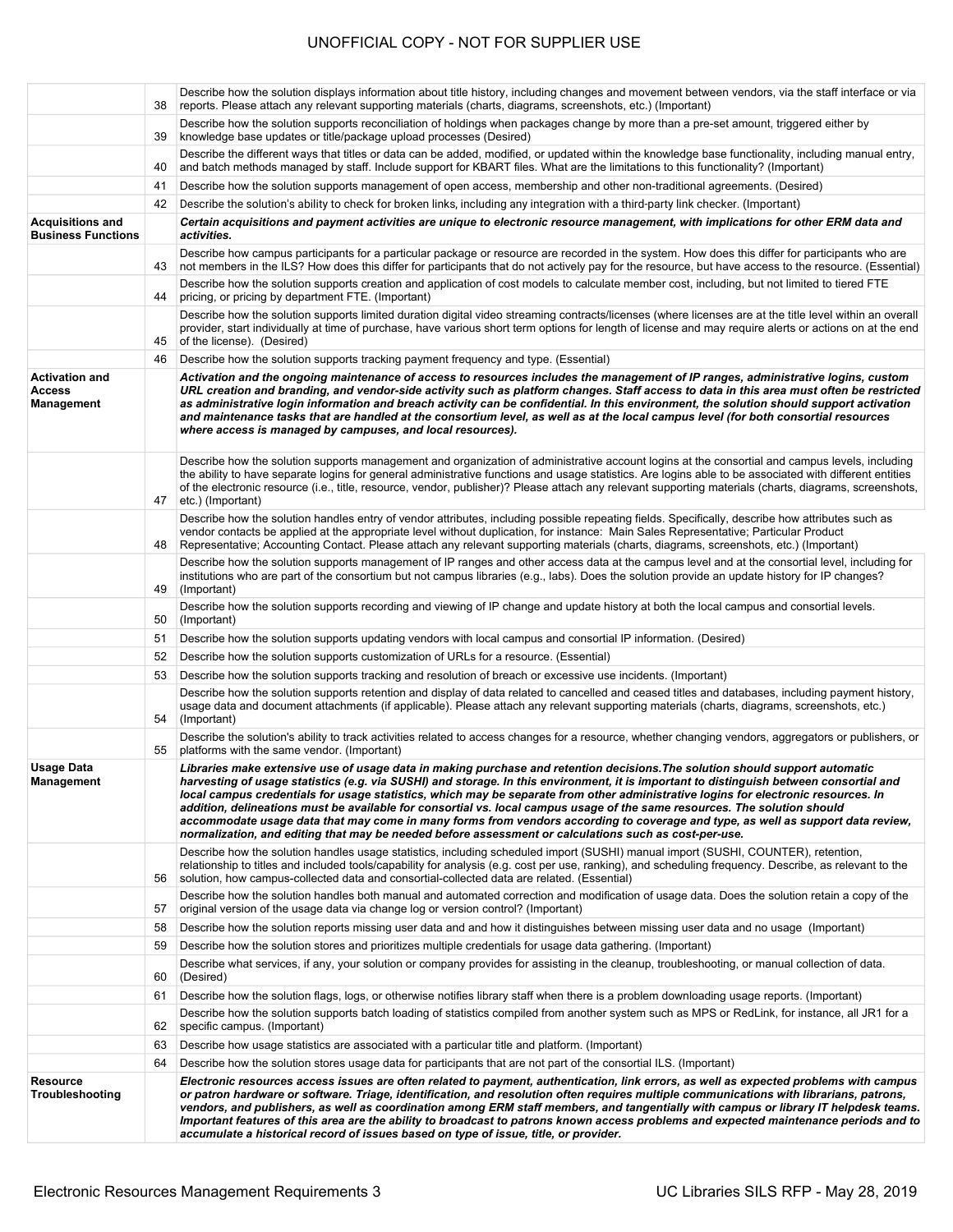| 65 | Describe how the solution facilitates troubleshooting of and communication about eresource incidents between patron end users, library electronic<br>resources staff, and external resource providers. (Important)                                                                                                                                  |
|----|-----------------------------------------------------------------------------------------------------------------------------------------------------------------------------------------------------------------------------------------------------------------------------------------------------------------------------------------------------|
| 66 | Describe how the solution supports reporting of patron-identified issues, including any diagnostics or system-generated data. (Desired)                                                                                                                                                                                                             |
| 67 | Describe how the solution supports creation of alerts and broad notifications to specific system users regarding eresource access (Desired)                                                                                                                                                                                                         |
| 68 | Describe how the solution uses permissions to restrict viewing, access and editing of incident information. Is it possible to create system displays<br>that are limited by IP (no account needed) or visible by the public (no account, no IP)? Please attach any relevant supporting materials (charts,<br>diagrams, screenshots, etc.) (Desired) |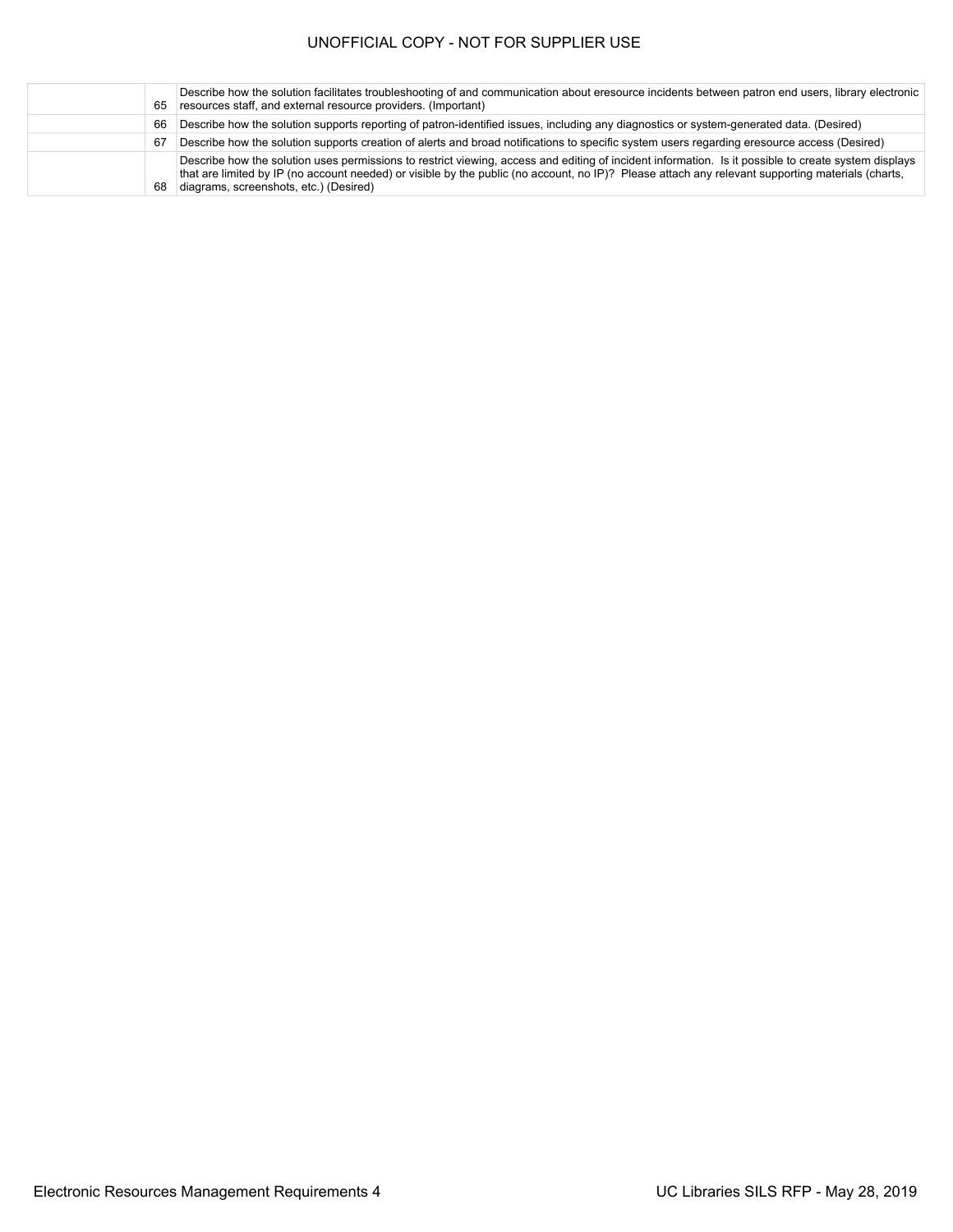| <b>Sustainability</b> | Supplier(s) awarded a system-wide agreement as a result of this RFP will be required to register and participate in an<br>assessment of their sustainability practices and procedures through the Ecovadis Corporate Social Responsibility<br>(CSR) monitoring platform. For more information on the EcoVadis platform and costs associated with an assessment,<br>please see the EcoVadis Supplier Solutions Website here: https://www.ecovadis.com/us/supplier-solutions                                                                                                                                                                                                                                                                                                                                                                                                                                                                                                                                                                                                                                                                                                                                                                                                                                                                                                                                                                                                                                                                                                                                                                                                                                                                                                                                                                                                                                                                                                                                                                                                         |
|-----------------------|------------------------------------------------------------------------------------------------------------------------------------------------------------------------------------------------------------------------------------------------------------------------------------------------------------------------------------------------------------------------------------------------------------------------------------------------------------------------------------------------------------------------------------------------------------------------------------------------------------------------------------------------------------------------------------------------------------------------------------------------------------------------------------------------------------------------------------------------------------------------------------------------------------------------------------------------------------------------------------------------------------------------------------------------------------------------------------------------------------------------------------------------------------------------------------------------------------------------------------------------------------------------------------------------------------------------------------------------------------------------------------------------------------------------------------------------------------------------------------------------------------------------------------------------------------------------------------------------------------------------------------------------------------------------------------------------------------------------------------------------------------------------------------------------------------------------------------------------------------------------------------------------------------------------------------------------------------------------------------------------------------------------------------------------------------------------------------|
|                       | Please confirm your commitment to comply with Article 25 - Fair Wage/Fair Work of the UC Terms and Conditions which states:<br>If the Services will be performed at one or more UC Locations, do not solely involve furnishing Goods, and are not subject to<br>extramural awards containing sponsor-mandated terms and conditions, Supplier warrants that it is in compliance with applicable<br>federal, state and local working conditions requirements, including but not limited to those set forth in Articles 11, 12 and 14<br>herein, and that Supplier pays its employees performing the Services no less than the UC Fair Wage. Supplier agrees UC may<br>conduct such UC Fair Wage/Fair Work interim compliance audits as UC reasonably requests, as determined in UC's sole<br>discretion. Supplier agrees to post UC Fair Wage/Fair Work notices, in the form supplied by UC, in public areas (such as break<br>rooms and lunch rooms) frequented by Supplier employees who perform Services. For Services that exceed \$100,000 annually<br>and are not subject to prevailing wage requirements, Supplier will, a) at Supplier's expense, provide an annual independent audit<br>performed by Supplier's independent auditor or independent internal audit department (http://na.theiia.org/standards-<br>guidance/topics/Pages/Independence-and-Objectivity.aspx) in compliance with UC's required audit standards and procedures<br>(http://www.ucop.edu/procurement-services/_files/fw-fw-annual-audit-standards-procedures.pdf), concerning Supplier's<br>compliance with this provision, and b) ensure that in the case of a UC interim audit, its auditor makes available to UC its UC Fair<br>Wage/Fair Work work papers for the most recently audited time period. Supplier agrees to provide UC with a UC Fair Wage/Fair<br>Work certification annually, in a form acceptable to UC, no later than ninety days after each one year anniversary of the<br>agreement's effective date, for the twelve months immediately preceding the anniversary date.<br>1 |
|                       | Please confirm your company's commitment to comply Article 17. E. Forced Conflict and Indentured Labor of the UC Terms and<br>Conditions which states: Forced, Convict and Indentured Labor. Supplier warrants that no foreign-made Goods furnished to UC<br>pursuant to the Agreement will be produced in whole or in part by forced labor, convict labor, or indentured labor under penal<br>sanction. If UC determines that Supplier knew or should have known that it was breaching this warranty, UC may, in addition to<br>terminating the Agreement, remove Supplier from consideration for UC contracts for a period not to exceed one year. This<br>warranty is in addition to any applicablewarranties in Articles 6 and 11 of the UC Terms and Conditions.<br>2                                                                                                                                                                                                                                                                                                                                                                                                                                                                                                                                                                                                                                                                                                                                                                                                                                                                                                                                                                                                                                                                                                                                                                                                                                                                                                         |
|                       | Please confirm your company's commitment to comply with Article 22 - Sustainable Procurement Guidelines of the UC Terms<br>and Conditions which states in part: Supplier will conduct business using environmentally, socially, and economically sustainable<br>products and services (defined as products and services with a lesser or reduced effect on human health and the environment,<br>and which generate benefits to the University as well as to society and the economy, while remaining within the carrying capacity<br>of the environment), to the maximum possible extent consistent with the Agreement, and with the University of California<br>Sustainable Practices Policy (https://policy.ucop.edu/doc/3100155) and the University of California Sustainable Procurement<br>Guidelines: https://www.ucop.edu/procurement-services/_files/sustainableprocurementguidelines.pdf. A copy is attached.<br>3                                                                                                                                                                                                                                                                                                                                                                                                                                                                                                                                                                                                                                                                                                                                                                                                                                                                                                                                                                                                                                                                                                                                                        |
|                       | Please confirm your company's commitment to comply with Article 12 - Equal Opportunity Affimative Action of the UC Terms and<br>Conditions which states: Supplier will abide by the requirements set forth in Executive Orders 11246 and 11375. Where<br>applicable, Supplier will abide by 41 CFR §§ 60-1.4(a), 60-300.5(a) and 60-741.5(a), incorporated by reference with this<br>statement: "This contractor and subcontractor shall abideby the requirements of 41 CFR §§ 60-1.4(a), 60-300.5(a) and 60-741.5<br>(a). These regulations prohibit discrimination against qualifiedindividuals based on their status as protected veterans or<br>individuals with disabilities, and prohibit discrimination against allindividuals based on their race, color, religion, sex, sexual<br>orientation, gender identity, or national origin. Moreover, these regulationsrequire that covered prime contractors and<br>subcontractors take affirmative action to employ and advance in employment individualswithout regard to race, color, religion,<br>sex, sexual orientation, gender identity, national origin, protected veteran status or disability."With respect to activities occurring<br>in the State of California, Supplier agrees to adhere to the California Fair Employment and HousingAct. Supplier will provide UC<br>on request a breakdown of its labor force by groups as specified by UC, and will discuss with UC its policiesand practices relating<br>to its affirmative action programs. Supplier will not maintain or provide facilities for employees at any establishment under its<br>control that are segregated on a basis prohibited by federal law. Separate or single-user restrooms and necessary dressing or                                                                                                                                                                                                                                                                                                                                   |

4 sleeping areas must be provided, however, to ensure privacy.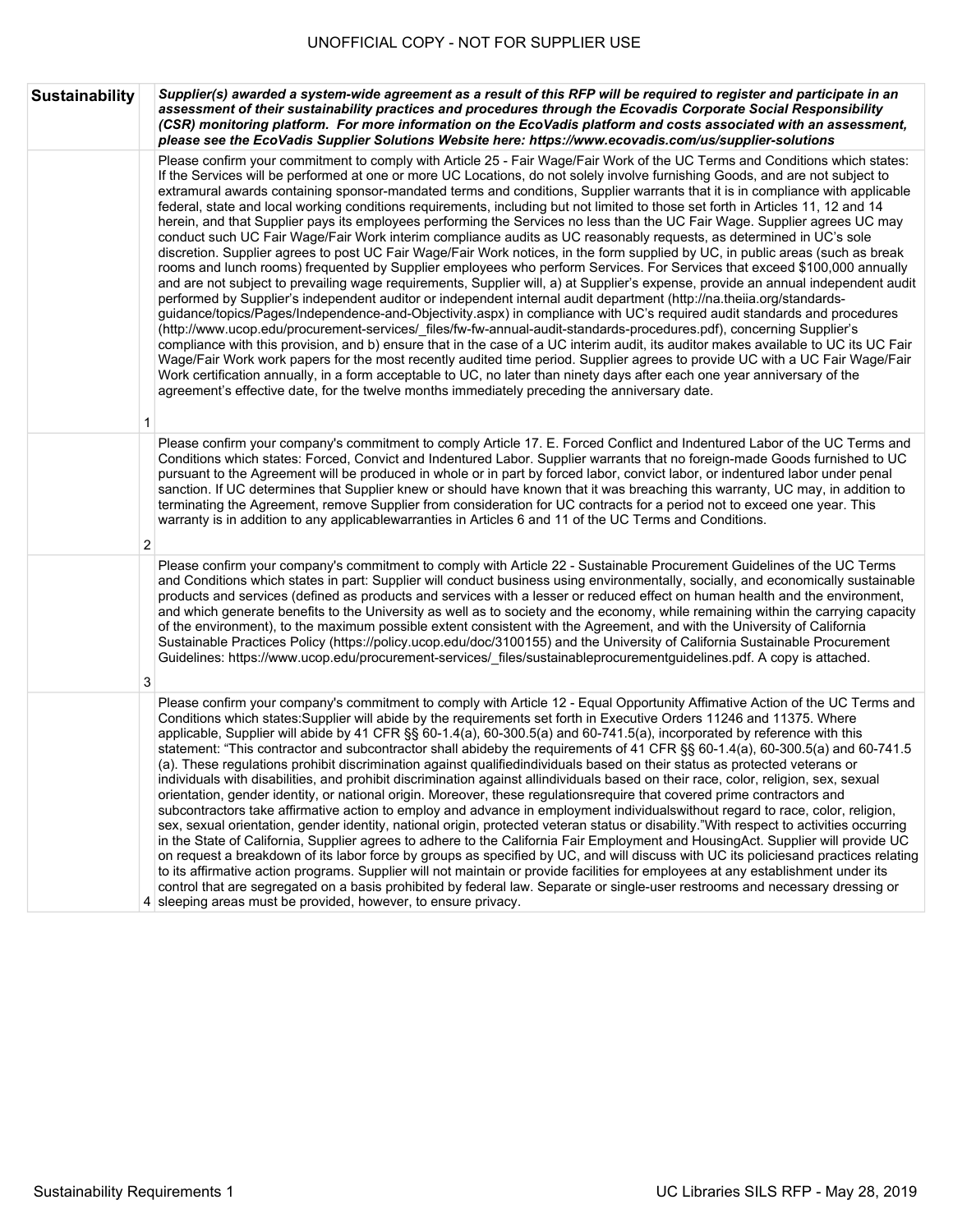| <b>Systems &amp;</b><br><b>Development</b> | The UC Libraries support more than 238,000 students and more than 190,000 faculty and staff. As such, it is the goal to<br>provide a high level of service to its patrons while being able to scale across such a large population. To do so requires<br>a solution that can also provide a scalable and robust service that can be maintained at both local and consorial levels.<br>With 10 individual campuses with unique identities, a successful vendor will be able to provide a wide range of<br>capabilities while providing the ability for the UC Libraries to create even more opportunities for refinement. For all<br>questions, please indicate whether any functionality / features mentioned are in production (as of May 2019), in<br>development, or on your roadmap. |
|--------------------------------------------|------------------------------------------------------------------------------------------------------------------------------------------------------------------------------------------------------------------------------------------------------------------------------------------------------------------------------------------------------------------------------------------------------------------------------------------------------------------------------------------------------------------------------------------------------------------------------------------------------------------------------------------------------------------------------------------------------------------------------------------------------------------------------------------|
| <b>Architecture</b>                        | How a system's architecture is configured is vital to its ability to integrate into each campus's dynamic technologies.<br>Knowing how your solution is designed and its foundational needs and abilities will help us to see how we might be<br>able to utilize it for a consortial system.                                                                                                                                                                                                                                                                                                                                                                                                                                                                                             |
|                                            | Describe the technology architecture behind your solution (e.g., programming languages, database engine, indexing, stack<br>1 components etc.) Please attach any relevant supporting materials (charts, diagrams, screenshots, etc.) (Essential)                                                                                                                                                                                                                                                                                                                                                                                                                                                                                                                                         |
|                                            | Explain any software or software version dependencies that are required for using your solution for both internal or external users<br>(e.g. web browsers, java, specific operating systems, etc.). Please attach any relevant supporting materials (charts, diagrams,<br>2 screenshots, etc.) (Essential)                                                                                                                                                                                                                                                                                                                                                                                                                                                                               |
|                                            | 3 How are database indices created and maintained? (Essential)                                                                                                                                                                                                                                                                                                                                                                                                                                                                                                                                                                                                                                                                                                                           |
|                                            | How can the application data be accessed for reporting? Please include possibilities for both internal mechanisms and external<br>integrations. What data (both usage and system-level) is available for accessing through these mechanisms? (e.g. system<br>4 access, administrative access channel activity, system uptime, network data, platform access, etc.) (Essential)                                                                                                                                                                                                                                                                                                                                                                                                           |
|                                            | Describe all policies regarding data ownership. Do the UC Libraries own the data that they create and store in the<br>solution? Are there restrictions or costs related to how this data can be used and/or re-purposed by UC Libraries?<br>5 (Essential)                                                                                                                                                                                                                                                                                                                                                                                                                                                                                                                                |
| Customizability                            | Each campus has a desire to maintain its individuality and uniqueness from other campuses within the UC Libraries. A<br>successful SILS solution will allow each campus to maintain its unique identity within the solution, while maintaining a<br>cohesive consortial functional environment.                                                                                                                                                                                                                                                                                                                                                                                                                                                                                          |
|                                            | Describe your strategy and support for customization, both of aesthetics and functionality, and in the staff and public interfaces.<br>6 How does this play out at the local and consortial levels? (Essential)                                                                                                                                                                                                                                                                                                                                                                                                                                                                                                                                                                          |
|                                            | Describe your solution's ability to customize indexing (e.g. what fields are tagged to be indexed) on a consortial and individual<br>7 campus level. (Important)                                                                                                                                                                                                                                                                                                                                                                                                                                                                                                                                                                                                                         |
| Enhancements                               | Creating a software package or system that lasts requires constant maintenance to ensure that new features and fixes<br>are applied through future iterations. How these are applied and how a vendor communicates the need and scheduling<br>of these is important to the UC. The opportunity to provide input into these future iterations is also a desirable trait that<br>would help a vendor distinguish themselves from the rest.                                                                                                                                                                                                                                                                                                                                                 |
|                                            | Describe your solution's environment update and maintenance schedule strategy. How are these updates communicated? Is<br>there a sandbox environment available to assess changes beforehand? Please attach any relevant supporting materials (charts,<br>8 diagrams, screenshots, etc.) (Essential)                                                                                                                                                                                                                                                                                                                                                                                                                                                                                      |
|                                            | How does your company provide updates/upgrades to your solution? Are there discrete releases (similar to Microsoft Office), or<br>9 continuous improvement (similar to Gmail)? (Important)                                                                                                                                                                                                                                                                                                                                                                                                                                                                                                                                                                                               |
|                                            | How are features / enhancements decided for future versions? Will the UC Libraries have input on any future version changes<br>10 before they are added to the solution? (Essential)                                                                                                                                                                                                                                                                                                                                                                                                                                                                                                                                                                                                     |
|                                            | Describe your operational procedure for implementing changes such as application updates, upgrades, bug-fixes, and major<br>11 revisions. (Essential)                                                                                                                                                                                                                                                                                                                                                                                                                                                                                                                                                                                                                                    |
|                                            | Describe how scheduling / notification of changes are coordinated with the customer. What options do customers have to control<br>12 the timing of system changes? (Essential)                                                                                                                                                                                                                                                                                                                                                                                                                                                                                                                                                                                                           |
|                                            | 13 Describe your support strategy for previous versions. How long are previous versions supported? (Important)                                                                                                                                                                                                                                                                                                                                                                                                                                                                                                                                                                                                                                                                           |
|                                            | 14 Does your company provide the opportunity for customers such as the UC Libraries to be part of a beta-test group? (Desired)                                                                                                                                                                                                                                                                                                                                                                                                                                                                                                                                                                                                                                                           |
|                                            | Would your company be willing to share a features or development roadmap for future versions? If possible, please provide this.<br>15 Please attach any relevant supporting materials (charts, diagrams, screenshots, etc.) (Desired)                                                                                                                                                                                                                                                                                                                                                                                                                                                                                                                                                    |
| Extensibility                              | The ability for Individual campuses to help extend functionality for their local environment is crucial for future growth.<br>Extensibility provides an avenue for change while minimizing impact on the existing system.                                                                                                                                                                                                                                                                                                                                                                                                                                                                                                                                                                |
|                                            | Describe supported methods (e.g. APIs) by which local developers can extend functionality of the solution to allow development<br>of custom programs. Describe your company's developer support network and availability of documentation. Please attach any<br>16 relevant supporting materials (charts, diagrams, screenshots, etc.) (Essential)                                                                                                                                                                                                                                                                                                                                                                                                                                       |
|                                            | Describe the different ways that data about electronic resources, in particular related to licensing and the knowledge base, can<br>be displayed, read and modified by external systems. Please include detailed information about any APIs and the data available<br>17 to those APIs (Important)                                                                                                                                                                                                                                                                                                                                                                                                                                                                                       |
|                                            | 18 How are business and data access rules enforced, both centrally for the consortium and locally? (Essential)                                                                                                                                                                                                                                                                                                                                                                                                                                                                                                                                                                                                                                                                           |
| Integrations /<br>Interoperability         | The ability to integrate or interoperate with 3rd party software is important. We have many 3rd party applications which<br>need to interact with the SILS.(Note: see appendix which lists the 3rd-party applications we have)                                                                                                                                                                                                                                                                                                                                                                                                                                                                                                                                                           |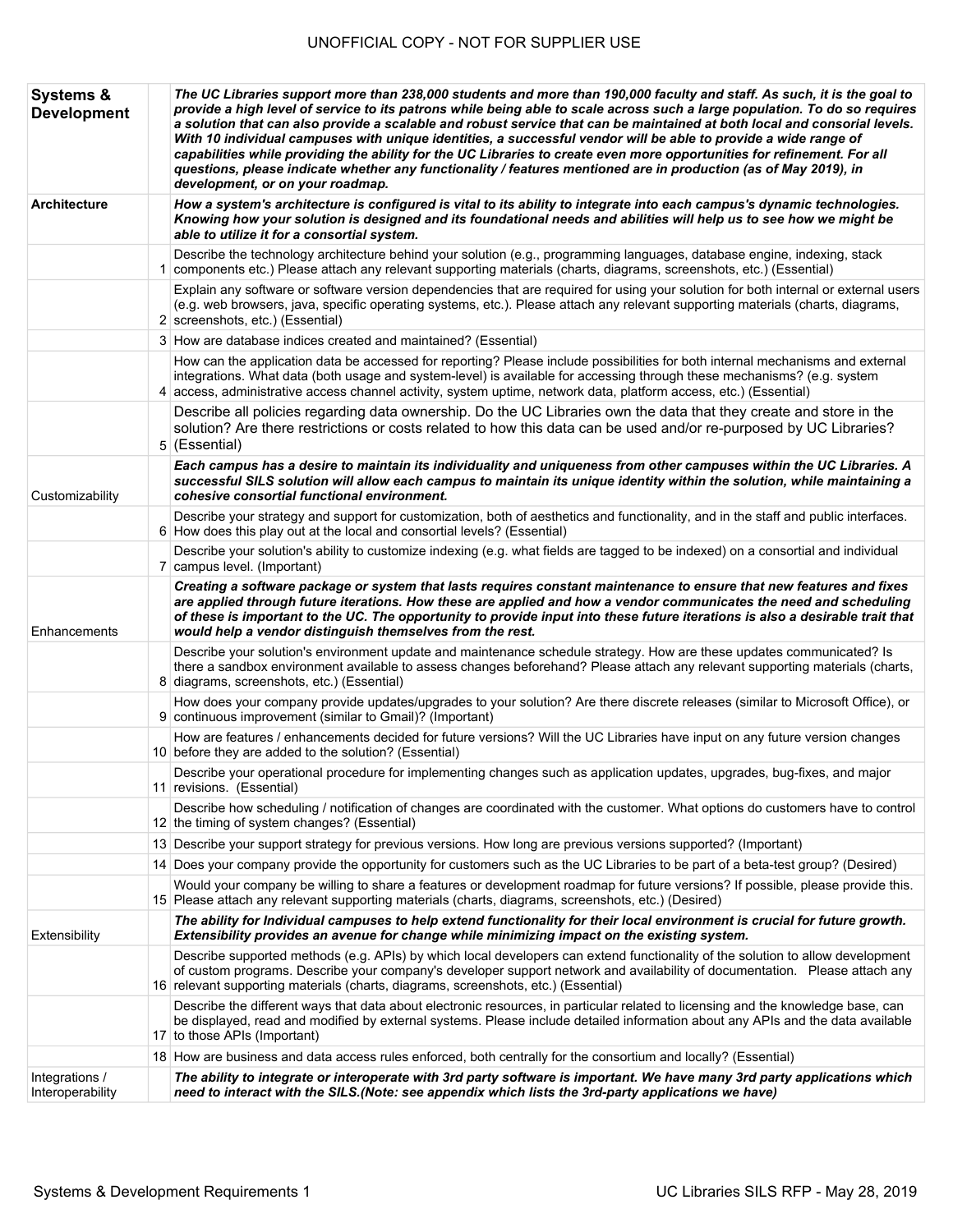|                       | Describe the different ways that data can be imported into the solution. Is there an import feature in all modules or aspects of<br>your solution, and how is this done? If there are known issues with data that cannot be imported the solution, please note that.<br>19 Please note the formats available for import. (Essential)                                                                                                                                                                                                                                                                                                                     |
|-----------------------|----------------------------------------------------------------------------------------------------------------------------------------------------------------------------------------------------------------------------------------------------------------------------------------------------------------------------------------------------------------------------------------------------------------------------------------------------------------------------------------------------------------------------------------------------------------------------------------------------------------------------------------------------------|
|                       | Describe the different ways that data can be exported from the solution. Is all data within the solution available to export, and how<br>is this done? If there is data that cannot be exported from the solution, please note that. Please note the formats available for<br>20 export. (Essential)                                                                                                                                                                                                                                                                                                                                                     |
|                       | What kinds of data are available outside of the user interface? Describe the mechanism the solution uses to expose this data?<br>21 (Essential)                                                                                                                                                                                                                                                                                                                                                                                                                                                                                                          |
|                       | Explain how your solution can be extended to work with common third-party products. (For example: campus financial systems<br>like Banner and PeopleSoft; special collections systems like Aeon and ArchivesSpace; self-check systems like 3M; learning<br>management systems like Canvas; etc.). Include all options, for both real-time and batch integration. Please attach any relevant<br>22 supporting materials (charts, diagrams, screenshots, etc.) (Essential)                                                                                                                                                                                 |
| <b>System Support</b> | One of the most important considerations is how a potential vendor is capable of supporting its solution. The UC<br>Libraries expect a vendor to provide top-level support that is both timely and effective when issues arise. The vendor<br>should also provide an efficient escalation path with responsive support.                                                                                                                                                                                                                                                                                                                                  |
|                       | Describe the available options for contacting support after deployment and into a production environment, and expected<br>response times for each option. Include the process for escalating support requests. Describe the 24/7 support response for<br>critical problems (e.g. system outages). Please attach any relevant supporting materials (charts, diagrams, screenshots, etc.)<br>23 (Essential)                                                                                                                                                                                                                                                |
|                       | What are the service levels for continued maintenance and ongoing system support? Please attach any relevant supporting<br>24 materials (charts, diagrams, screenshots, etc.) (Essential)                                                                                                                                                                                                                                                                                                                                                                                                                                                                |
|                       | 25 Describe the company's disaster recovery and business service continuity strategy. (Essential)                                                                                                                                                                                                                                                                                                                                                                                                                                                                                                                                                        |
|                       | Describe how the development / testing environment mimics the production environment. Include the frequency with which test<br>26 environment data is refreshed from production. (Essential)                                                                                                                                                                                                                                                                                                                                                                                                                                                             |
|                       | 27 How are bugs reported and prioritized? How are bug reports and resolutions communicated back to the customer? (Essential)                                                                                                                                                                                                                                                                                                                                                                                                                                                                                                                             |
|                       | 28 How is emergency downtime communicated to UC Libraries staff and patrons? (Essential)                                                                                                                                                                                                                                                                                                                                                                                                                                                                                                                                                                 |
|                       | Describe how the solution supports reporting of patron-identified issues, including any diagnostics or system-generated data.<br>29 How does this reporting process and communication differ from UC Libraries employee-reported issues? (Essential)                                                                                                                                                                                                                                                                                                                                                                                                     |
|                       | Describe how your company communicates alerts and broad notifications to public users. How can UC Libraries staff create<br>30 alerts or notifications for patrons? (Important)                                                                                                                                                                                                                                                                                                                                                                                                                                                                          |
|                       | Describe how your company communicate alerts and broad notifications to specific staff users and system administrators. How<br>31 can UC Libraries staff create alerts and notifications for specific staff users? (Desired)                                                                                                                                                                                                                                                                                                                                                                                                                             |
| Manageability         | The UC should be able to self-manage and administer the system on several levels, both consortially and locally at a<br>campus level.                                                                                                                                                                                                                                                                                                                                                                                                                                                                                                                    |
|                       | Describe how the solution tracks and reports internal (library staff) statistics and/or usage ("who did what when"). Describe the<br>data retained, and how it is searchable, retrievable, and customizable. Who can access this data? How can it be exported?<br>32 (Essential)                                                                                                                                                                                                                                                                                                                                                                         |
|                       | Describe the notifications, failsafes, or other error-detection and prevention mechanisms in your solution. Describe how the<br>solution tracks and reports errors so that staff may take action on them, including but not limited to transaction errors, patrons<br>record errors, cataloging errors, status changes, etc. What are the mechanisms by which a staff user can "undo" an error?<br>33 (Essential)                                                                                                                                                                                                                                        |
|                       | Describe the model and process for managing staff user accounts at both a local and consortial level. Do UC Libraries staff have<br>34 "master" level privileges to manage other accounts? Does your company retain those rights? (Important)                                                                                                                                                                                                                                                                                                                                                                                                            |
|                       | Describe or demonstrate the solution's built-in staff workflow automation options that are available such as keyboard shortcuts,<br>task-oriented macros, templates, auto-fill, keystroke recording, etc. Does the solution support external productivity tools such as<br>35 local macro utilities and/or scripting languages? (Essential)                                                                                                                                                                                                                                                                                                              |
|                       | Describe or demonstrate solution support for unicode characters, particularly characters in non-Roman languages (e.g., Chinese,<br>Japanese, Korean, Cyrillic), bi-directional script (e.g Arabic / Hebrew), and diacritics. Include any specific requirements for<br>peripheral hardware or software to ensure this support. Please address this question in terms of:<br>- staff input,<br>- patron input,<br>- automated ingest,<br>- storage,<br>- display (both staff and patron),<br>- indexing and searchability (both staff and patron).<br>36 Please attach any relevant supporting materials (charts, diagrams, screenshots, etc.) (Essential) |
|                       | 37 Describe limitations to data entry type or length, including size and character limits in memo/notes/freetext fields. (Important)                                                                                                                                                                                                                                                                                                                                                                                                                                                                                                                     |
|                       | The UC should be able to self-manage and administer the solution on several levels, both consortially and locally at a campus<br>38 level. (Important)                                                                                                                                                                                                                                                                                                                                                                                                                                                                                                   |
|                       | How does the product's UI display across a variety of devices and viewport sizes (i.e., desktop, mobile, tablet, etc.)? Describe<br>39 both staff and end user UIs. (Essential)                                                                                                                                                                                                                                                                                                                                                                                                                                                                          |
| Reliability           | As with any system, a successful solution will provide failure-free operation with a high level of uptime.                                                                                                                                                                                                                                                                                                                                                                                                                                                                                                                                               |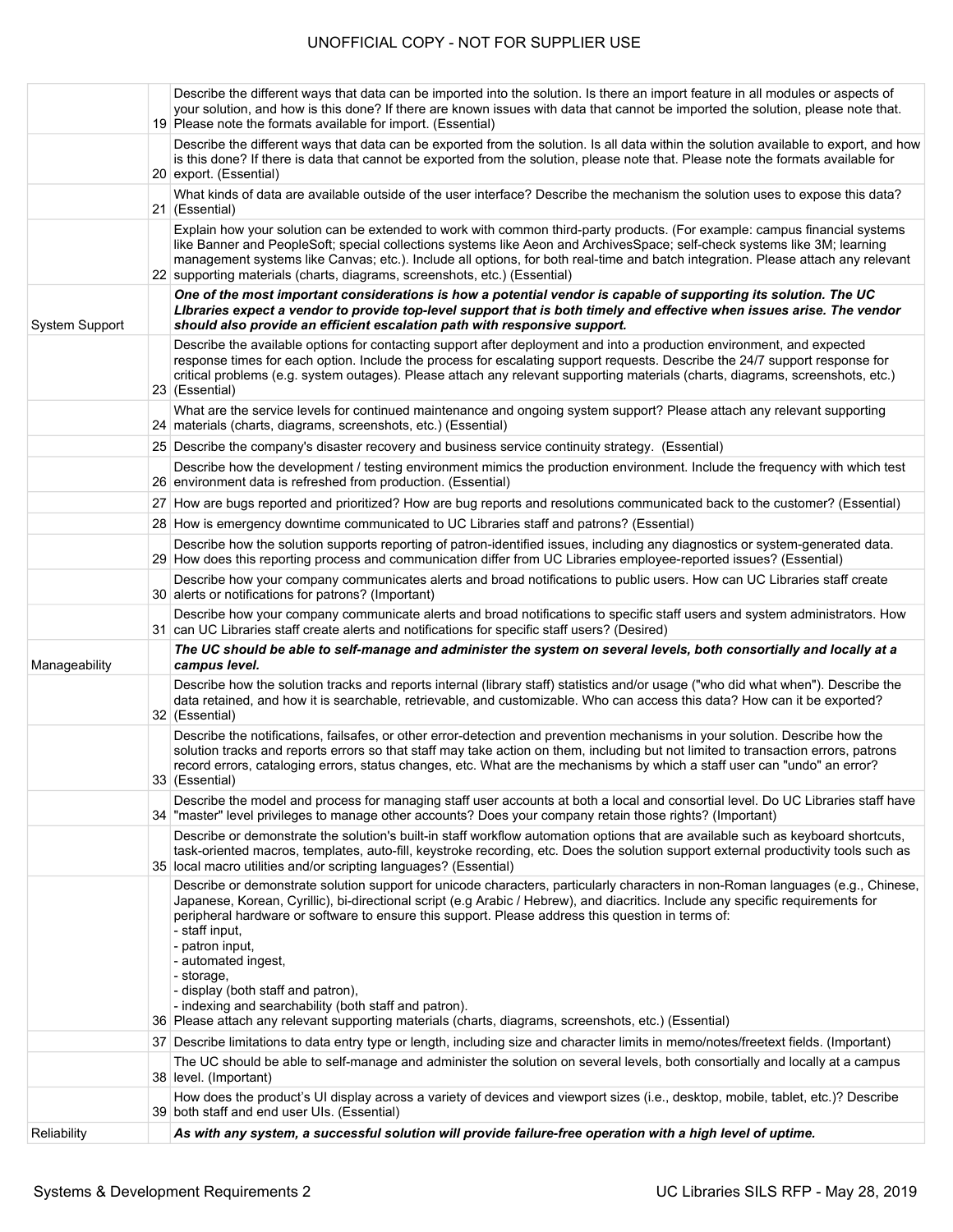|                              | Provide data that gives real world examples from the past year of system uptime as a percentage. Please attach any relevant<br>40 supporting materials (charts, diagrams, screenshots, etc.) (Essential)                                                                                                                                                                                                                                                                                                                                                                         |
|------------------------------|----------------------------------------------------------------------------------------------------------------------------------------------------------------------------------------------------------------------------------------------------------------------------------------------------------------------------------------------------------------------------------------------------------------------------------------------------------------------------------------------------------------------------------------------------------------------------------|
| Scalability /<br>Performance | The UC requires a solution that will be able to perform exceptionally well with the extreme amount of traffic being<br>generated from each of the systemwide locations, as well as traffic shared across the consortium. How well a solution<br>can demonstrate its performance will greatly influence the outcome of the RFP process.                                                                                                                                                                                                                                           |
|                              | How quickly do changes to the database become visible to both internal and external end users? Describe how you optimize for<br>41 quick availability. What delays or restrictions are there? (Essential)                                                                                                                                                                                                                                                                                                                                                                        |
|                              | How long should batch imports take? If import time varies by data type, provide a time for each data type. Describe what the<br>limitations are on batch size and how import time scales. (e.g., Would ingesting 1 million bib records take 10 times as long as<br>42 100,000 bib records?). (Essential)                                                                                                                                                                                                                                                                         |
|                              | 43 Describe how server resources are managed if performance becomes a problem. (Essential)                                                                                                                                                                                                                                                                                                                                                                                                                                                                                       |
|                              | What options are there for scaling horizontally (adding more servers in parallel) vs. vertically (increasing available resources on<br>44 current servers)? (Essential)                                                                                                                                                                                                                                                                                                                                                                                                          |
|                              | 45 Describe the performance, server, and network reports that your solution provides. (Essential)                                                                                                                                                                                                                                                                                                                                                                                                                                                                                |
| Reporting /<br>Analysis      | The UC Libraries seek a solution which provides robust and flexible analytical capabilities which will help us better<br>understand our collections, our patrons, and our workflows. Reporting features must allow for multiple uses by multiple<br>people: customizing, saving, exporting, sharing, etc. The successful solution will also have rich integration abilities for<br>import and export of analytical data.                                                                                                                                                         |
|                              | 46 Describe the preconfigured reports the solution provides, if any, and the ability to revise these reports. (Essential)                                                                                                                                                                                                                                                                                                                                                                                                                                                        |
|                              | Describe the ability for users to create ad hoc/customized reports with the solution, including:<br>- How the solution provides reporting capability at the consortial, campus, and individual library level<br>- How the solution provides reporting capability using MARC fields and localized data (such as local MARC fields and subfields)<br>47 - How the solution provides reports/analytics on legacy (pre-migration) data, including MARC and non-MARC fields (Essential)                                                                                               |
|                              | 48 Describe if/how a customized report can be saved for repeated, future report generation. (Essential)                                                                                                                                                                                                                                                                                                                                                                                                                                                                          |
|                              | Describe the ability in the solution to set up recurring reports to run automatically at intervals of time and send user notifications.<br>49 (Essential)                                                                                                                                                                                                                                                                                                                                                                                                                        |
|                              | Describe any limits within the solution analytics imposed on reports, including but not limited to:<br>- number of total saved reports,<br>- number of operators in a search,<br>- number of results in a report,<br>- number of records searched in a report,<br>50 - number of results in an exported report. (Essential)                                                                                                                                                                                                                                                      |
|                              | Describe the ability to self-archive or save data and reports. If reports are deleted after a period of time, describe the process of<br>51 how this happens and what notifications are given. (Important)                                                                                                                                                                                                                                                                                                                                                                       |
|                              | 52 Describe the ability of the solution to create and host reports which can be shared and edited by multiple users. (Essential)                                                                                                                                                                                                                                                                                                                                                                                                                                                 |
|                              | Describe the operators that may be used when creating reports, such as Boolean expressions, contains/has, wildcards, regular<br>53 expressions, etc., and if the solution has fuzzy search capabilities (Essential)                                                                                                                                                                                                                                                                                                                                                              |
|                              | Describe how users or administrators can control which reports are visible to other users, libraries, members of the consortium,<br>54 or other non-UC libraries? (Essential)                                                                                                                                                                                                                                                                                                                                                                                                    |
|                              | Describe the circumstances or factors that would cause the wait time for generating a report to be longer than expected (i.e. why<br>55 might a report take longer than a few minutes or hours to generate?) (Desired)                                                                                                                                                                                                                                                                                                                                                           |
|                              | Describe how the solution can interface and operate with data coming from outside sources, including the examples below. What<br>reports and/or analysis can be generated from this data?<br>- usage data for electronic resources in existing national standards. (e.g., ANSI/NISO Z39.7-2013, ICoLC and COUNTER)<br>- web traffic from Google Analytics or similar third-party online statistics gathering products<br>56 - data from non-collection related library services, such as instruction, reference, gate counts, LibGuide usage, etc. (Important)                   |
|                              | Describe the user interface/dashboard as it relates to analytics, including:<br>- how the dashboard can be shared between campuses,<br>- the ways in which the dashboard can be customized at the consortial level and at the individual campus level,<br>- how customized queries appear on the interface,<br>- whether the dashboard can be set so some users can view-only and not make changes,<br>- if there is automatic updating of information displayed (budgets, etc.),<br>57 - if there is the ability to embed searchable queries or data visualization. (Essential) |
|                              | 58 Describe the solution's analytics data export capabilities and available export formats. (Essential)                                                                                                                                                                                                                                                                                                                                                                                                                                                                          |
|                              | Describe the solution's ability to export data and/or statistics into customized formats, such as those required by external<br>59 organizations (ARL, ACRL, etc.) or for existing internal formats. (Essential)                                                                                                                                                                                                                                                                                                                                                                 |
|                              | 60 Describe any statistical analysis capabilities within the solution for analyzing data and/or reports. (Important)                                                                                                                                                                                                                                                                                                                                                                                                                                                             |
|                              | Describe how the solution can create, or assist with the creation of data visualizations, and in which file formats they may be<br>61 exported (Important)                                                                                                                                                                                                                                                                                                                                                                                                                       |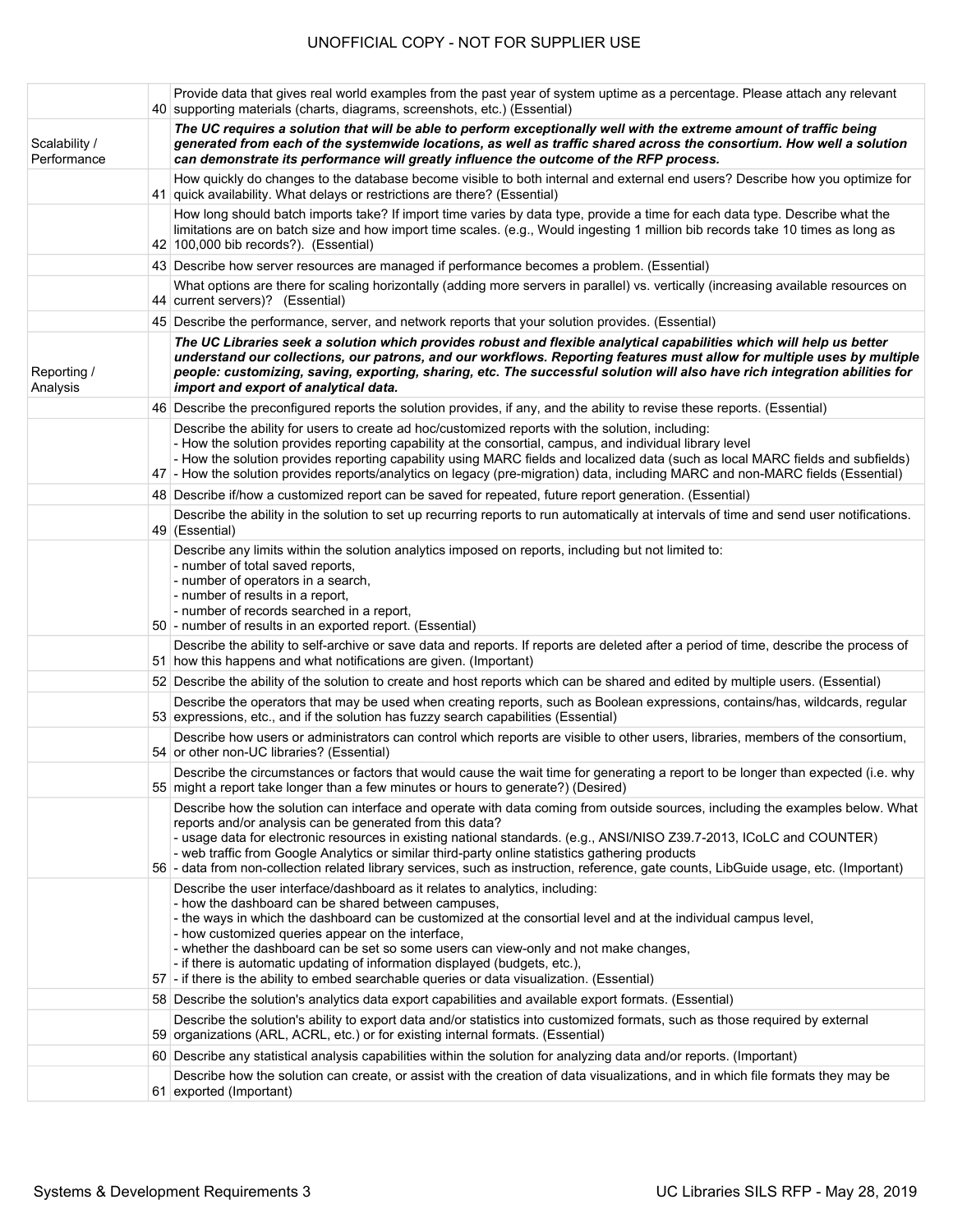62 pertains to record retention regulations. (Essential)Describe the solution's handling of historical data: what kind of data is kept (e.g. patron, usage stats, etc.) and for how long? Describe any restrictions on accessing this data: who can access it and for how long? Address in particular financial data as it